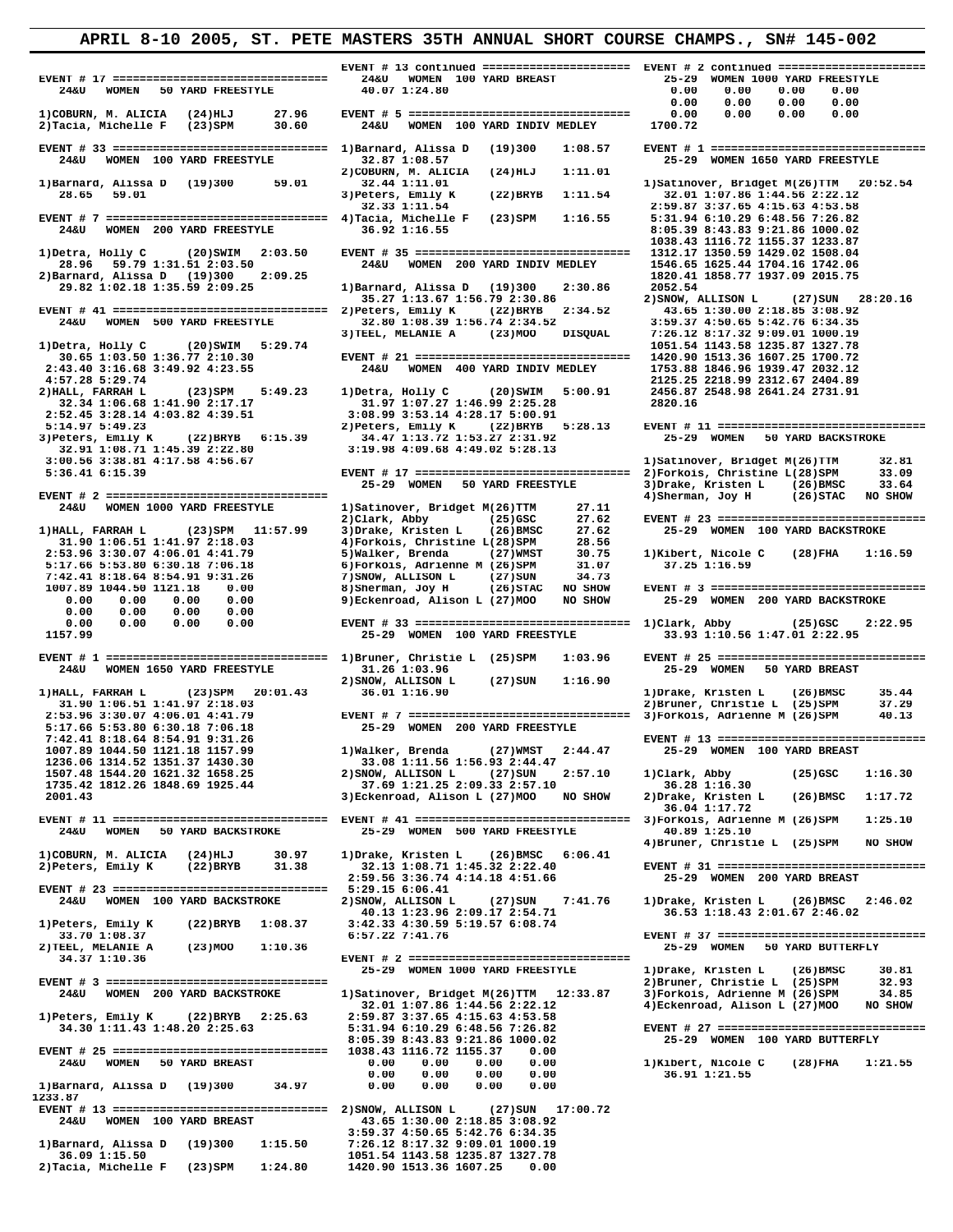**EVENT # 5 ================================= 30-34 WOMEN 1650 YARD FREESTYLE 35-39 WOMEN 200 YARD FREESTYLE**  25-29 WOMEN 100 YARD INDIV MEDLEY 40.99 1:25.01 2:09.06 2:53.39 4) Zappa, Flavia L (37) SPM 3:03.45<br>1)Clark, Abby (25) GSC 1:07.67 6:35.62 7:20.34 8:06.78 5:51.04 43.26 1:30.84 2:18.70 3:03.45<br>31.22 1:07.67 6:35.62 7:20.34 **3)Satinover, Bridget M(26)TTM** 1:09.21<br>31.15 1:09.21 25-29 WOMEN 200 YARD INDIV MEDLEY **33.89 1:14.65 1:56.44 2:38.17**<br>3:23.48 4:09.65 4:46.64 5:22.89  **EVENT # 17 =============================== 1)Visser, Linda** 30-34 WOMEN 50 YARD FREESTYLE 35.75 1:14.29  **30-34 WOMEN 50 YARD FREESTYLE 35.75 1:14.29 30-34 WOMEN 500 YARD FREESTYLE 30.23 1:04.70 0.00 0.00 0.00 0.00** 1620.6<br>
1)DUTTWEILER, DEBRA J (34)MOO 7:09.05<br>
40.19 1:23.07 2:07.02 2:50.72<br>
3:34.65 4:18.88 5:02.54 5:45.87<br>
6:28.46 7:09.05  **32.28 1:07.83 1:43.28 2:19.26** 

 **31.15 1:09.21 2129.26 2214.04 2259.29 2344.23 1)Lohberg, Birgit R (39)GOLD 5:24.12 4)Forkois, Christine L(28)SPM 1:09.91 2427.17 30.82 1:03.50 1:36.79 2:09.78 31.86 1:09.91 2:42.69 3:15.60 3:48.01 4:20.80 5)Sherman, Joy H (26)STAC NO SHOW EVENT # 11 ================================ 4:52.75 5:24.12 6)Bruner, Christie L (25)SPM NO SHOW 30-34 WOMEN 50 YARD BACKSTROKE 2)Terpak, Kimberly E (37)SWIM 6:17.28 EVENT # 35 ================================ 1)DUTTWEILER, DEBRA J (34)MOO** 42.53 3:03.77 3:42.51<br>25-29 WOMEN 200 YARD INDIV MEDLEY 5:09.44 6:17.28  **EVENT # 23 ================================ 3)HERMANSON, ROBIN C (38)MOO 6:19.13 1)Drake, Kristen L (26)BMSC 2:30.33 30-34 WOMEN 100 YARD BACKSTROKE 34.00 1:10.11 1:48.37 2:27.37 31.80 1:09.71 1:54.13 2:30.33 3:06.91 3:46.10 4:25.37 5:05.34 2)Forkois, Adrienne M (26)SPM 2:47.18 1)DUTTWEILER, DEBRA J (34)MOO 1:29.78 5:43.52 6:19.13 37.31 1:21.91 2:08.40 2:47.18 43.76 1:29.78 4)Zien, Livia L (39)SPM 6:21.45 34.05 1:10.86 1:49.19 2:28.39 EVENT # 21 ================================ EVENT # 25 ================================ 3:07.37 3:46.66 4:25.29 5:04.02 25-29 WOMEN 400 YARD INDIV MEDLEY 30-34 WOMEN 50 YARD BREAST 5:43.34 6:21.45 5)Zappa, Flavia L (37)SPM 8:11.42** 1)Drake, Kristen L (26)BMSC 5:22.89 1)Visser, Linda (34)ORLM 54.54 5)Zappa, Flavia L (37)SPM<br>33.89 1:14.65 1:56.44 2:38.17 4:07.52 4:57.55 5:47.83 6:37.57 **3:23.48 4:09.65 4:46.64 5:22.89 EVENT # 13 ================================ 7:25.26 8:11.42**<br>**2)Clark, Abby** (25)GSC SCRATCH 30-34 WOMEN 100 YARD BREAST  **2)Clark, Abby (25)GSC SCRATCH 30-34 WOMEN 100 YARD BREAST 1)Terpak, Kimberly E (37)SWIM 12:53.85 1)DUTTWEILER, DEBRA J (34)MOO 34.84 EVENT # 37 ================================ 33.76 1:10.92 1:49.48 2:28.46 30-34 WOMEN 50 YARD BUTTERFLY 3:07.67 3:47.20 4:26.09 5:05.07 EVENT # 33 ================================ 5:44.22 6:23.29 7:02.40 7:41.69 30-34 WOMEN 100 YARD FREESTYLE 1)Visser, Linda (34)ORLM 28.91 8:21.16 9:00.30 9:39.58 1018.43 2)Varlas, Melissa D (31)SWIM NO SHOW 1057.41 1136.13 1215.01 0.00 1)DUTTWEILER, DEBRA J (34)MOO 1:15.15 0.00 0.00 0.00 0.00 36.60 1:15.15 EVENT # 27 ================================ 0.00 0.00 0.00 0.00 30-34 WOMEN 100 YARD BUTTERFLY 0.00 0.00 0.00 0.00 EVENT # 7 ================================= 1253.85 30-34 WOMEN 200 YARD FREESTYLE 1)Visser, Linda (34)ORLM 1:03.19 2)Hanlon, Ann M (35)TTM 16:20.60 30.04 1:03.19 43.00 1:27.16 2:14.04 0.00 1)Visser, Linda (34)ORLM 2:06.37 2)Varlas, Melissa D (31)SWIM NO SHOW 3:51.99 0.00 0.00 0.00 30.20 1:02.40 1:34.87 2:06.37 0.00 8:05.21 0.00 9:45.15 2)DUTTWEILER, DEBRA J (34)MOO 2:38.56 EVENT # 5 ================================= 1035.45 0.00 1214.22 0.00 37.19 1:17.53 1:58.47 2:38.56 30-34 WOMEN 100 YARD INDIV MEDLEY 1353.24 1441.97 1531.53 0.00 EVENT # 41 ================================ 1)Visser, Linda (34)ORLM 1:04.70 0.00 0.00 0.00 0.00 EVENT # 35 =============================== 3)WONICKER\_COOK, BETH (38)SUN 16:52.05**  $\begin{array}{cccccc} 40.19 & 1:23.07 & 2:07.02 & 2:50.72 & 30-34 & \text{WOMEN} & 200 & \text{YARD INDIV MEDLEY} & 44.23 & 1:32.69 & 2:22.92 & 3:13.82 & 3:34.65 & 4:18.88 & 5:02.54 & 5:45.87 & 4:04.27 & 4:55.27 & 5:45.86 & 6:36.16 & 5:28.46 & 7:09.05 & 1\times 19.59 & 1:07.52 & 1$  **30-34 WOMEN 400 YARD INDIV MEDLEY 0.00 0.00 0.00 0.00** 1)Visser, Linda (34)ORLM 11:48.74<br>32.72 1:11.52 1:51.56 2:31.26 1)Visser, Einda (34)ORLM 5:02.55 162.05<br>2:55.29 3:31.08 4:06.94 4:42.67 32.72 1:11.52 1:51.56 2:31.26 4)Wertovitch, Stefanie(39)TTM 17:02.52<br>5:18.32 5:53.83 6 2:55.29 3:31.08 4:06.94 4:42.67<br> **3:72 1:11.52 1:51.56 2:31.26**<br> **3:72 1:11.52 1:51.56 2:31.26**<br> **4:05.48 4:29.78 5:02.55**<br> **4:42.67**<br> **4:42.67**<br> **4:42.67**<br> **4:42.67**<br> **4:42.67**<br> **4:42.67**<br> **4:42.67**<br> **4:42.67**<br> **4:42.67**<br>  **1002.17 1037.60 1113.30 0.00 EVENT # 17 ================================ 7:32.35 8:24.23 9:15.89 1007.38 0.00 0.00 0.00 0.00 35-39 WOMEN 50 YARD FREESTYLE 1058.70 1150.69 1242.65 1335.60 0.00 0.00 0.00 0.00 1427.07 1518.41 1610.27 0.00 0.00 0.00 0.00 0.00 1)Zipf, Mandy L (39)TTM 28.48 0.00 0.00 0.00 0.00 1148.74 2)HERMANSON, ROBIN C (38)MOO 28.86 0.00 0.00 0.00 0.00 2)DUTTWEILER, DEBRA J (34)MOO 14:48.59 3)Zien, Livia L (39)SPM 29.47 0.00 0.00 0.00 0.00 40.99 1:25.01 2:09.06 2:53.39 4)Terpak, Kimberly E (37)SWIM 31.03 1702.52 3:37.77 4:21.96 5:06.78 5:51.04 5)Vaughn, Maria T (37)HLJ NO SHOW 5)Zappa, Flavia L (37)SPM 17:25.96 6:35.62 7:20.34 8:04.82 8:49.72 6)Bolash, Garen M (37)GOLD NO SHOW 43.42 1:32.89 2:24.16 3:16.12 9:34.92 1019.90 1105.02 1150.52 4:07.46 5:00.84 5:52.26 6:44.50 1235.05 1319.25 1403.81 0.00 EVENT # 33 ================================ 7:36.55 8:29.72 9:24.06 1017.62 0.00 0.00 0.00 0.00 35-39 WOMEN 100 YARD FREESTYLE 1111.13 1206.27 1258.95 1352.25 0.00 0.00 0.00 0.00 1445.89 1539.22 1632.35 0.00 0.00 0.00 0.00 0.00 1)Zipf, Mandy L (39)TTM 1:01.22 0.00 0.00 0.00 0.00 1448.59 29.69 1:01.22 0.00 0.00 0.00 0.00 2)Zien, Livia L (39)SPM 1:06.62 0.00 0.00 0.00 0.00 EVENT # 1 ================================= 32.75 1:06.62 1725.96 30-34 WOMEN 1650 YARD FREESTYLE 3)Seal, Adrienne (39)SWIM 1:08.36 32.90 1:08.36 EVENT # 1 ================================= 1)Visser, Linda (34)ORLM 19:24.59 4)Vaughn, Maria T (37)HLJ NO SHOW 35-39 WOMEN 1650 YARD FREESTYLE EVENT # 7 ================================= 1)Terpak, Kimberly E (37)SWIM 21:20.41**<br>35-39 WOMEN 200 YARD FREESTYLE 33.76 1:10.92 1:49.48 2:28.46<br>3:07.67 3:47.20 4:26.09 5:05.07  **5:18.32 5:53.83 6:29.24 7:04.53 35-39 WOMEN 200 YARD FREESTYLE 33.76 1:10.92 1:49.48 2:28.46 7:40.07 8:15.54 8:51.07 9:26.42 3:07.67 3:47.20 4:26.09 5:05.07 1)Lohberg, Birgit R (39)GOLD 2:00.33 5:44.22 6:23.29 7:02.40 7:41.69**<br>29.14 59.31 1:29.88 2:00.33 8:21.16 9:00.30 9:39.58 1018.43<br>2)Zipf, Mandy L (39)TTM 2:14.50 1057.41 1136.13 1215.01 1253.85  **1224.39 1259.99 1335.39 1410.56 29.14 59.31 1:29.88 2:00.33 8:21.16 9:00.30 9:39.58 1018.43** 1445.82 1520.93 1556.27 1631.89<br>1707.14 1742.17 1817.33 1852.17<br>1924.59 1924.59 1625.21 1817.33 1852.17<br>30.52 1924.59 1647.86 1726.61 1805.64<br>20011TWEILER, DEBRA J (34)MOO 24:27.17 33.24 1:09.47 1:46.66 2:23.45 1608.77 164

 **EVENT # 1 continued ======================= EVENT # 7 continued ======================= 33.16 1:09.48 1:46.65 2:24.96**<br>42.53 3:03.77 3:42.51 4:21.58 5:00.65  **EVENT # 2 ================================= EXECUTE:**<br> **1.04.70** 0.00 0.00 0.00 0.00<br> **1.04.70** 0.00 0.00 0.00 0.00<br> **1.04.70** 0.00 0.00 0.00 0.00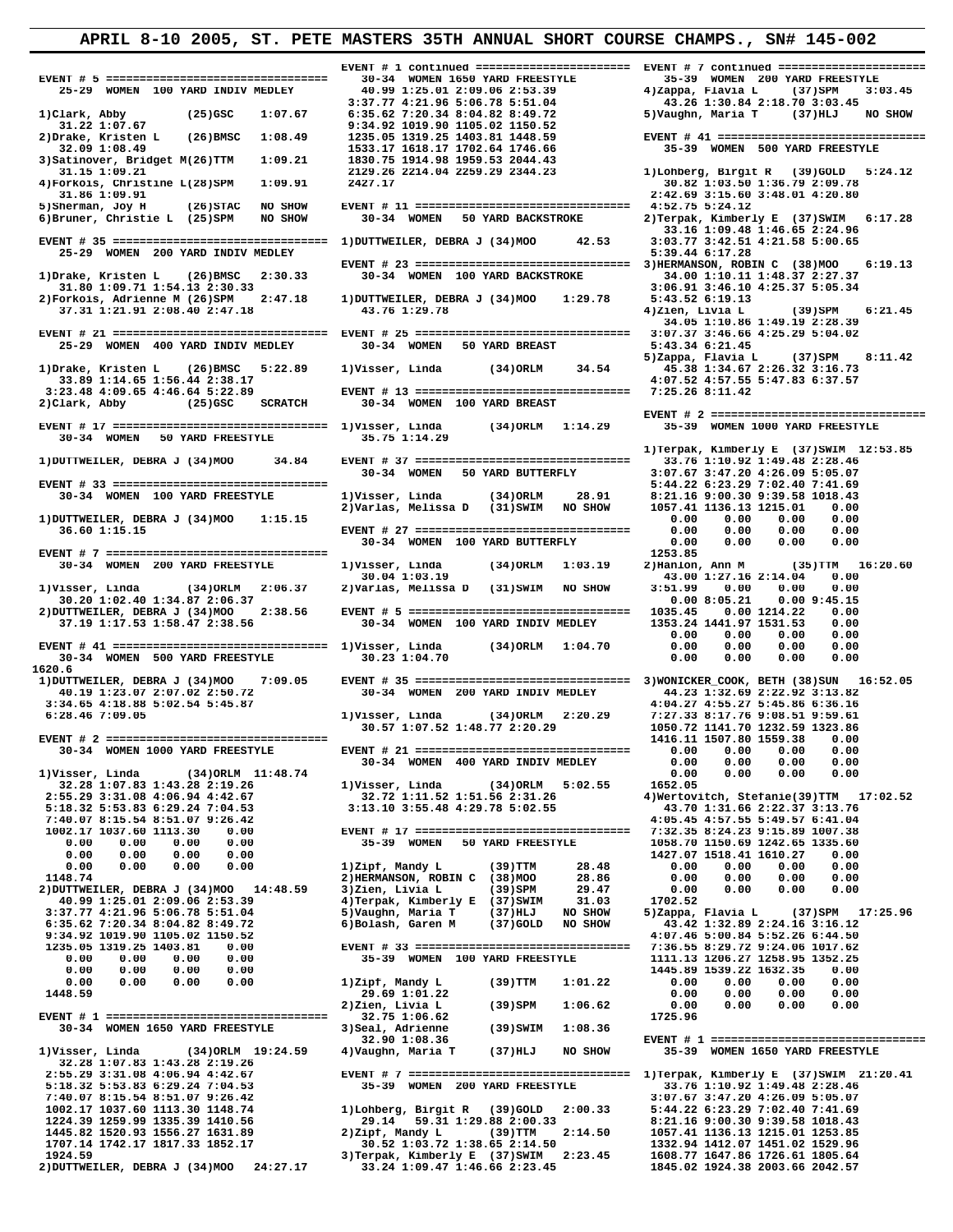**EVENT # 1 continued ======================= EVENT # 17 continued ====================== 35-39 WOMEN 1650 YARD FREESTYLE EVENT # 31 ================================ 40-44 WOMEN 50 YARD FREESTYLE 7:27.33 8:17.76 9:08.51 9:59.61** 1)Zien, Livia L (39)SPM 31.68<br>1050.72 1141.70 1232.59 1323.86 2)HERMANSON, ROBIN C (38)MOO 32.15 **1416.11 1507.80 1559.38 1652.05<br>1743.60 1835.35 1927.56 2019.72 1058.70 1150.69 1242.65 1335.60 1)Lohberg, Birgit R (39)GOLD 1:00.13 2121.06 2214.32 2305.16 2356.66 33.99 1:10.84 1818.67 1910.89 2002.71 2054.87** 1)Lohberg, Birgit R (39)GOLD 2:13.29<br>2145.71 2238.61 2330.55 2423.65 30.36 1:03.58 1:38.45 2:13.29  **EVENT # 11 ================================ 58.11 2:00.40 3:06.44 4:07.62 38.34 1:19.50 2:02.64 2:45.23** 35-39 WOMEN 100 YARD BACKSTROKE 3) Seal, Adrienne **35-39** 2)Seal, Adrienne (39)SWIM 1:22.97 5)Vaughn, Maria T (37)HLJ NO SHOW 41.03 1:22.97

 **2120.41 35-39 WOMEN 200 YARD BREAST 9)Bronson, Jennifer (42)UNA 30.70 2)Hanlon, Ann M (35)TTM 26:48.35 10)Sinclair, Lisa M (44)TBAC 32.08 43.00 1:27.16 2:14.04 0.00 1)Zien, Livia L (39)SPM 2:48.42 11)Rohaley, Kimberly M (44)SWIM 32.23 3:51.99 0.00 0.00 0.00 39.28 1:21.43 2:03.64 2:48.42 12)Swanson, Christine T(42)SPM 33.36 0.00 8:05.21 0.00 9:45.15 2)Zipf, Mandy L (39)TTM 2:51.64 13)LAROCHE, DARYL (44)HLJ 38.40** 43.00 1:27.16 2:14.04 0.00<br>
351.99 0.00 0.00 0.00 0.00<br>
39.28 1:21.43 2:03.64 2:48.42<br>
8.00 8:05.21 0.00 9:45.15<br>
1035.45 0.00 1214.22 0.00 38.33 1:21.43 2:06.17 2:51.64<br>
1353.24 1441.97 1531.53 1620.60 38.33 1:21.43 2:06.  **1353.24 1441.97 1531.53 1620.60 3)Terpak, Kimberly E (37)SWIM 3:02.31 EVENT # 33 ================================** 1710.83 1800.23 1849.21 1937.36 **41.47 1:28.11 2:15.31 3:02.31** 40-44 WOMEN 100 YARD FREESTYLE <br>2027.71 0.00 2203.94 2252.96 4)Zappa, Flavia L (37)SPM 4:06.86  **2027.71 0.00 2203.94 2252.96 4)Zappa, Flavia L (37)SPM 4:06.86 2342.12 2429.19 2516.91 2603.92 58.10 2:02.42 3:07.19 4:06.86 1)Shonkwiler, Cathy E (44)ORLM 58.28 2648.35 27.96 58.28 3)WONICKER\_COOK, BETH (38)SUN 27:57.91 EVENT # 37 ================================ 2)Carter, Carol L (41)TTM 59.07 44.23 1:32.69 2:22.92 3:13.82 35-39 WOMEN 50 YARD BUTTERFLY 28.83 59.07 41)** 4:05.36 4:02.27 4:05.36 4:02.27 5:04.47 5:05.36 4:02.27 5:04.47 5:05.36 5:05.27 5:05.36 **2)HERMANSON, ROBIN C (38)MOO 32.15 4)St.louis, Jill D (42)SPM 1:06.04**<br>3)Seal, Adrienne (39)SWIM 32.94 31.19 1:06.04<br>4)Zipf, Mandy L (39)TTM 33.42 5)Bronson, Jennifer (42)UNA 1:09.83  **1743.60 1835.35 1927.56 2019.72 4)Zipf, Mandy L (39)TTM 33.42 5)Bronson, Jennifer (42)UNA 1:09.83 2111.56 2203.00 2253.66 2345.53 5)Terpak, Kimberly E (37)SWIM 34.43 33.71 1:09.83 2436.95 2528.66 2620.05 2710.61 6)Vaughn, Maria T (37)HLJ NO SHOW 6)Sinclair, Lisa M (44)TBAC 1:14.35 2757.91 7)Bolash, Garen M (37)GOLD NO SHOW 34.89 1:14.35 4)Wertovitch, Stefanie(39)TTM 28:08.32 7)LAROCHE, DARYL (44)HLJ 1:29.35 43.70 1:31.66 2:22.37 3:13.76 EVENT # 27 ================================ 45.01 1:29.35 4:05.45 4:57.55 5:49.57 6:41.04 35-39 WOMEN 100 YARD BUTTERFLY 8)Rohaley, Kimberly M (44)SWIM NO SHOW 7:32.35 8:24.23 9:15.89 1007.38 9)FEDAKO, CATHY A (43)SWIM NO SHOW 1427.07 1518.41 1610.27 1702.52 28.48 1:00.13 EVENT # 7 ================================= Zien, Livia L** (39)SPM 1:10.84 40-44 WOMEN 200 YARD FREESTYLE 33.99 1:10.84  **2448.32 2539.79 2630.48 2720.99 3)Seal, Adrienne (39)SWIM 1:15.77 1)Shonkwiler, Cathy E (44)ORLM 2:08.63 2808.32 33.79 1:15.77 29.55 1:01.76 1:34.89 2:08.63 5)Zappa, Flavia L (37)SPM 28:28.72 4)Zappa, Flavia L (37)SPM 2:00.26 2)Carter, Carol L (41)TTM 2:09.14** 43.42 1:32.89 2:24.16 3:16.12 57.19 2:00.26 **12.132.89 2:24.16 3:16.12** 57.19 2:00.26 **20.73 1:01.42 1:34.63 2:09.14** 2:15.61 **29.73** 1:01.42 1:34.63 2:09.14 **2:15.61** 2:07.46 5:00.84 5:52.26 6:44.50 **2:09.14** 2:15.61 **2:1 4:07.46 5:00.84 5:52.26 6:44.50 3)FEDAKO, CATHY A (43)SWIM 2:15.61 7:36.55 8:29.72 9:24.06 1017.62 EVENT # 15 ================================ 30.59 1:04.01 1:39.12 2:15.61 1111.13 1206.27 1258.95 1352.25 35-39 WOMEN 200 YARD BUTTERFLY 4)Flanagan, Lisa A (42)SPM 2:19.59** 1445.89 1539.22 1632.35 1725.96<br>
1818.67 1910.89 2002.71 2054.87 1)Lohberg, Birgit R (39)GOLD 2:13.29 5)St.louis, Jill D (42)SPM 2:20.21<br>
2145.71 2238.61 2330.55 2423.65 30.36 1:03.58 1:38.45 2:13.29 31.52 1:07.05 1:44.15 **21.52 1:03.58 1:38.45 2:13.29**<br>**21.52 1:07.05 1:44.15 2:20.21**<br>**21.52 1:07.05 1:44.15 2:20.21**<br>**6)** Kaleel, Laura L (44)SPM 2:22.52  **2515.36 2606.64 2657.22 2746.15 2)Seal, Adrienne (39)SWIM 2:59.85 6)Kaleel, Laura L (44)SPM 2:22.52 282.50 1:08.53 1:45.66 2:22.52 32.50 1:08.53 1:45.66 2:22.52 <br>
<b>EXECUTE:** (42)UNA 2:45.23<br> **28.11 2:00.40 3:06.44 4:07.62** 7)Bronson, Jennifer (42)UNA 2:45.23<br> **38.34 1:19.50 2:02.64 2:45.23 3)Zappa, Flavia L** (37)SPM  $4:07.62$ <br>58.11 2:00.40 3:06.44  $4:07.62$  **EVENT # 5 ================================= 45.51 1:37.19 2:28.00 3:16.13** 2)Seal, Adrienne (39)SWIM 39.53<br>3)Terpak, Kimberly E (37)SWIM 39.74 1)Zipf, Mandy L (39)TTM 1:12.46 EVENT #41 ===============================<br>4)Vaughn, Maria T (37)HLJ NOSHOW 34.301:12.46  **2)HERMANSON, ROBIN C (38)MOO 1:15.79 EVENT # 23 ================================ 35.23 1:15.79 1)Carter, Carol L (41)TTM 5:49.23** 35.81 1:18.58 2:48.84 3:24.79 4:01.17 4:37.49<br>1)Zipf, Mandy L (39)TTM 1:14.32 4)Terpak, Kimberly E (37)SWIM 1:19.26 5:13.97 5:49.23 **1ipf, Mandy L (39)TTM 1:14.32 4)Terpak, Kimberly E (37)SWIM 1:19.26**<br>36.72 1:14.32 58.49 1:19.26  **36.72 1:14.32 38.49 1:19.26 2)Flanagan, Lisa A (42)SPM 6:24.18 41.03 1:22.97 3:03.68 3:42.92 4:23.13 5:03.83 3)Zappa, Flavia L (37)SPM 2:02.14 EVENT # 35 ================================ 5:44.38 6:24.18 58.53 2:02.14 35-39 WOMEN 200 YARD INDIV MEDLEY 3)Spivey, Kelly M (42)TTM 7:10.15 38.73 1:21.91 2:05.85 2:49.68 EVENT # 3 ================================= 1)Lohberg, Birgit R (39)GOLD 2:17.63 3:34.01 4:18.00 5:01.88 5:45.91 39.66 1:05.66 1:46.01 2:17.63<br>2) Seal, Adrienne** (39) SWIM 2:44.73 2)Seal, Adrienne (39)SWIM 2:44.73 4)Shonkwiler, Cathy E (44)ORLM NO SHOW<br>34.07 1:17.58 2:06.76 2:44.73 5)FEDAKO, CATHY A (43)SWIM SCRATCH  **41.74 1:24.07 2:06.83 2:48.88 3)Terpak, Kimberly E (37)SWIM 2:45.32 2)Zappa, Flavia L (37)SPM 4:21.19 35.68 1:20.33 2:08.00 2:45.32 EVENT # 2 ================================= 1:03.16 2:07.64 3:14.32 4:21.19 4)Zappa, Flavia L (37)SPM 3:55.28 40-44 WOMEN 1000 YARD FREESTYLE 57.49 2:06.02 3:07.84 3:55.28 EVENT # 25 ================================ 1)Carter, Carol L (41)TTM 11:49.74 35-39 WOMEN 50 YARD BREAST EVENT # 21 ================================ 32.55 1:07.11 1:42.13 2:17.73 35-39 WOMEN 400 YARD INDIV MEDLEY 2:53.38 3:28.89 4:04.31 4:39.96 1)Zipf, Mandy L (39)TTM 36.08 5:15.48 5:50.98 6:26.73 7:02.50 2)Terpak, Kimberly E (37)SWIM 39.14 1)Lohberg, Birgit R (39)GOLD 4:48.59 7:38.07 8:13.47 8:49.11 9:24.87 3)HERMANSON, ROBIN C (38)MOO 39.30 30.46 1:05.53 1:43.67 2:20.76 1000.91 1036.95 1113.40 0.00 3)HERMANSON, ROBIN C (38)MOO** 39.30 30.46 1:05.53 1:43.67 2:20.76 1000.91 1036.95 1113.40 0.00<br>
4)Bolash, Garen M (37)GOLD NO SHOW 3:02.26 3:43.88 4:17.17 4:48.59 0.00 0.00 0.00 0.00<br>
5)Vaughn, Maria T (37)HLJ NO SHOW 3:5  **5)Vaughn, Maria T (37)HLJ NO SHOW 2)Seal, Adrienne (39)SWIM 5:52.43 0.00 0.00 0.00 0.00 35.33 1:18.55 2:05.99 2:52.10 0.00 0.00 0.00 0.00 EVENT # 13 ================================ 3:42.06 4:33.79 5:13.27 5:52.43 1149.74 35-39 WOMEN 100 YARD BREAST 3)Zappa, Flavia L (37)SPM 7:50.46 2)Kaleel, Laura L (44)SPM 12:36.58 56.51 0.00 3:06.74 4:15.62 35.13 1:12.39 1:50.33 2:28.52 1)Zien, Livia L (39)SPM 1:18.58 5:16.55 6:16.86 7:05.81 7:50.46 3:06.65 3:44.70 4:22.82 5:00.80** 37.09 1:18.58 **4)Zien, Livia L** (39)SPM SCRATCH **5:37.09 1:18.58** 4)Zien, Livia L (39)SPM SCRATCH  **2)Zipf, Mandy L (39)TTM 1:19.30 8:10.27 8:48.23 9:26.24 1004.25 37.15 1:19.30 EVENT # 17 ================================ 1042.36 1120.52 1158.75 0.00 3)HERMANSON, ROBIN C** (38)MOO 1:24.24 40-44 WOMEN 50 YARD FREESTYLE 0.00 0.00 0.00 0.00 0.00<br>40.58 1:24.24 0.00 0.00 0.00 0.00<br>4)Terpak, Kimberly E (37)SWIM 1:25.37 1)Shonkwiler, Cathy E (44)ORLM 26.83 0.00 0.00 0.00 0.00  **40.58 1:24.24 0.00 0.00 0.00 0.00 4)Terpak, Kimberly E (37)SWIM 1:25.37 1)Shonkwiler, Cathy E (44)ORLM 26.83 0.00 0.00 0.00 0.00 40.50 1:25.37 2)ATKINS, TILLIE P (40)SWIM 27.15 1236.58 5)Zappa, Flavia L (37)SPM 1:53.80 3)St.louis, Jill D (42)SPM 27.38 3)Rohaley, Kimberly M (44)SWIM 14:19.70** 55.65 1:53.80 (2000)<br>55.65 1:53.80 (4)FEDAKO, CATHY A (43)SWIM 27.61 35.49 1:15.47 1:57.79 2:40.73<br>5)Carter, Carol 1 (41)TMM 27.96 3:24.49 4:07.95 4:51.82 5:35.03<br>6)Jablon, Frish (41)TMMST 29.06 6:18.73 7:02.49 1:07.95 4:5

8)LAROCHE, DARYL (44)HLJ 3:16.13<br>45.51 1:37.19 2:28.00 3:16.13 **9)Rohaley, Kimberly M (44)SWIM NO SHOW**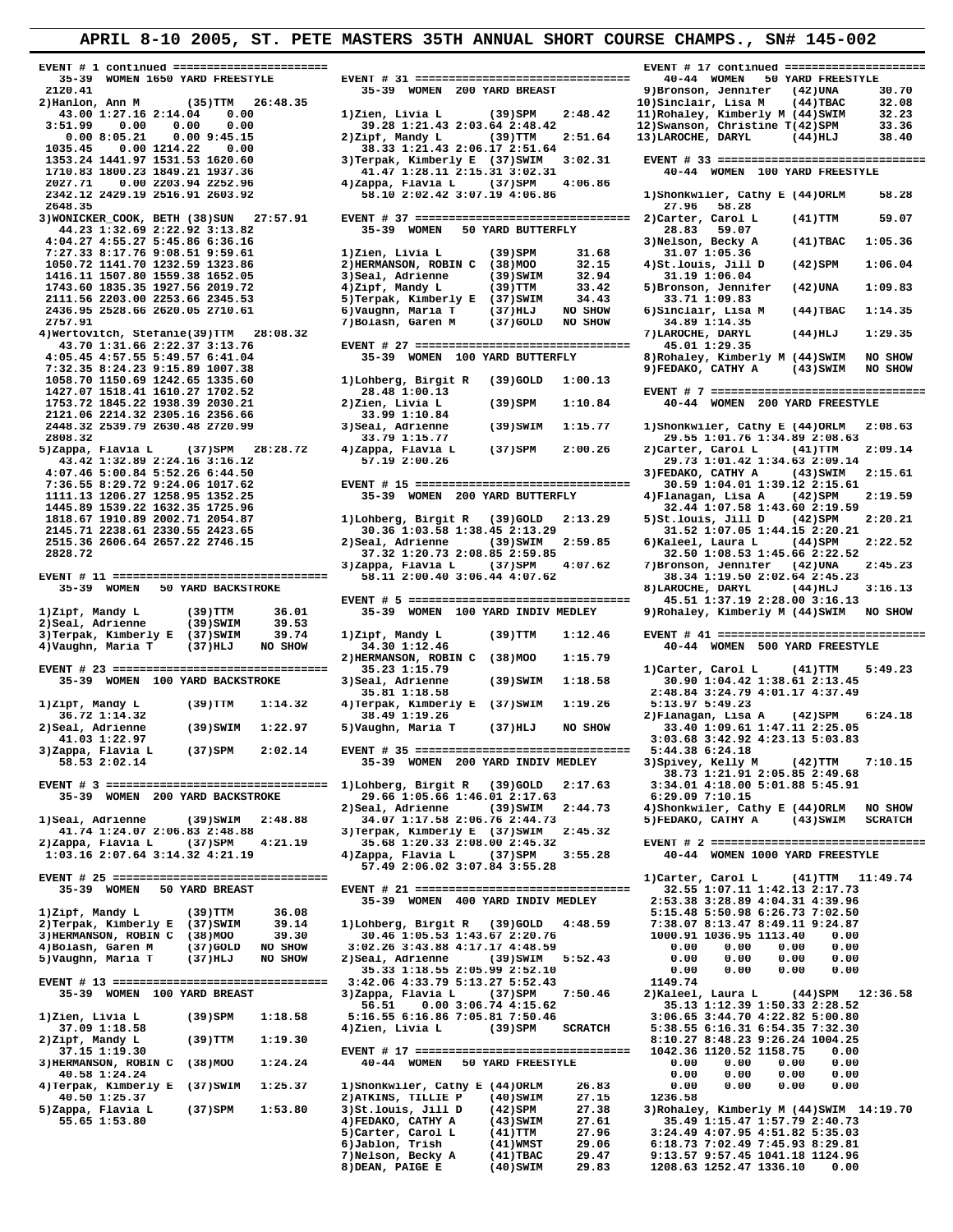**EVENT # 1 ================================= 39.43 1:31.18 2:29.17 3:05.70** 1)Carter, Carol L (41)TTM 19:46.16<br>32.55 1:07.11 1:42.13 2:17.73  **2)Kaleel, Laura L (44)SPM 20:53.03 40-44 WOMEN 200 YARD BREAST 3)Rohaley, Kimberly M (44)SWIM 23:48.96 1)ATKINS, TILLIE P (40)SWIM 29.30** 35.49 1:15.47 1:57.79 2:40.73 2)Shonkwiler, Cathy E (44)ORLM 29.51 35.49 1:15.47 1:57.79 2:40.73<br>
3:24.49 4:07.95 4:51.82 5:35.03<br>
6:18.73 7:02.49 7:45.93 8:29.81<br>
4)St.louis, Jill D (42)SPM 31.18 **EXECUTE: 1999.528**<br> **6)MARTINASEK, MARY P** (42)FHA NO SHOW 37.77 1:22.31<br> **6)MARTINASEK, MARY P** (42)FHA NO SHOW 37.77 1:22.31  **40-44 WOMEN 100 YARD BACKSTROKE 32.82 1:12.31 36.64 1:15.30** 6)Kaleel, Laura L<br> **4)Spivey, Kelly M** (42)TTM 1:19.29 37.01 1:16.89

 **EVENT # 2 continued ======================= EVENT # 5 continued ======================= 40-44 WOMEN 1000 YARD FREESTYLE EVENT # 3 ================================= 40-44 WOMEN 100 YARD INDIV MEDLEY 0.00 0.00 0.00 0.00 40-44 WOMEN 200 YARD BACKSTROKE 56.77 1:59.53 0.00 0.00 0.00 0.00 12)Sinclair, Lisa M (44)TBAC DISQUAL 0.00 0.00 0.00 0.00 1)Flanagan, Lisa A (42)SPM 2:40.97 38.36 1:21.13 2:05.18 2:49.78 39.73 1:21.07 2:02.68 2:43.70 3:34.08 4:18.64 5:03.22 5:47.86 3)Nelson, Becky A (41)TBAC 2:49.12 1)ATKINS, TILLIE P (40)SWIM 2:28.52 6:32.86 7:18.10 8:02.88 8:47.84** 40.47 1:22.30 2:05.40 2:49.12 30.71 1:09.09 1:53.11 2:28.52<br> **40.47 1:22.30 2:05.40 2:49.12** 30.71 1:09.09 1:53.11 2:28.52<br> **40.47 1:22.30 2:05.40 2:49.12** 30.71 1:09.09 1:53.11 2:28.52<br> 9:33.04 1018.33 1103.74 1148.80 4)Spivey, Kelly M (42)TTM 2:52.57 2)Flanagan, Lisa A (42)SPM 2:39.86<br>1234.38 1319.98 1405.23 0.00 41.18 1:24.81 2:09.52 2:52.57 37.27 1:18.20 2:02.17 2:39.86<br>0.00 0.00 0.00 0.00 0.00 5)LAROC **5)LAROCHE, DARYL** (44)HLJ 3:56.38 3)St.louis, Jill D (42)SPM 2:42.34<br>56.27 1:53.67 0.00 3:56.38 32.25 1:15.26 2:03.15 2:42.34<br>4)Spivey, Kelly M (42)TTM 2:52.85  **0.00 0.00 0.00 0.00 4)Spivey, Kelly M (42)TTM 2:52.85 1450.38 EVENT # 25 ================================ 37.76 1:21.91 2:14.13 2:52.85 40-44 WOMEN 1650 YARD FREESTYLE 1)Bronson, Jennifer (42)UNA 43.29 6)LAROCHE, DARYL (44)HLJ NO SHOW 2)Swanson, Christine T(42)SPM 46.10 7)Rohaley, Kimberly M (44)SWIM NO SHOW 32.55 1:07.11 1:42.13 2:17.73 EVENT # 13 ================================ EVENT # 21 ================================ 2:53.38 3:28.89 4:04.31 4:39.96 40-44 WOMEN 100 YARD BREAST 40-44 WOMEN 400 YARD INDIV MEDLEY 5:15.48 5:50.98 6:26.73 7:02.50 7:38.07 8:13.47 8:49.11 9:24.87 1)Flanagan, Lisa A (42)SPM 1:17.47 1)Flanagan, Lisa A (42)SPM 5:41.34 1000.91 1036.95 1113.40 1149.74 36.40 1:17.47 37.68 1:20.35 2:05.15 2:48.34 1226.17 1302.83 1339.45 1415.88** 2)Swanson, Christine T(42)SPM 1:38.55<br>1452.39 1530.39 1608.31 1644.63 46.86 1:38.55  **1452.39 1530.39 1608.31 1644.63 46.86 1:38.55 2)Spivey, Kelly M (42)TTM 6:21.51 1720.92 1757.33 1833.82 1910.34 40.21 1:29.33 2:17.39 3:06.56 1946.16 EVENT # 31 ================================ 4:01.21 4:55.86 5:38.97 6:21.51 35.13 1:12.39 1:50.33 2:28.52 EVENT # 17 ================================ 3:06.65 3:44.70 4:22.82 5:00.80 1)Flanagan, Lisa A (42)SPM 2:50.46 45-49 WOMEN 50 YARD FREESTYLE 5:38.55 6:16.31 6:54.35 7:32.30 38.50 1:21.55 2:05.69 2:50.46 8:10.27 8:48.23 9:26.24 1004.25 2)Swanson, Christine T(42)SPM 3:29.61 1)Moses, Tricia T (45)SPM 28.35 1042.36 1120.52 1158.75 1236.58 46.93 1:40.14 2:34.33 3:29.61 2)McDonnell, Peggy H (49)GOLD 28.75 1314.93 1353.15 1431.71 1510.15 3)Dawson, Karleen (47)NTC 29.83 1548.69 1627.04 1705.57 1744.22 EVENT # 37 ================================ 4)LASHER, CYNTHIA H (48)VAST 30.00** 1822.74 1901.54 1940.04 2017.67 **40-44 WOMEN 50 YARD BUTTERFLY** 5)Conolly, Patty C (47)SPM 30.60<br>2053.03 6)Linton, Gail D (45)SPM 34.37<br>34.37 9)Rohaley, Kimberly M (44)SWIM 23:48.96 1)ATKINS, TILLIE P (40)SWIM 29.30 7)WIND  **2053.03 6)Linton, Gail D (45)SPM 34.37** 1.15.49 1:15.47 1:57.79 2:40.73 2)Shonkwiler, Cathy E (44)ORLM 29.51 8)Devanney, Celia C (47)GOLD NO SHOW<br>3:24.49 4:07.95 4:51.82 5:35.03 3)Carter, Carol L (41)TTM 30.58  **6:18.73 7:02.49 7:45.93 8:29.81 4)St.louis, Jill D (42)SPM 31.18 EVENT # 33 ================================ 9:13.57 9:57.45 1041.18 1124.96 5)Nelson, Becky A (41)TBAC 31.67 45-49 WOMEN 100 YARD FREESTYLE 1208.63 1252.47 1336.10 1419.70 6)Spivey, Kelly M (42)TTM 33.89 1503.46 1547.67 1631.51 1715.36 7)Bronson, Jennifer (42)UNA 34.34 1)Devanney, Celia C (47)GOLD 1:02.03 1759.21 1843.13 1926.70 2010.81 8)Sinclair, Lisa M (44)TBAC 39.75 30.01 1:02.03 2054.51 2138.69 2222.43 2306.45 9)LAROCHE, DARYL (44)HLJ 1:01.08 2)Bingler, Linda S (47)PNA 1:10.89 2348.96 10)Rohaley, Kimberly M (44)SWIM NO SHOW 34.43 1:10.89 4)Spivey, Kelly M (42)TTM 24:43.52 3)STEWART-WONG, MARY (48)STAC 1:25.62 38.36 1:21.13 2:05.18 2:49.78 EVENT # 27 ================================ 41.93 1:25.62 3:34.08 4:18.64 5:03.22 5:47.86 40-44 WOMEN 100 YARD BUTTERFLY 4)WINDSOR, JANE E (47)TTM 1:48.57 6:32.86 7:18.10 8:02.88 8:47.84 46.57 1:48.57 9:33.04 1018.33 1103.74 1148.80 1)ATKINS, TILLIE P (40)SWIM 1:06.28 5)Moucha, Sue A (47)BLUE 1:54.01** 1234.38 1319.98 1405.23 1450.38 **30.06 1:06.28** 56.14 1:54.01<br>1535.84 1621.43 1706.91 1752.71 2)Carter, Carol L (41)TTM 1:08.57 6)Wick, Kerry F<br>1838.44 1924.56 2010.57 2056.65 32.63 1:08.57 30.63 7)Moses, Tricia  **1535.84 1621.43 1706.91 1752.71 2)Carter, Carol L (41)TTM 1:08.57 6)Wick, Kerry F (46)HLJ NO SHOW 1838.44 1924.56 2010.57 2056.65 32.63 1:08.57 7)Moses, Tricia T (45)SPM NO SHOW 2142.62 2228.86 2314.77 2400.73 3)Nelson, Becky A (41)TBAC 1:11.40 EVENT # 11 ================================ 31.95 1:06.11 1:39.98 2:14.19 EVENT # 15 =============================== 2)Devanney, Celia C (47)GOLD 40-44 WOMEN 200 YARD BUTTERFLY 31.72 1:06.42 1:42.17 2:16.72** 1)DEAN, PAIGE E (40)SWIM 32.35 40-44 WOMEN 200 YARD BUTTERFLY 31.72 1:06.42 1:42.17 2:16.72<br>3)Salzman, Sharon B (46)SPM 2:18.91  **1)DEAN, PAIGE E (40)SWIM 32.35 3)Salzman, Sharon B (46)SPM 2:18.91 2)Shonkwiler, Cathy E (44)ORLM 32.72 1)Carter, Carol L (41)TTM 2:43.45 32.46 1:07.35 1:43.18 2:18.91 3)FEDAKO, CATHY A (43)SWIM 34.59 35.33 1:16.83 2:00.03 2:43.45 4)Bingler, Linda S (47)PNA 2:31.24 4)Spivey, Kelly M (42)TTM 36.07 2)Spivey, Kelly M (42)TTM 3:16.85 35.62 1:13.30 1:52.00 2:31.24 5)Nelson, Becky A (41)TBAC 36.46 39.81 1:28.86 2:23.64 3:16.85 5)LASHER, CYNTHIA H (48)VAST 2:31.50 6)Swanson, Christine T(42)SPM 38.67 33.77 1:11.35 1:51.43 2:31.50 7)Bronson, Jennifer (42)UNA 39.47 EVENT # 5 ================================= 6)Linton, Gail D (45)SPM 3:00.51 9)LAROCHE, DARYL (44)HLJ 49.51 7)Moucha, Sue A (47)BLUE 4:05.12 10)MARTINASEK, MARY P (42)FHA NO SHOW 1)ATKINS, TILLIE P (40)SWIM 1:07.85 57.05 1:59.76 3:03.85 4:05.12 31.12 1:07.85 8)Goyert, Nancy A (46)UNAT NO SHOW EVENT # 23 ================================ 2)DEAN, PAIGE E (40)SWIM 1:12.31 9)Wick, Kerry F (46)HLJ NO SHOW 3)St.louis, Jill D (42)SPM 1:12.68 EVENT # 41 ================================ EAN, PAIGE E** (40)SWIM 1:09.72 33.93 1:12.68 45-49 WOMEN 500 YARD FREESTYLE 4) Planagan, Lisa A (42)SPM 1:13.57  **33.56 1:09.72 4)Flanagan, Lisa A (42)SPM 1:13.57 2)Shonkwiler, Cathy E (44)ORLM 1:10.45 35.81 1:13.57 1)Cavanaugh, Debbie D (47)GOLD 5:59.67 34.02 1:10.45 5)Jablon, Trish (41)WMST 1:16.20 32.98 1:09.03 1:45.73 2:22.95 2)Shonkwiler, Cathy E** (44)ORLM 1:10.45<br>
3)Flandpoint 1:16.20 1:10.45<br>
3)Flangan, Lisa A (42)SPM 1:15.30 1:15.30 1:45.70 1:16.20 32.98 1:09.03 1:45.73 2:22.95<br>
3)Flangan, Lisa A (42)SPM 1:15.30 1:59.70 4:13.08 4:49.52<br>
36 **Example 1:19.29** 37.01 1:16.89<br>38.31 1:19.29 1:15.22 2:22.47<br>38.31 1:19.29 1:45.22 2:22.47<br>32.23 1:08.09 1:45.22 2:22.47 **38.31 1:19.29** 7)Nelson, Becky A (41)TBAC 1:17.10 32.23 1:08.09 1:45.22 2:22.47<br>5)Nelson, Becky A (41)TBAC 1:20.55 35.18 1:17.10 2:59.73 3:36.63 4:13.16 4:50.23<br>8)Spivey, Kelly M (42)TTM 1:18.49 5:26.15 6:01.20 **35.18 1:17.10** 2:59.73 3:36.63 4:13.16 4:50.23<br>8)Spivey, Kelly M (42)TTM 1:18.49 5:26.15 6:01.20 **Example 1:18.49** 5:26.15 6:01.20<br>35.95 1:18.49 3)Bingler, Linda S (47)PNA  **6)Swanson, Christine T(42)SPM 1:23.48 35.95 1:18.49 3)Bingler, Linda S (47)PNA 6:47.40 41.42 1:23.48** 9)Bronson, Jennifer (42)UNA 1:19.18<br>7)LAROCHE, DARYL (44)HLJ 1:51.68 37.47 1:19.18 **AROCHE, DARYL (44)HLJ** 1:51.68 37.47 1:19.18 3:20.62 4:01.93 4:43.76 5:25.55<br>56.86 1:51.68 10)Rohaley, Kimberly M (44)SWIM 1:25.36 6:07.19 6:47.40 **10)Rohaley, Kimberly M (44)SWIM 1:25.36**<br>39.30 1:25.36 **EXECUTE:**<br> **39.30 1:25.36 4)Moucha, Sue A (47)BLUE 10:44.75**<br> **39.30 1:25.36 4)Moucha, Sue A (47)BLUE 10:44.75**<br> **11)LAROCHE, DARYL** (44)HLJ 1:59.53 59.45 2:02.27 3:06.55 4:12.04

 **1419.70 38.05 1:19.09 2:00.28 2:40.97 EVENT # 35 ================================ 4)Spivey, Kelly M (42)TTM 14:50.38 2)Kaleel, Laura L (44)SPM 2:43.70 40-44 WOMEN 200 YARD INDIV MEDLEY 5)Bronson, Jennifer (42)UNA 3:05.70<br>39.43 1:31.18 2:29.17 3:05.70 2443.52 33.08 1:11.40 EVENT # 7 ================================= 5)St.louis, Jill D (42)SPM NO SHOW 4)Spivey, Kelly M (42)TTM 1:22.31 45-49 WOMEN 200 YARD FREESTYLE**  (44)HLJ NO SHOW 1)Cavanaugh, Debbie D (47)GOLD 2:14.19<br>31.95 1:06.11 1:39.98 2:14.19  **80-44 WOMEN 100 YARD INDIV MEDLEY** 39.58 1:26.63 2:16.23 3:00.51<br>7) Moucha, Sue A (47) BLUE 4:05.12 **4)**Moucha, Sue A (47)BLUE 1:59.45 2:02.27 3:06.55 4:12.04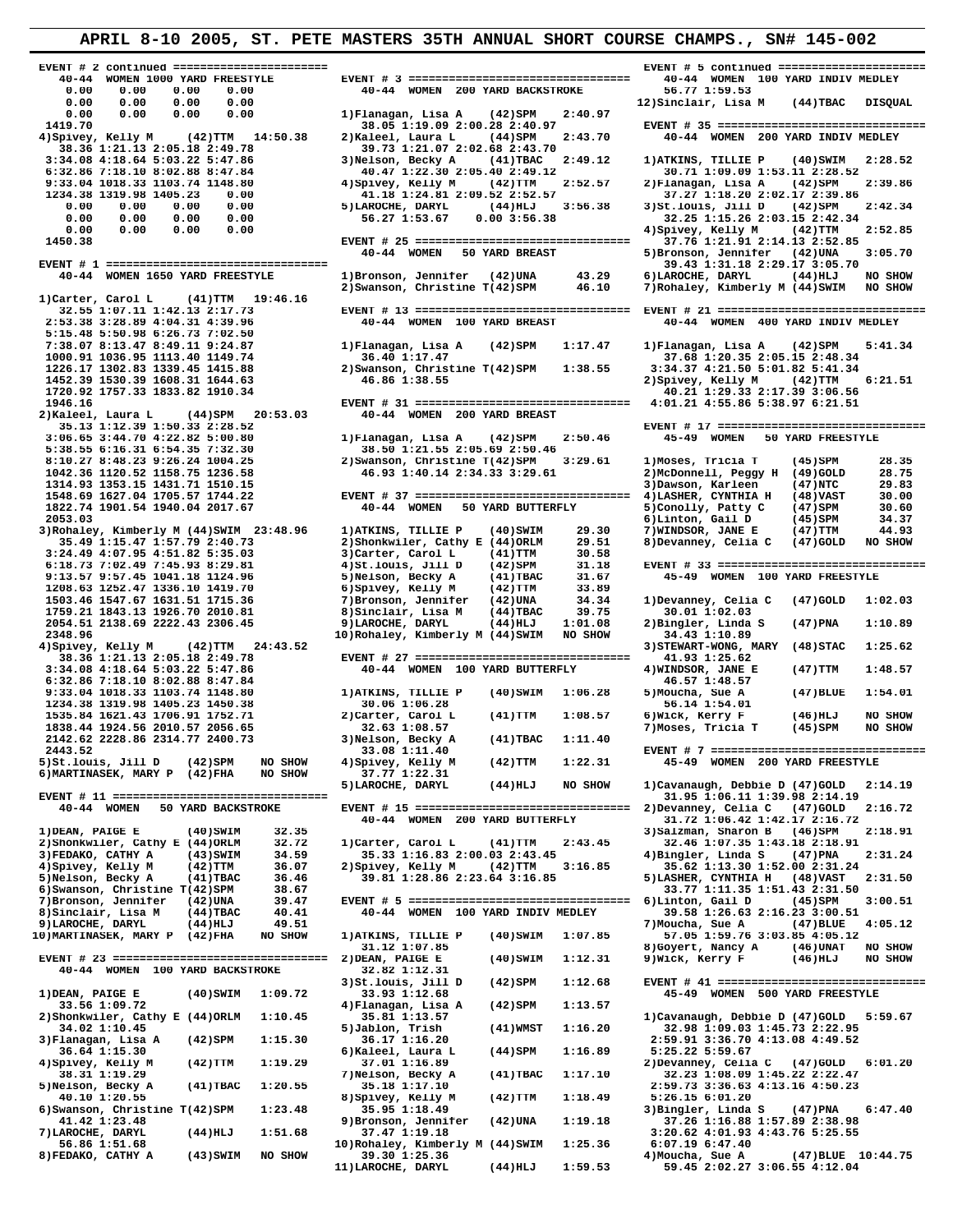**EVENT # 41 continued ====================== EVENT # 1 continued =======================**  1351.04 **1351.04** 39.33<br> **1351.04** 3)Dawson, Karleen Barrow 3)Dawson, Karleen (47)NTC 39.43<br>
3)Plescia, Lisa M (45)SPM 14:29.33 4)WINDSOR, JANE E (47)TTM 51.46 **45)SPM** 17:24.22 2)Bingler, Linda S<br>16 3:23.28 **41.68** 1:24.02 **1446.90 1540.27 1631.83 0.00**<br>
0.00 0.00 0.00 0.00 0.00 5)Moucha, Sue A<br>
0.00 0.00 0.00 0.00 0.00 1:02.71 2:07.20<br>
0.00 0.00 0.00 0.00 6)Wick, Kerry F  **0.00 0.00 0.00 0.00 38.60 1:20.29 2:02.75 2:44.49 1111.53 1151.69 1231.52 1311.66 45-49 WOMEN 50 YARD BREAST**<br>1351.92 1431.98 1512.38 1552.24 2152.26 3)Harrelson, Jo Ann (49)SPM 40.73<br>2)Bingler, Linda S (47)PNA 22:57.63 4)MCINTYRE, JANICE M (48)SCSF 43.64  **2110.20 2155.10 2239.34 2324.16 6)Harrelson, Jo Ann (49)SPM NO SHOW 5)Cavanaugh, Debbie D (47)GOLD SCRATCH 2408.82 7)Goyert, Nancy A (46)UNAT NO SHOW 4)Johnson, Wendy C (45)SPM 28:46.14 46.97 1:39.10 2:31.16 3:23.28** 

 **1)Harrelson, Jo Ann (49)SPM 13:11.66 5)Moucha, Sue A (47)BLUE 35:59.59 2)STEWART-WONG, MARY (48)STAC 46.88 35.72 1:14.98 1:54.87 2:34.10 59.20 2:01.80 3:05.13 4:08.95 3)MCINTYRE, JANICE M (48)SCSF NO SHOW Extra 3:13.51 3:52.75 4:32.20 5:12.00** 5:33.36 6:18.83 7:23.96 8:28.50 5:03.13.41 6:31.84 7:11.84 7:51.52 5:34.10 59.20 2:01.80 3:05.13 4:08.95 3)MCINTYRE, JANICE M (48)SCSF NO SHOW<br>3:13.51 3:52.75 4:32.20 5:12.00 5:13.68  **5:51.87 6:31.84 7:11.84 7:51.52 9:34.06 1038.59 1144.36 1248.99 5)Wick, Kerry F (46)HLJ NO SHOW 81.66** 1353.94 1459.45 1604.57 1709.92<br>0.00 1815.44 1921.40 2027.80 2134.33  **1111.53 1151.69 1231.52 0.00 1815.44 1921.40 2027.80 2134.33 0.00 0.00 0.00 0.00 2707.78 2814.78 2922.25 3029.20 45-49 WOMEN 100 YARD BUTTERFLY 0.00 0.00 0.00 0.00 3136.12 3242.34 3349.40 3455.85 1311.66** 3559.59 1)Devanney, Celia C (47)GOLD 1:10.27<br>1918.191er, Linda S (47)PNA 13:51.04 6)Salzman, Sharon B (46)SPM DISQUAL 32.92.1:10.27<br>27.27.1:17.45.1:59.99.249.57 2)Devanney Celia C (47)GOLD NO.590W 2)MeDepoil Dece 2)Bingler, Linda S (47)PNA 13:51.04 6)Salzman, Sharon B (46)SPM DISQUAL 32.92 1:10.27<br>37.27 1:17.45 1:58.90 2:40.57 7)Devanney, Celia C (47)GOLD NO SHOW 2)McDonnell, Peggy H (49)GOLD 1:13.05<br>3:22.31 4:04.52 4:46.85 5:29.17  **6:11.08 6:53.07 7:34.77 8:16.49 3)Cavanaugh, Debbie D (47)GOLD 1:14.02 8:58.41 9:40.29 1022.01 1103.67 EVENT # 11 ================================ 34.19 1:14.02 0.00 0.00 0.00 0.00 34.72 1:14.37 0.00 0.00 0.00 0.00 1)Conolly, Patty C (47)SPM 39.33 5)Harrelson, Jo Ann (49)SPM NO SHOW 0.00 0.00 0.00 0.00 2)Dawson, Karleen (47)NTC 39.43 6)Wick, Kerry F (46)HLJ NO SHOW 5) Moucha, Sue A (47) BLUE 1:04.41 45-49 WOMEN 200 YARD BUTTERFLY**<br>6) Govert, Nancy A (46) UNAT NO SHOW 311 6 (47) 200 - 11 6 (47) 200 - 21  **3:29.54 4:12.78 4:56.14 5:39.72 6)Goyert, Nancy A (46)UNAT NO SHOW 6:23.85 7:07.55 7:51.74 8:36.27 7)Wick, Kerry F (46)HLJ NO SHOW 1)Devanney, Celia C (47)GOLD 2:46.07 9:21.00 1005.42 1049.12 1132.96 35.21 1:17.38 2:02.14 2:46.07 1217.29 1301.22 1345.23 0.00 EVENT # 23 ================================ 2)Harrelson, Jo Ann (49)SPM NO SHOW 0.00 0.00 0.00 0.00 45-49 WOMEN 100 YARD BACKSTROKE 3)Wick, Kerry F (46)HLJ NO SHOW 0.00 0.00 0.00 0.00 1429.33 35.43 1:12.06 45-49 WOMEN 100 YARD INDIV MEDLEY 46.97 1:39.10 2:31.16 3:23.28 41.68 1:24.02 1)McDonnell, Peggy H (49)GOLD 1:11.00 3)MCINTYRE, JANICE M** (48)SCSF 1:25.34 32.44 1:11.00<br>41.87 1:25.34 2)Moses, Tricia T  **7:45.81 8:37.76 9:29.98 1023.04 41.87 1:25.34 2)Moses, Tricia T (45)SPM 1:15.10** 1110.<br>**4115.19 1207.19 1208.00** 13.98 1:29.04<br>**43.98 1:29.04** 143.90 1:29.04 1.17.66<br> **143.90 1:29.04** 1.17.66<br>
5) Moucha, Sue A (47) BLUE 2:07.20 36.25 1:17.66 0.00 0.00 0.00 0.00 0.00 6) Wick, Kerry F (46) HLJ NO SHOW 38.54 1:19.42<br>7) Goyert, Nancy A (46) UNAT NO SHOW 5) MCINTYRE, JANICE M (48) SCSF 1:22.98<br>5) Moucha, Sue A (47) BLUE 21:34.33 8) Harrelson, Jo Ann (49) SPM NO SHO  **59.20 2:01.80 3:05.13 4:08.95 6)Nardozzi, Patricia J(45)SPM 1:27.32 5:13.68 6:18.83 7:23.96 8:28.50 EVENT # 3 ================================= 42.84 1:27.32 1353.94 1459.45 1604.57 1709.92 1:02.97 2:07.26 1815.44 1921.40 2027.80 0.00 1)Cavanaugh, Debbie D (47)GOLD 2:30.96 8)Wick, Kerry F (46)HLJ NO SHOW 0.00 0.00 0.00 0.00 35.04 1:12.68 1:51.45 2:30.96 9)Goyert, Nancy A (46)UNAT NO SHOW 0.00 0.00 0.00 0.00 2)Salzman, Sharon B (46)SPM 2:44.49 10)Dawson, Karleen (47)NTC NO SHOW 42.27 1:26.67 2:11.99 2:56.86 45-49 WOMEN 200 YARD INDIV MEDLEY EVENT # 1 ================================= 4)Harrelson, Jo Ann (49)SPM 2:58.02 45-49 WOMEN 1650 YARD FREESTYLE 41.79 1:27.59 2:12.89 2:58.02 1)Cavanaugh, Debbie D (47)GOLD 2:33.33** 5)Tsagaris, Jean C (46)STAC 3:15.77 33.97 1:11.73 1:56.75 2:33.33<br>299 1.11.73 1:56.75 2:33.33 4.22 1.52.26 45.77 1:34.73 2:24.99 3:15.77 2)McDonnell, Peggy H (49)GOLD 2:34.22  **35.72 1:14.98 1:54.87 2:34.10 6)Wick, Kerry F (46)HLJ NO SHOW 33.03 1:13.07 1:59.00 2:34.22 3:13.51 3:52.75 4:32.20 5:12.00 7)Goyert, Nancy A (46)UNAT NO SHOW 3)Nardozzi, Patricia J(45)SPM 3:08.88 5:51.87 6:31.84 7:11.84 7:51.52 43.46 1:34.46 2:25.42 3:08.88 8:31.33 9:11.50 9:51.48 1031.66 EVENT # 25 ================================ 4)Tsagaris, Jean C (46)STAC 3:21.34 1351.92 1431.98 1512.38 1552.24 5)STEWART-WONG, MARY (48)STAC 3:39.13 1632.03 1711.76 1751.92 1831.94 1)Moses, Tricia T (45)SPM 37.17 50.42 1:49.81 2:50.22 3:39.13** 1912.41 1952.40 2032.62 2112.72 2)McDonnell, Peggy H (49)GOLD 37.42 6)Moucha, Sue A (47)BLUE 4:28.13<br>2152.26 3)Harrelson, Jo Ann (49)SPM 40.73 1:04.32 2:14.27 3:25.15 4:28.13  **2)Bingler, Linda S (47)PNA 22:57.63 4)MCINTYRE, JANICE M (48)SCSF 43.64 7)Goyert, Nancy A (46)UNAT NO SHOW 37.27 1:17.45 1:58.90 2:40.57 5)Nardozzi, Patricia J(45)SPM 44.83 8)Harrelson, Jo Ann (49)SPM NO SHOW 8:58.41 9:40.29 1022.01 1103.67 45-49 WOMEN 400 YARD INDIV MEDLEY 1145.40 1227.00 1309.12 1351.04 EVENT # 13 ================================**  1433.09 1515.06 1557.01 1639.02 **45-49 WOMEN 100 YARD BREAST** 1)Salzman, Sharon B (46)SPM 5:35.21<br>1721.06 1802.82 1844.94 1926.93 35.82 1:17.49 1:59.89 2:44.17  **1721.06 1802.82 1844.94 1926.93 35.82 1:17.49 1:59.89 2:44.17 2009.33 2051.75 2134.02 2216.50 1)Cavanaugh, Debbie D (47)GOLD 1:17.94 3:31.85 4:20.83 4:58.03 5:35.21 2257.63 37.47 1:17.94 2)Harrelson, Jo Ann (49)SPM 5:52.48 2057.63**<br> **3)Plescia, Lisa M** (45)SPM 24:08.82 2)McDonnell, Peggy H (49)GOLD 1:21.31 39.14 1:25.28 2:10.80 2:55.73<br>
39.56 1:20.80 2:03.51 2:46.82 38.38 1:21.31 31 3:43.53 4:32.67 5:12.69 5:52.48  **39.56 1:20.80 2:03.51 2:46.82 38.38 1:21.31 3:43.53 4:32.67 5:12.69 5:52.48** 3:29.54 4:12.78 4:56.14 5:39.72 3)Nardozzi, Patricia J(45)SPM 1:34.74<br>6:23.85 7:07.55 7:51.74 8:36.27 45.73 1:34.74  **6:23.85 7:07.55 7:51.74 8:36.27 45.73 1:34.74 43.52 1:33.15 2:21.94 3:08.92 9:21.00 1005.42 1049.12 1132.96 4)Tsagaris, Jean C (46)STAC 1:38.09 4:05.36 5:03.30 5:49.54 6:32.86 1217.29 1301.22 1345.23 1429.33 49.28 1:38.09 4)Moucha, Sue A (47)BLUE 9:10.63 1514.21 1557.95 1642.14 1726.70 5)Moucha, Sue A (47)BLUE 2:21.03 1:05.69 2:17.21 3:26.65 4:35.38** 111.23 1557.95 1642.14 1726.70<br>1811.23 1557.95 1642.14 1726.70 5)Moucha, Sue A (47)BLUE 2:21.03 1:05.69 2:17.21 3:26.65 4:35.38<br>1811.33 1855.50 1940.17 2025.03 1:07.16 2:21.03 5:47.27 7:01.38 8:08.75 9:10.63<br>2110.20 2155.1

 **45-49 WOMEN 500 YARD FREESTYLE 45-49 WOMEN 1650 YARD FREESTYLE EVENT # 31 ================================** 5:17.14 6:23.61 7:29.90 8:36.11 4:16.06 5:09.06 6:01.58 6:53.59 45-49 WOMEN 200 YARD BREAST<br>9:41.59 1044.75 1044.75 10404.75 1041.59 1044.75 1041.59 1044.75 105 2521.39 81023.04<br>5)Harrelson, Jo Ann (49)SPM NO SHOW 115.19 1  **0.00 0.00 0.00 0.00 2240.74 2347.47 2453.84 2600.89 EVENT # 27 ================================** 45-49 WOMEN 50 YARD BACKSTROKE 4) Moses, Tricia T (45) SPM 1:14.37<br>34.72 1:14.37  **3)Plescia, Lisa M (45)SPM 14:29.33 4)WINDSOR, JANE E (47)TTM 51.46 EVENT # 15 ================================ 0.00 0.00 0.00 0.00 1)Cavanaugh, Debbie D (47)GOLD 1:12.06 EVENT # 5 ================================= 0.00 0.00 0.00 0.00 1:02.71 2:07.20 4)Harrelson, Jo Ann (49)SPM 1:19.42 9:34.06 1038.59 1144.36 1248.99 45-49 WOMEN 200 YARD BACKSTROKE 7)Moucha, Sue A (47)BLUE 2:07.26 2134.33 3)Bingler, Linda S (47)PNA 2:56.86 EVENT # 35 ================================ 3:22.31 4:04.52 4:46.85 5:29.17 6)Moucha, Sue A (47)BLUE 1:01.43 6:11.08 6:53.07 7:34.77 8:16.49 7)Goyert, Nancy A (46)UNAT NO SHOW EVENT # 21 ================================**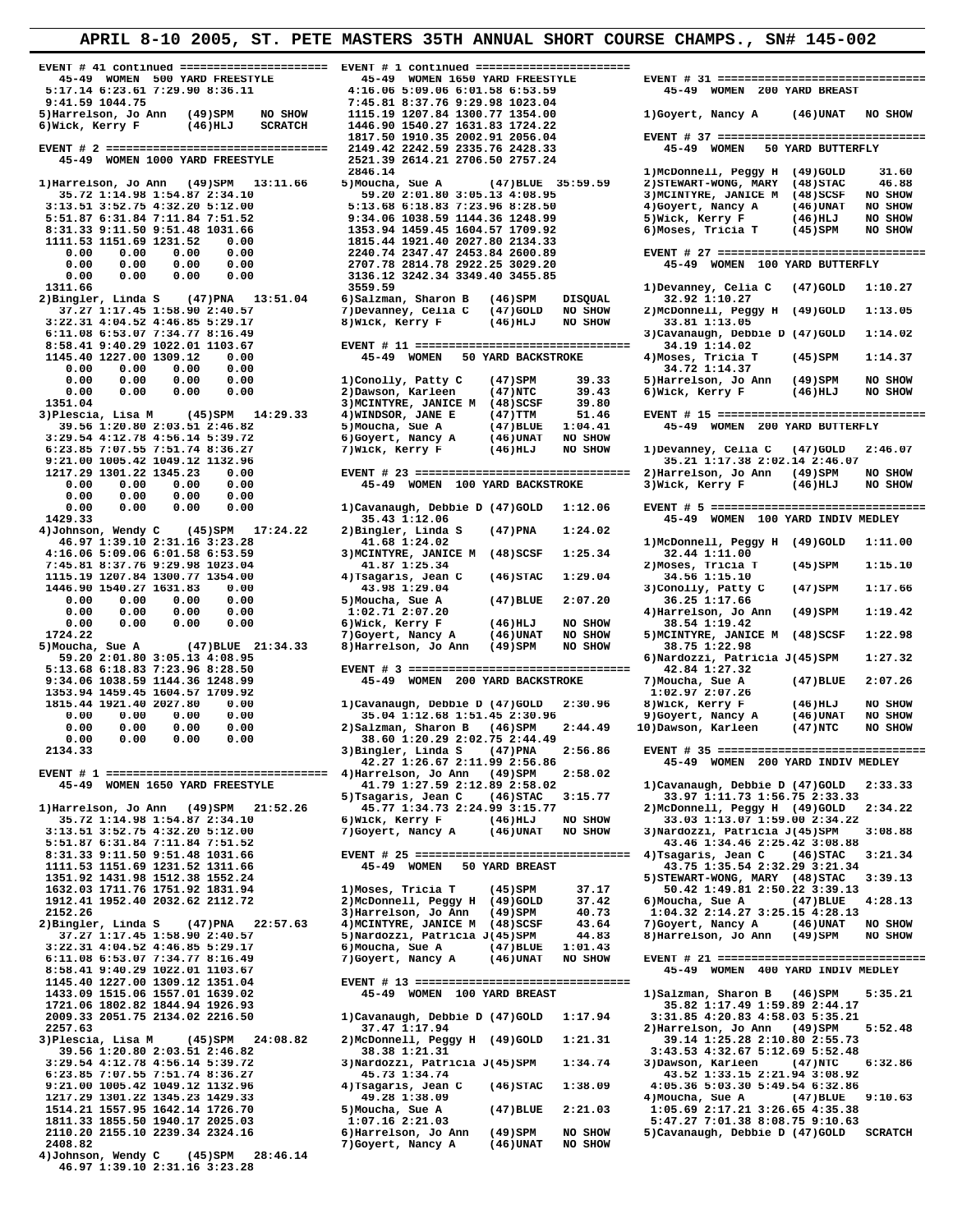**EVENT # 17 ================================ 50-54 WOMEN 1000 YARD FREESTYLE 50-54 WOMEN 1650 YARD FREESTYLE**  1) SARGEANT, PAT N (51) SPCO 27.79 0.00 0.00 0.00 0.00 0.00 2021.07 210.89 1753.13 1842.33 1931.53<br>2) Geiger, Pam (52) SPM 32.07 0.00 0.00 0.00 0.00 0.00 2210.07 210.03 2200.25 2250.25<br>3) Stewart, Robin B (50) SWSM 32.40 1  **EVENT # 33 ================================ 6:41.37 7:27.98 8:14.22 9:00.80 7:38.16 8:30.29 9:21.25 1013.15 50-54 WOMEN 100 YARD FREESTYLE 9:47.25 1033.33 1119.44 1204.75 1104.56 1156.13 1248.06 1339.71 1250.42 1335.76 1421.32 0.00 1431.35 1522.76 1615.58 1707.57 1)SARGEANT, PAT N (51)SPCO 1:02.44 0.00 0.00 0.00 0.00 1758.29 1850.26 1942.71 2035.24 30.24 1:02.44 0.00 0.00 0.00 0.00 2127.36 2219.75 2311.28 2403.19 2)Wilson, Debbie R (51)NCMS 1:08.10 0.00 0.00 0.00 0.00 2455.72 2549.05 2639.58 2732.48 33.03 1:08.10 1506.75 2821.85** 3) Geiger, Pam (52) SPM 1:10.44 4) Lefevre, Chantal A (50) HLJ 16:13.75 6) Kiernan, Nancy S (50) SPM 29:27.02<br>34.00 1:10.44 41.43 1:27.94 2:16.15 3:04.64 49.06 1:40.73 2:34.10 3:26.92<br>4) Stewart, Robin B (50) SWSM 1:12.76  $\begin{array}{cccccc} 34.57 & 1:12.76 & 7:06.72 & 7:55.96 & 8:45.74 & 9:35.33 & 7:50.78 & 8:44.57 & 9:37.36 & 1030.67 \\ 5) \text{Edy}, & \text{S} \text{norm 5} & (54) \text{SPM} & 1:24.54 & 1024.62 & 114.31 & 1203.72 & 1252.96 \\ 41.40 & 1:24.54 & 1334.86 & 1433.57 & 1524.21 & 0.$  **8)Zubrod, Alexis R (52)SPM 1:30.49 5)Musante, Linda L (50)TTM 17:07.57 7)Zubrod, Alexis R (52)SPM 31:00.91 9)Dirksmeyer-Nichols, (52)FMM 1:34.96 4:11.09 5:03.71 5:54.71 6:46.55 4:18.93 5:13.62 6:08.96 7:06.80**  $\begin{tabular}{cccccc} 45.04 & 1:34.96 & & & & & & & & 1:34.96 \\ 45.04 & 1:34.96 & & & & & & 1:1564.33 \\ \hline \text{EVENT} & 7 & \texttt{-----} & \texttt{-----} & \texttt{-----} & \texttt{-----} & \texttt{1431.35} & \texttt{1561.31} & \texttt{248.46} & \texttt{248.47} & \texttt{248.47} & \texttt{248.48} & \texttt{248.49} & \texttt{248.49} & \texttt{248.$ **2)Wilson, Debbie R (1:08.64 1:43.64 2:17.10** 1707.57 107.57 100.91 3100.91<br>2)Wilson, Debbie R (51)NCMS 2:25.56 6)Kiernan, Nancy S (50)SPM 17:39.43 8)Dirksmeyer-Nichols, (52)FMM NO SHOW<br>33.74 1:10.25 1:48.06 2:25.56 49.06  **4)Gonzalez, Nancy D (52)SWIM 2:39.59 1124.37 1217.20 1310.99 1404.83 35.19 1:14.57 1:57.24 2:39.59 1458.31 1551.58 1644.72 0.00 1)Hughes, Maureen C (51)SPCO 34.41 5)Lefevre, Chantal A (50)HLJ 3:01.35 0.00 0.00 0.00 0.00 2)SARGEANT, PAT N (51)SPCO 35.06 41.10 1:27.46 2:15.53 3:01.35 0.00 0.00 0.00 0.00 3)Stewart, Robin B (50)SWSM 40.29 6)Eddy, Storm S (54)SPM 3:03.51 0.00 0.00 0.00 0.00 4)Sykes, Ann H (50)BRYB 56.96 42.42 1:29.03 2:17.69 3:03.51 1739.43 5)Dirksmeyer-Nichols, (52)FMM NO SHOW 7)Dirksmeyer-Nichols, (52)FMM NO SHOW 7)Zubrod, Alexis R (52)SPM 18:34.70 50-54 WOMEN 500 YARD FREESTYLE 8:03.00 9:00.81 9:57.91 1054.33 1150.46 1248.45 1346.27 1443.75 1)Hughes, Maureen C (51)SPCO 1:17.31 1)Geiger, Pam (52)SPM 6:46.01 1541.45 1638.93 1737.76 0.00 37.38 1:17.31 36.65 1:16.52 1:57.80 2:39.41 0.00 0.00 0.00 0.00 2)Lefevre, Chantal A (50)HLJ 1:43.78 3:20.92 4:02.38 4:43.43 5:24.59**<br> **3:20.92 4:02.38 4:43.43 5:24.59**<br> **3:20.92 4:02.38 4:43.43 5:24.59**<br> **3:20.92 4:02.38 4:43.43 5:24.59**<br> **3:20.92 4:02.38 4:43.43 5:24.59**<br> **1:49.59**<br> **1:49.59**<br> **1:49.59**<br> **1:49.59**<br> **1:**  $\begin{array}{lllllllllllllllllllllllllllllll} \text{6:05.65\ 6:46.01} & 0.00 & 0.00 & 0.00 & 0.00 & 0.00 & 0.00 & 3) \text{Eddy, Storm S} & (54) \text{SPM} & 1:49.59 & (54) \text{SPM} & 1:49.59 & (55) \text{SPM} & 1:49.59 & (56) \text{SPM} & 1:49.59 & (57) \text{SPM} & 1:49.59 & (58) \text{SPM} & 1:49.59 & (59) \text{SP$ 6:25.15 7:06.41 50-54 WOMEN 1650 YARD FREESTYLE 5)Sykes, Ann H (50)BRYB 2:10.68<br>3)Lefevre, Chantal A (50)HLJ 8:15.52 1:04.30 2:10.68 1:04.30 2:10.68<br>43.23 1:32.36 2:22.60 3:13.81 1)Wilson, Debbie R (51)NCMS 21:00.93 6)Walk  **5)Dirksmeyer-Nichols, (52)FMM 8:31.11 1553.49 1632.17 1710.71 1749.11 2)Wilson, Debbie R (51)NCMS 2:52.79 47.63 1:40.42 2:33.14 3:25.26 1827.94 1906.48 1944.91 2023.09 40.96 1:24.72 2:09.28 2:52.79**  $\begin{array}{cccc} 4:17.75\ 5:09.38\ 6:01.71\ 6:52.41 & 2100.93 & 3) \text{Walker, Deb W} & (53) \text{SWIM} & 3:02.08 \\ 7:44.45\ 8:31.11 & 2) \text{Geiger, Pam} & (52) \text{SPM} & 22:58.22 & 42.01\ 1:27.18 & 0.00\ 3:02.08 \\ 6) \text{Zubrod, Alexis R} & (52) \text{SPM} & 9:04.70 & 36.19\ 1:15.68\ 1:$ **2258.22 1)Wilson, Debbie R** (51)NCMS 12:40.83 3)Gonzalez, Nancy D (52)SWIM 24:48.23 1)SARGEANT, PAT N (51)SPCO 40.45<br>33.82 1:11.04 1:48.99 2:27.06 37.68 1:19.59 2:04.37 2:50.42 2)Gonzalez, Nancy D (52)SWIM 43.42<br>3:05.36 3:43.39 4  $33.82$  1:11.04 1:48.99 2:27.06<br>  $37.68$  1:19.59 2:04.37 2:50.42<br>  $3:05.36$  3:43.39 4:21.47 5:00.34<br>  $3:05.36$  3:43.39 4:21.47 5:00.34<br>  $3:05.36$  3:43.39 4:21.47 5:00.34<br>  $3:36.51$  4:22.83 5:09.37 5:55.25<br>  $3:05.36$  3) 5:  **0.00 0.00 0.00 0.00 1551.90 1636.54 1721.60 1806.97 0.00 0.00 0.00 0.00 2153.97 2239.00 2323.26 2406.83 50-54 WOMEN 100 YARD BREAST 1240.83 2448.23**  2) Geiger, Pam (52) SPM 13:50.30 4) Lefevre, Chantal A (50) HLJ 26:56.61 1) Gonzalez, Nancy D (52) SWIM 1:34.42<br>36.19 1:15.68 1:56.41 27.94 2:16.15 3:04.64 41.43 1:27.94 2:16.15 3:04.64 41.43 1:27.94 2:16.16 45.12 1:34.42<br>

1143.43 1225.50 1307.56 0.00<br>0.00 0.00 0.00 0.00 0.00<br>0.00 0.00 0.00 0.00 0.00  **40.93 1:30.49 46.58 1:36.36 2:28.47 3:20.32 45.26 1:35.42 2:29.05 3:23.67 EVENT # 41 ================================ 4:18.93 5:13.62 6:08.96 7:06.80 50-54 WOMEN 100 YARD BACKSTROKE** 

 **EVENT # 2 continued ======================= EVENT # 1 continued ======================= 33.74 1:10.25 1:48.06 2:25.56 49.06 1:40.73 2:34.10 3:26.92 3)Geiger, Pam (52)SPM 2:29.64 4:19.09 5:11.65 6:04.53 6:57.36 EVENT # 11 ================================ 34.98 1:12.87 1:51.24 2:29.64 7:50.78 8:44.57 9:37.36 1030.67 50-54 WOMEN 50 YARD BACKSTROKE 45.26 1:35.42 2:29.05 3:23.67 EVENT # 23 ================================ 7:27.34 8:15.52 3:05.36 3:43.39 4:21.47 5:00.34 EVENT # 3 ================================= 4)Kiernan, Nancy S (50)SPM 8:27.78 5:38.89 6:17.14 6:55.53 7:33.91 50-54 WOMEN 200 YARD BACKSTROKE 45.32 1:34.73 2:25.35 3:16.66 8:12.16 8:50.48 9:28.68 1007.32 4:08.41 5:00.77 5:53.09 6:45.11 1045.82 1124.24 1202.70 1240.83 1)Hughes, Maureen C (51)SPCO 2:49.33 7:37.43 8:27.78 1319.07 1357.35 1435.95 1514.50 40.23 1:23.80 2:07.48 2:49.33 4:21.33 5:17.18 6:14.60 7:12.97 6:07.27 6:49.25 7:31.59 8:13.10 5)Eddy, Storm S (54)SPM 3:48.95 8:10.46 9:04.70 8:55.21 9:37.43 1019.23 1101.21 55.80 1:54.27 2:52.30 3:48.95 7)Wilson, Debbie R (51)NCMS SCRATCH 1143.43 1225.50 1307.56 1350.30 6)Dirksmeyer-Nichols, (52)FMM NO SHOW 1432.25 1514.56 1556.25 1638.46 EVENT # 2 ================================= 1721.13 1803.42 1845.23 1927.61 EVENT # 25 ================================ 50-54 WOMEN 1000 YARD FREESTYLE 2010.00 2052.42 2134.46 2216.56 50-54 WOMEN 50 YARD BREAST**  1852.36 1938.34 2023.72 2108.80 **EVENT # 13 ==============================**<br>2153.97 2239.00 2323.26 2406.83 50-54 WOMEN 100 YARD BREAST<br>2448.23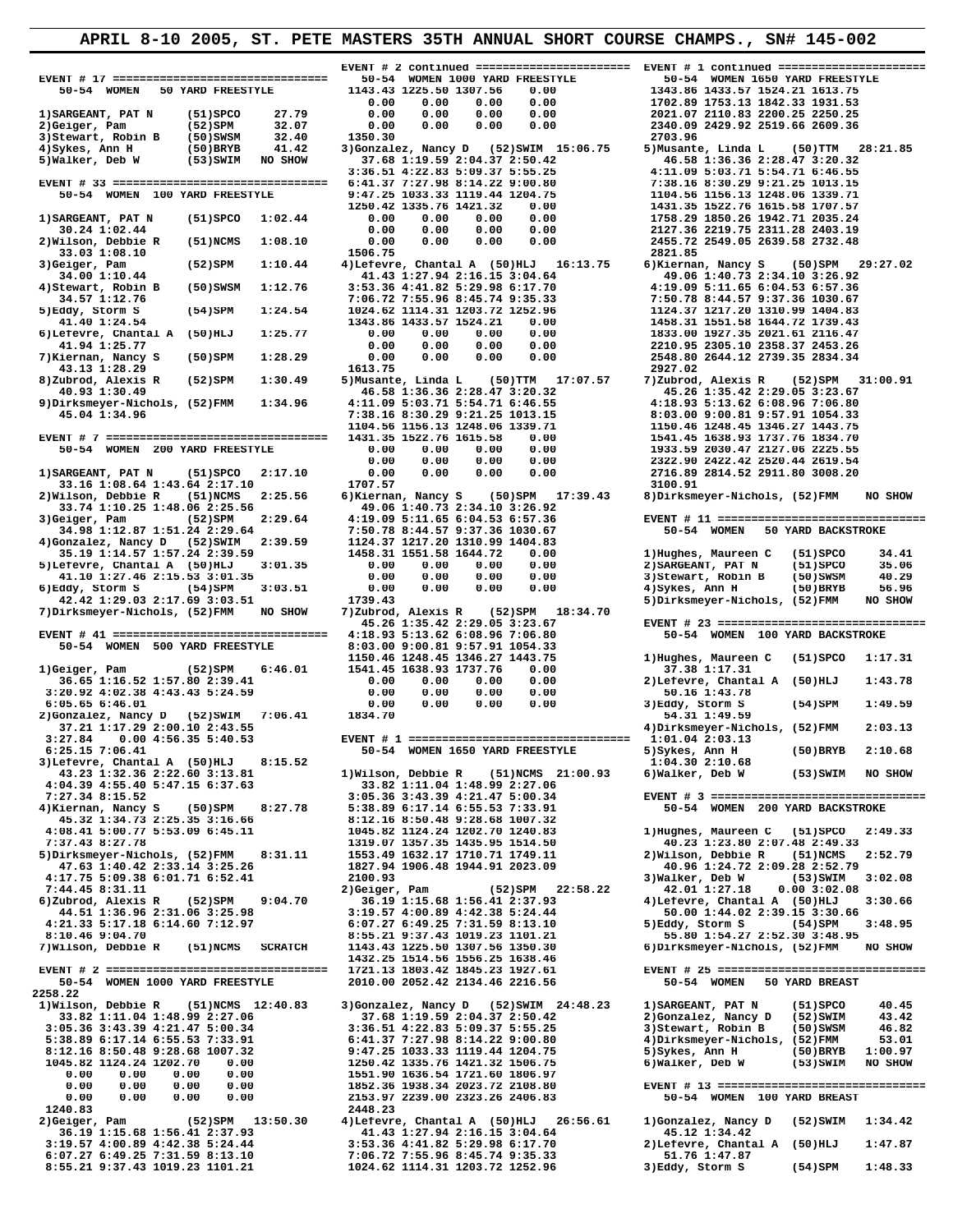| EVENT # 13 continued ====================== EVENT # 33 continued ======================<br>50-54 WOMEN 100 YARD BREAST | 55-59 WOMEN 100 YARD FREESTYLE                                             |                                                                            |
|------------------------------------------------------------------------------------------------------------------------|----------------------------------------------------------------------------|----------------------------------------------------------------------------|
| 51.58 1:48.33                                                                                                          | 41.98 1:28.78                                                              | 55-59 WOMEN<br><b>50 YARD BACKSTROKE</b>                                   |
| 4) Dirksmeyer-Nichols, (52) FMM<br>NO SHOW                                                                             | 3) Hoffman, Patricia A (55) UNA<br>NO SHOW                                 |                                                                            |
| NO SHOW<br>5)Walker, Deb W<br>(53)SWIM                                                                                 |                                                                            | 1) Tyler, A. Susan<br>39.84<br>(56)SNM                                     |
|                                                                                                                        |                                                                            | 2) Carpenter-Van Dijk, (55) TBAC<br>48.48                                  |
| EVENT # 31 =================================                                                                           | 55-59 WOMEN 200 YARD FREESTYLE                                             | 3)Omo, Gaby<br>56.89<br>(56)UNAT                                           |
| 50-54 WOMEN 200 YARD BREAST                                                                                            |                                                                            | 4) Morrisey, Regina M (58) SPM<br>1:09.55                                  |
| 1)Eddy, Storm S<br>(54)SPM<br>3:48.56                                                                                  | 1) Veater, Betty B<br>(58)BRYB<br>2:36.55<br>36.63 1:16.20 1:57.09 2:36.55 | 5) Hoffman, Patricia A (55) UNA<br>NO SHOW                                 |
| 52.71 1:51.16 2:49.75 3:48.56                                                                                          | 2) Wilson, Meegan J<br>(56)300<br>2:39.19                                  | EVENT # 23 =================================                               |
| 2)Lefevre, Chantal A (50)HLJ<br>3:48.67                                                                                | 37.08 1:18.17 1:59.61 2:39.19                                              | 55-59 WOMEN 100 YARD BACKSTROKE                                            |
| 54.26 1:53.34 2:52.34 3:48.67                                                                                          | 3) Hoffman, Patricia A (55) UNA<br>NO SHOW                                 |                                                                            |
| 3:57.20<br>3) Dirksmeyer-Nichols, (52) FMM                                                                             |                                                                            | 1) Omo, Gaby<br>(56)UNAT<br>2:08.28                                        |
| 55.12 1:56.95 2:58.96 3:57.20                                                                                          | EVENT # 41 =================================                               | 1:02.74 2:08.28                                                            |
| 4) Walker, Deb W<br>(53)SWIM<br>NO SHOW                                                                                | 55-59 WOMEN 500 YARD FREESTYLE                                             | 2) Morrisey, Regina M (58) SPM<br>2:36.96                                  |
| EVENT # 37 ================================= 1)Veater, Betty B                                                         | (58)BRYB<br>7:08.87                                                        | 1:17.54 2:36.96                                                            |
| 50 YARD BUTTERFLY<br>50-54 WOMEN                                                                                       | 38.94 1:20.68 2:03.81 2:47.77                                              | EVENT # 3 =================================                                |
|                                                                                                                        | 3:32.06 4:16.34 4:59.92 5:44.07                                            | 55-59 WOMEN 200 YARD BACKSTROKE                                            |
| $(51)$ SPCO<br>32.19<br>1) SARGEANT, PAT N                                                                             | 6:27.77 7:08.87                                                            |                                                                            |
| 2) Hughes, Maureen C<br>(51)SPCO<br>33.85                                                                              | 2) Hoffman, Patricia A (55) UNA<br><b>SCRATCH</b>                          | 1)Omo, Gaby<br>(56)UNAT<br>4:43.23                                         |
| 3) Gonzalez, Nancy D<br>38.13<br>(52)SWIM                                                                              |                                                                            | 1:08.65 2:22.24 3:35.46 4:43.23                                            |
| 39.51<br>4) Stewart, Robin B<br>(50)SWSM                                                                               | 55-59 WOMEN 1000 YARD FREESTYLE                                            | EVENT # 25 =================================                               |
| EVENT # 27 =================================                                                                           |                                                                            | 55-59 WOMEN<br>50 YARD BREAST                                              |
| 50-54 WOMEN 100 YARD BUTTERFLY                                                                                         | 1) Wilson, Meegan J<br>(56)300<br>14:51.66                                 |                                                                            |
|                                                                                                                        | 39.70 1:23.27 2:08.04 2:53.09                                              | 1) Wilson, Meegan J<br>39.70<br>(56)300                                    |
| $(51)$ SPCO<br>1:11.89<br>1) SARGEANT, PAT N                                                                           | 3:38.03 4:23.29 5:08.90 5:53.57                                            | 2) Carpenter-Van Dijk, (55) TBAC<br>59.75                                  |
| 34.18 1:11.89                                                                                                          | 6:38.17 7:23.04 8:08.05 8:53.23                                            | 3) Morrisey, Regina M (58) SPM<br>1:12.75                                  |
| 2)Walker, Deb W<br>$(53)$ SWIM<br>NO SHOW                                                                              | 9:37.72 1022.56 1107.37 1151.92                                            | 4) Hoffman, Patricia A (55) UNA<br>NO SHOW                                 |
|                                                                                                                        | 1237.17 1321.82 1406.96<br>0.00                                            |                                                                            |
|                                                                                                                        | 0.00<br>0.00<br>0.00<br>0.00                                               | EVENT # 13 ================================<br>55-59 WOMEN 100 YARD BREAST |
| 50-54 WOMEN 100 YARD INDIV MEDLEY                                                                                      | 0.00<br>0.00<br>0.00<br>0.00<br>0.00<br>0.00<br>0.00<br>0.00               |                                                                            |
| 1) SARGEANT, PAT N<br>$(51)$ SPCO<br>1:16.01                                                                           | 1451.66                                                                    | 1) Wilson, Meegan J<br>(56)300<br>1:26.17                                  |
| 33.70 1:16.01                                                                                                          | 2) Kranpitz, Nancy<br>$(59)$ WMAC 17:03.44                                 | 41.77 1:26.17                                                              |
| (51) SPCO<br>1:17.87<br>2) Hughes, Maureen C                                                                           | 47.38 1:38.49 2:28.91 3:20.19                                              | 2) Veater, Betty B<br>(58)BRYB<br>1:35.12                                  |
| 35.56 1:17.87                                                                                                          | 4:11.46 5:04.04 5:54.56 6:45.75                                            | 47.01 1:35.12                                                              |
| 3) Stoddard, Kim M<br>1:23.00<br>(50)SPM                                                                               | 7:37.38 8:28.43 9:20.68 1012.61                                            | 3) Hoffman, Patricia A (55) UNA<br>NO SHOW                                 |
| 40.71 1:23.00                                                                                                          | 1104.01 1154.57 1246.27 1336.63                                            |                                                                            |
| 4) Geiger, Pam<br>1:23.76<br>(52)SPM<br>40.68 1:23.76                                                                  | 1428.42 1520.91 1612.40<br>0.00<br>0.00<br>0.00<br>0.00<br>0.00            | EVENT # 31 ================================<br>55-59 WOMEN 200 YARD BREAST |
| 1:25.87<br>5) Stewart, Robin B<br>(50)SWSM                                                                             | 0.00<br>0.00<br>0.00<br>0.00                                               |                                                                            |
| 38.77 1:25.87                                                                                                          | 0.00<br>0.00<br>0.00<br>0.00                                               | 1) Wilson, Meegan J<br>3:06.46<br>(56)300                                  |
| 6)Lefevre, Chantal A (50)HLJ<br>1:37.25                                                                                | 1703.44                                                                    | 42.72 1:30.09 2:18.63 3:06.46                                              |
| 46.14 1:37.25                                                                                                          | 3) Randall, Rosalyn<br>$(55)$ SUN 20:01.84                                 | 2) Veater, Betty B<br>(58)BRYB<br>3:27.08                                  |
| 7) Dirksmeyer-Nichols, (52) FMM<br>NO SHOW                                                                             | 56.20 1:55.96 2:56.03 3:55.42                                              | 48.12 1:40.88 2:34.46 3:27.08                                              |
|                                                                                                                        | 4:56.11 5:56.68 6:57.25 7:57.91                                            | 3) Omo, Gaby<br>(56)UNAT<br>4:39.31                                        |
|                                                                                                                        | 8:58.19 9:58.97 1058.85 1159.13                                            | 1:03.32 2:12.87 3:27.51 4:39.31                                            |
| 50-54 WOMEN 200 YARD INDIV MEDLEY                                                                                      | 1258.99 1358.24 1457.98 1557.87<br>1658.03 1758.62 1859.49<br>0.00         | EVENT # 37 =================================                               |
| 1) SARGEANT, PAT N<br>$(51)$ SPCO<br>2:38.51                                                                           | 0.00<br>0.00<br>0.00<br>0.00                                               | 50 YARD BUTTERFLY<br>55-59 WOMEN                                           |
| 33.22 1:13.93 2:03.91 2:38.51                                                                                          | 0.00<br>0.00<br>0.00<br>0.00                                               |                                                                            |
| 2)Geiger, Pam<br>$(52)$ SPM<br>2:58.32                                                                                 | 0.00<br>0.00<br>0.00<br>0.00                                               | 1)Tyler, A. Susan<br>(56)SNM<br>33.55                                      |
| 41.39 1:26.43 2:19.28 2:58.32                                                                                          | 2001.84                                                                    | 2) Wilson, Meegan J<br>36.98<br>(56)300                                    |
| 3) Stoddard, Kim M<br>2:58.44<br>(50)SPM                                                                               |                                                                            | 3) Veater, Betty B<br>$(58)$ BRYB<br>40.19                                 |
| 37.92 1:26.10 2:18.81 2:58.44                                                                                          |                                                                            | EVENT # 27 =================================                               |
| 4) Lefevre, Chantal A (50) HLJ<br>3:27.99<br>47.79 1:43.01 2:42.70 3:27.99                                             | 55-59 WOMEN 1650 YARD FREESTYLE                                            | 55-59 WOMEN 100 YARD BUTTERFLY                                             |
| 5)Wilson, Debbie R<br>(51)NCMS<br>NO SHOW                                                                              | 1) Wilson, Meegan J<br>(56)300<br>24:31.23                                 |                                                                            |
|                                                                                                                        | 39.70 1:23.27 2:08.04 2:53.09                                              | $(56)$ SNM<br>1) Tyler, A. Susan<br>1:18.13                                |
| EVENT # 21 =================================                                                                           | 3:38.03 4:23.29 5:08.90 5:53.57                                            | 36.76 1:18.13                                                              |
| 50-54 WOMEN 400 YARD INDIV MEDLEY                                                                                      | 6:38.17 7:23.04 8:08.05 8:53.23                                            | 2)Wilson, Meegan J<br>1:25.61<br>(56)300                                   |
|                                                                                                                        | 9:37.72 1022.56 1107.37 1151.92                                            | 39.59 1:25.61                                                              |
| 1) SARGEANT, PAT N<br>(51)SPCO<br>5:38.91                                                                              | 1237.17 1321.82 1406.96 1451.66                                            | 3) Veater, Betty B<br>(58)BRYB<br>1:30.55                                  |
| 35.35 1:18.21 2:01.60 2:45.40<br>3:35.98 4:27.54 5:04.90 5:38.91                                                       | 1536.39 1620.88 1706.09 1750.78<br>1835.76 1921.16 2006.12 2051.20         | 41.56 1:30.55<br>4) Hoffman, Patricia A (55) UNA<br>NO SHOW                |
| 2) Wilson, Debbie R<br>(51)NCMS<br>6:11.91                                                                             | 2136.39 2220.79 2304.95 2349.36                                            | 5) Malone, Lucey M<br>(55)SWIM<br>NO SHOW                                  |
| 39.20 1:30.23 2:20.87 3:09.06                                                                                          | 2431.23                                                                    |                                                                            |
| 4:00.94 4:53.02 5:32.83 6:11.91                                                                                        | 2) Kranpitz, Nancy<br>$(59)$ WMAC 28:04.51                                 | EVENT # 15 ================================                                |
| 3) Geiger, Pam<br>(52)SPM<br>6:29.45                                                                                   | 47.38 1:38.49 2:28.91 3:20.19                                              | 55-59 WOMEN 200 YARD BUTTERFLY                                             |
| 42.27 1:30.24 2:17.80 3:06.78                                                                                          | 4:11.46 5:04.04 5:54.56 6:45.75                                            |                                                                            |
| 4:04.19 5:01.97 5:45.49 6:29.45<br>4) Lefevre, Chantal A (50) HLJ<br>7:14.42                                           | 7:37.38 8:28.43 9:20.68 1012.61<br>1104.01 1154.57 1246.27 1336.63         | 1) Kranpitz, Nancy<br>(59)WMAC<br>3:27.48<br>46.34 1:39.03 2:34.39 3:27.48 |
| 47.81 1:43.68 2:40.37 3:35.84                                                                                          | 1428.42 1520.91 1612.40 1703.44                                            |                                                                            |
| 4:36.28 5:36.06 6:26.38 7:14.42                                                                                        | 1754.11 1844.72 1937.57 2028.40                                            | EVENT # 5 =================================                                |
|                                                                                                                        | 2120.41 2211.98 2303.07 2355.32                                            | 55-59 WOMEN 100 YARD INDIV MEDLEY                                          |
|                                                                                                                        | 2445.55 2536.04 2626.13 2717.22                                            |                                                                            |
| 55-59 WOMEN 50 YARD FREESTYLE                                                                                          | 2804.51                                                                    | 1) Tyler, A. Susan<br>(56)SNM<br>1:22.35                                   |
|                                                                                                                        | 3) Randall, Rosalyn<br>$(55)$ SUN 33:13.65                                 | 36.92 1:22.35                                                              |
| 1) Tyler, A. Susan<br>(56)SNM<br>32.00<br>2) Kranpitz, Nancy<br>(59) WMAC<br>32.59                                     | 56.20 1:55.96 2:56.03 3:55.42<br>4:56.11 5:56.68 6:57.25 7:57.91           | 2) Wilson, Meegan J<br>(56)300<br>1:22.98<br>40.18 1:22.98                 |
| 3) Veater, Betty B<br>(58)BRYB<br>32.85                                                                                | 8:58.19 9:58.97 1058.85 1159.13                                            | 3) Veater, Betty B<br>$(58)$ BRYB<br>1:24.95                               |
| 4) Wilson, Meegan J<br>33.22<br>(56)300                                                                                | 1258.99 1358.24 1457.98 1557.87                                            | 41.60 1:24.95                                                              |
| 5) Carpenter-Van Dijk, (55) TBAC<br>38.41                                                                              | 1658.03 1758.62 1859.49 2001.84                                            | 4) Kranpitz, Nancy<br>(59) WMAC<br>1:28.43                                 |
| 6) Omo, Gaby<br>51.51<br>(56)UNAT                                                                                      | 2102.74 2203.46 2303.83 2404.40                                            | 41.49 1:28.43                                                              |
| 7) Morrisey, Regina M (58) SPM<br>59.53                                                                                | 2504.51 2610.54 2714.33 2815.00                                            | 5) Carpenter-Van Dijk, (55) TBAC<br>1:52.41                                |
| 8) Hoffman, Patricia A (55) UNA<br>NO SHOW                                                                             |                                                                            |                                                                            |
|                                                                                                                        | 2916.26 3017.07 3116.94 3216.79                                            | 51.11 1:52.41                                                              |
|                                                                                                                        | 3313.65                                                                    | 6) Hoffman, Patricia A (55) UNA<br>NO SHOW                                 |

 **55-59 WOMEN 100 YARD FREESTYLE 1)Veater, Betty B (58)BRYB 1:14.14** 

|                                  | , | ------- |
|----------------------------------|---|---------|
| 35.93 1:14.14                    |   |         |
| 2) Carpenter-Van Dijk, (55) TBAC |   | 1:28.78 |

**APRIL 8-10 2005, ST. PETE MASTERS 35TH ANNUAL SHORT COURSE CHAMPS., SN# 145-002**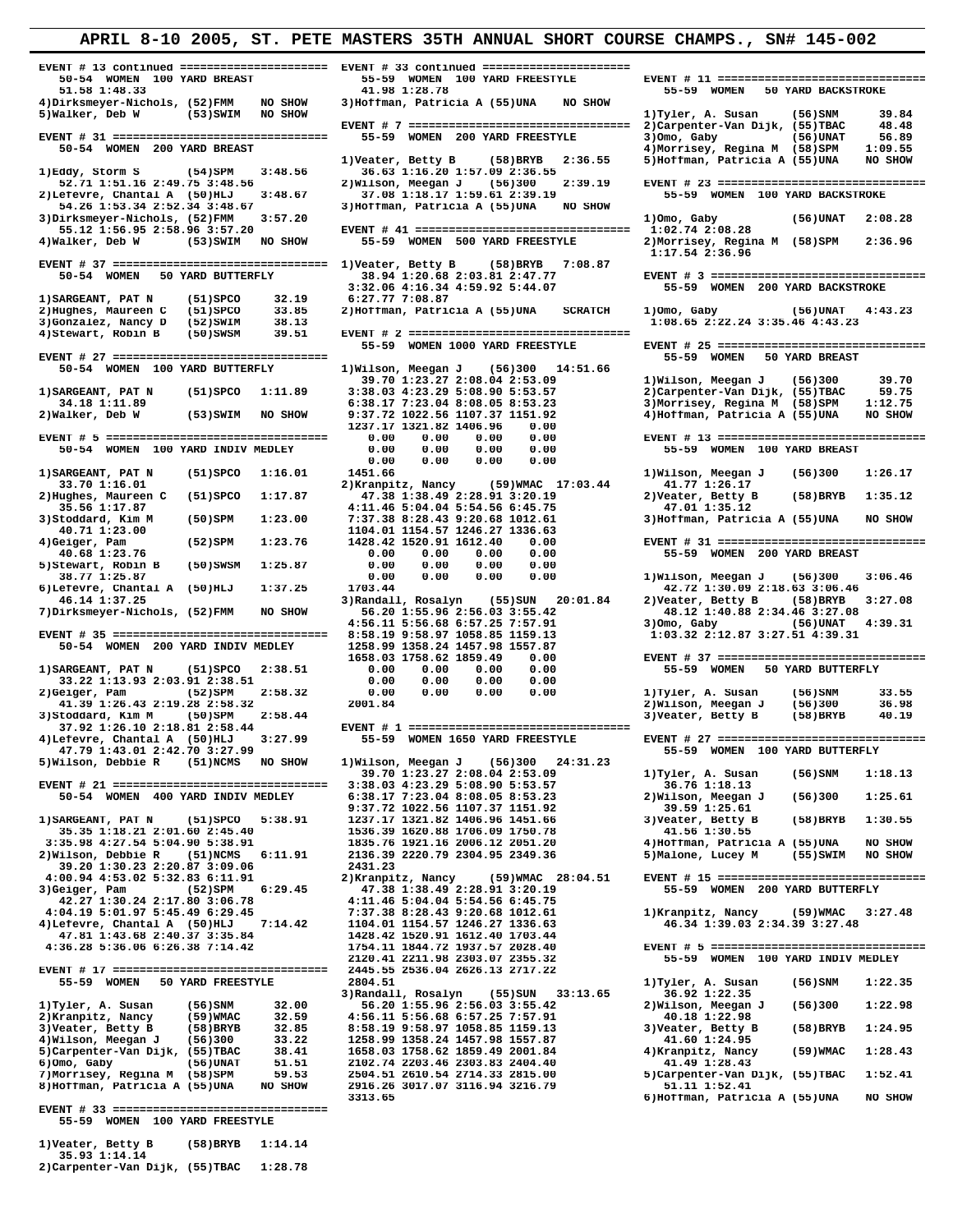**EVENT # 35 ================================ 60-64 WOMEN 1000 YARD FREESTYLE EVENT # 37 ================================ 1737.39 1)Wilson, Meegan J** (56)300 6:26.00<br>**1)Tyler, Sarah L** (60)SNM 25:13.77 38.08 1:23.00 1.13.300 1:23.00  **41.58 1:30.51 2:24.80 3:20.43 1)Tyler, Sarah L (60)SNM 25:13.77 38.08 1:23.00 2)Kranpitz, Nancy (59)WMAC 7:06.61 3:44.54 4:30.40 5:16.24 6:02.28 57.15 1:58.22 48.22 1:45.61 2:40.11 3:36.31 6:48.80 7:34.72 8:21.13 9:06.89**  1256.55 1342.53 1429.20 1515.26 60-64 WOMEN 200 YARD INDIV MEDLEY<br>60-64 WOMEN 50 YARD INDIV MEDLEY 1601.59 1647.24 1733.28 1819.10<br>60-64 WOMEN 50 YARD FREESTYLE 1905.88 1952.02 2038.13 2124.71 1)Bradley, Marianne E (62)SUN 2211.06 2256.99 2342.86 2429.13<br>1)Bromwich, Elaine (62)SPM 34.32 2513.77<br>2513.77  **1005.60 1054.31 1142.70 1230.94 2)Knight-Perry, Kate A(69)SPM 41.38 EVENT # 33 ================================ 1318.51 1407.04 1455.43 1544.01 3)Henderson, Martha J (68)SPCO 44.72 1945.93 2034.58 2123.57 2212.04 2)Bromwich, Elaine (62)SPM 1:22.22 3)Bromwich, Elaine 39.60 1:22.22** (62)SPM 1:22.22 40.95 1:27.37 2:  **3)Stephens, Mary L (62)BRYB 1:23.80 4:05.01 4:58.52 5:52.04 6:46.45 43.33 1:30.82 1)Tyler, Sarah L (60)SNM 2:49.81 2843.25 65-69 WOMEN 200 YARD FREESTYLE 38.41 1:20.85 2:05.61 2:49.81 2)Stephens, Mary L (62)BRYB 2:56.73 EVENT # 11 ================================ 1)Knight-Perry, Kate A(69)SPM 3:18.71 40.06 1:24.78 2:11.24 2:56.73 60-64 WOMEN 50 YARD BACKSTROKE 46.44 1:36.92 2:28.87 3:18.71** 3)Bromwich, Elaine (62)SPM 3:04.49<br>40.34 1:27.50 2:16.92 3:04.49 1)Bromwich, Elaine (62)SPM 42.74 50.12 1:44.00 2:39.94 3:35.16<br>2)Stephens, Mary L (62)BRYB 46.32 3)Henderson, Martha J (68)SPCO 3:43.21  **EVENT # 41 ================================ 3)Allen, Jean M (64)FMM 59.24 50.83 1:48.81 2:48.40 3:43.21 60-64 WOMEN 500 YARD FREESTYLE 4)Meyers, Susan L (63)ISF NO SHOW 4)Prokopi, Doris C (69)FMM 3:44.35 47.34 1:44.71 2:47.15 3:44.35 1)Tyler, Sarah L (60)SNM 7:24.46 EVENT # 23 ================================ 3:40.45 4:25.45 5:10.38 5:55.70 65-69 WOMEN 500 YARD FREESTYLE 6:40.84 7:24.46** 1)Bromwich, Elaine (62)SPM 1:31.40<br>
2)Stephens, Mary L (62)BRYB 7:37.50 43.67 1:31.40<br>
41.15 1:26.88 2:13.34 3:00.22 2)Tyler, Sarah L (60)SNM 1:35.49<br>
3:47.32 4:33.72 5:20.44 6:07.20 46.65 1:35.49 2)Stephens, Mary L (62)BRYB 7:37.50 <br>43.67 1:31.40 <br>41.15 1:26.88 2:13.34 3:00.22 <br>3:47.36 2:25.20.44 6:07.20 <br>6:53.36 7:37.50 <br>6:53.36 7:37.50 <br>3)Allen, Jean M (64)FMM 2:08.53 <br>3:08.53 <br>3:187.46 <br>3)Bromwich, Elaine (62)SP  **40.21 1:26.42 2:15.31 3:04.93 55.98 1:53.72 2:51.51 3:49.91 3:55.48 4:45.59 5:36.99 6:28.11 EVENT # 3 ================================= 4:48.76 5:46.83 6:45.60 7:44.07** 4)Bradley, Marianne E (62)SUN 9:24.21<br>49.38 1:45.87 2:43.77 3:41.38 1)Bromwich, Elaine (62)SPM 3:20.90 53.36 1:55.39<br>49.38 1:45.87 2:43.77 3:41.38 1)Bromwich, Elaine (62)SPM 3:20.90 53.36 1:55.7 3:55.39  **49.38 1:45.87 2:43.77 3:41.38 1)Bromwich, Elaine (62)SPM 3:20.90 53.36 1:53.74 2:54.57 3:55.39 4:41.82 5:39.89 6:37.24 7:34.82 46.37 1:35.56 2:26.75 3:20.90 4:56.68 5:55.91 6:55.83 7:55.26 8:31.04 9:24.21 2)Tyler, Sarah L (60)SNM 3:25.94 8:54.67 9:50.55 EVENT # 2 ================================= EVENT # 25 ================================ 65-69 WOMEN 1000 YARD FREESTYLE 60-64 WOMEN 1000 YARD FREESTYLE 60-64 WOMEN 50 YARD BREAST 1)Prokopi, Doris C (69)FMM 19:38.75 1)Tyler, Sarah L (60)SNM 15:15.26 1)Bromwich, Elaine (62)SPM 38.75 51.67 1:48.08 2:46.84 3:44.51** 42.92 1:27.44 2:13.20 2:59.01 2)Stephens, Mary L (62)BRYB 52.02 4:42.39 5:41.51 6:40.53 7:39.31<br>3:44.54 4:30.40 5:16.24 6:02.28 3)Allen, Jean M (64)FMM 52.63 8:38.55 9:37.91 1037.79 1136.77<br>6:48.80 7:34.72 8:21.13 9:06.89  **9:52.97 1038.99 1125.27 1210.86 1637.77 1738.30 1838.62 0.00 0.00 0.00 0.00 0.00 60-64 WOMEN 100 YARD BREAST 0.00 0.00 0.00 0.00 0.00 0.00 0.00 0.00 0.00 0.00 0.00 0.00 0.00 0.00 0.00 0.00 1)Bromwich, Elaine (62)SPM 1:38.21 1938.75 1515.26 45.91 1:38.21 2)Henderson, Martha J (68)SPCO 20:09.64 41.04 1:24.82 2:10.38 2:56.97 54.63 1:56.05 4:54.71 5:54.92 6:56.14 7:57.76 3:43.80 4:31.44 5:19.37 6:06.93 8:58.48 1000.41 1102.00 1204.57 6:54.27 7:42.15 8:29.71 9:17.80<br>1005.60 1054.31 1142.70 1230.94 1318.51 1407.04 1455.43 0.00 0.00 0.00 0.00 0.00 0.00 0.00 0.00 0.00 1)Bromwich, Elaine (62)SPM 3:18.84 0.00 0.00 0.00 0.00 0.00 0.00 0.00 0.00 44.74 1:35.19 2:27.44 3:18.84 0.00 0.00 0.00 0.00 0.00 0.00 0.00 0.00 2)Allen, Jean M (64)FMM 4:10.25 2009.64 1544.01 56.03 1:59.70 3:05.16 4:10.25 3)Knight-Perry, Kate A(69)SPM 20:47.41** 1544.01 **1992 12:37.39** 56.03 1:59.70 3:05.16 4:10.25<br>3)Bromwich, Elaine (62)SPM 17:37.39 49.50 1:44.02 2:40.14 3:36.59

 **EVENT # 2 continued =======================**  40.95 1:27.37 2:18.37 3:11.62<br>4:05.01 4:58.52 5:52.04 6:46.45 **EVENT # 1 ================================= 60-64 WOMEN 1650 YARD FREESTYLE 60-64 WOMEN 100 YARD FREESTYLE 1632.24 1720.37 1808.51 1857.17 4)Steer, Sandy L (65)SPM 47.03 5)Vetter, Helen L (64)SWIM SCRATCH 47.91 1:39.37 2:33.23 3:25.94 1256.55 1342.53 1429.20 0.00 EVENT # 13 ================================ 0.00 0.00 0.00 0.00 Bromwich, Laine (22,211 2)**<br> **2)Henderson, Martha J** (68)SPCU 45.91 1:38.21<br> **211en, Jean M (64)FMM 1:56.05** 54.34 1:52.64 2:52.52 3:53.25<br>
54.63 1:56.05 4:54.71 5:54.92 6:56.14 7:57.76  **6:54.27 7:42.15 8:29.71 9:17.80 EVENT # 31 ================================ 1305.60 1406.68 1507.99 1609.53**

 **4:05.01 4:58.52 5:52.04 6:46.45 1)Tyler, A. Susan (56)SNM 3:00.77 7:41.05 8:35.46 9:30.15 1024.66 1)Vetter, Helen L (64)SWIM NO SHOW 35.38 1:23.12 2:18.57 3:00.77 1118.98 1212.92 1307.73 1401.85 2)Wilson, Meegan J (56)300 3:05.02 1455.11 1549.82 1643.59 0.00 EVENT # 27 ================================ 41.07 1:33.25 2:24.06 3:05.02 0.00 0.00 0.00 0.00 60-64 WOMEN 100 YARD BUTTERFLY 3)Malone, Lucey M (55)SWIM NO SHOW 0.00 0.00 0.00 0.00 4)Hoffman, Patricia A (55)UNA NO SHOW 0.00 0.00 0.00 0.00 1)Vetter, Helen L (64)SWIM NO SHOW EVENT # 21 ================================ EVENT # 5 ================================= 42.92 1:27.44 2:13.20 2:59.01**<br> **3:44.54 4:30.40 5:16.24 6:02.28**<br> **57.15 1:58.22**<br> **6:48.80 7:34.72 8:21.13 9:06.89**<br> **6:48.80 7:34.72 8:21.13 9:06.89 4:34.39 5:33.55 6:20.33 7:06.61 9:52.97 1038.99 1125.27 1210.86 EVENT # 35 ================================** 1)Bromwich, Elaine (62)SPM 34.32 2513.77<br>2)Tyler, Sarah L (60)SNM 34.42 2)Meyers, Susan L (63)ISF 26:14.72 EVENT # 17 =================================<br>3)Stephens, Mary L (62)BRYB 36.61 41.04 1:24.82 2:10.38 2:56.97 65-69  **1)Tyler, Sarah L (60)SNM 1:16.24 2300.92 2349.89 2437.92 2526.70 EVENT # 33 ================================ 37.12 1:16.24 2614.72 65-69 WOMEN 100 YARD FREESTYLE 39.60 1:22.22 40.95 1:27.37 2:18.37 3:11.62 1)Knight-Perry, Kate A(69)SPM 1:30.82 38.30 1:23.80 7:41.05 8:35.46 9:30.15 1024.66 2)Henderson, Martha J (68)SPCO 1:41.08 4)Vetter, Helen L (64)SWIM NO SHOW 1118.98 1212.92 1307.73 1401.85 48.87 1:41.08 1455.11 1549.82 1643.59 1737.39 3)Steer, Sandy L (65)SPM 1:42.64 EVENT # 7 ================================= 1830.36 1923.80 2017.92 2108.50 48.74 1:42.64 60-64 WOMEN 200 YARD FREESTYLE 2158.84 2249.63 2341.98 2433.81 2525.03 2616.24 2707.27 2756.35 EVENT # 7 ================================= 41.67 1:24.71 2:09.77 2:55.23 60-64 WOMEN 100 YARD BACKSTROKE EVENT # 41 ================================ 60-64 WOMEN 200 YARD BACKSTROKE 8:42.21 9:38.42**<br>3) Henderson, Martha J (68) SPCO 9:50.55  **EVENT # 2 =================================**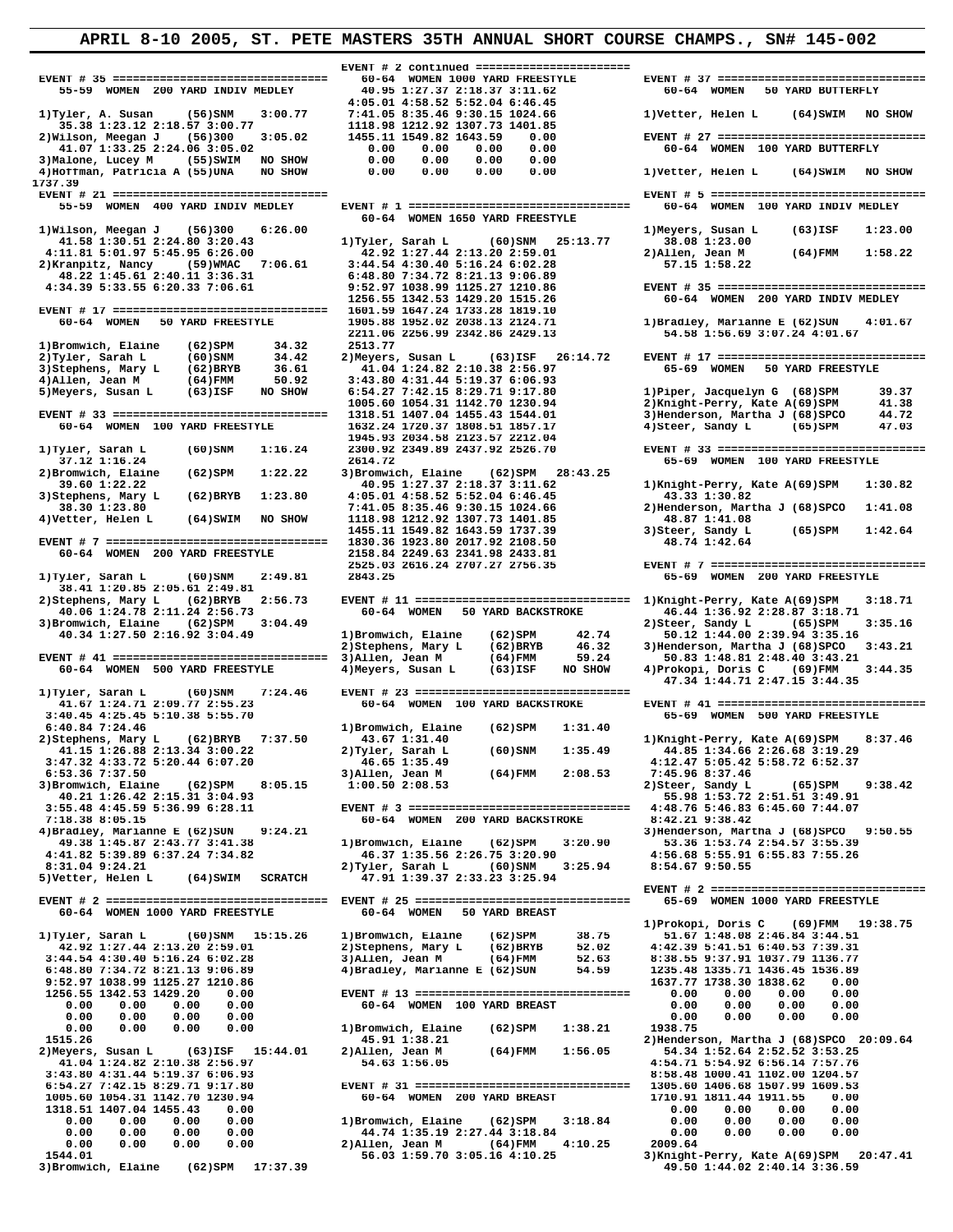**4:34.85 5:33.83 0.00 7:30.64 52.00 1:47.63 1830.75 1923.27 2016.23 2108.70 1217.83 1316.24 1413.58 1510.98 52.17 1:53.11 2531.51 2624.68 2717.19 2809.73 1703.39 1854.59 1950.34 0.00 4)Steer, Sandy L (65)SPM 2:00.45 2900.52 0.00 0.00 0.00 0.00 1:06.23 2:00.45 2)Tucker, Beverly J (70)SPM 33:31.22 0.00 0.00 0.00 0.00 52.41 1:52.07 2:53.94 3:56.81 0.00 0.00 0.00 0.00 EVENT # 35 ================================ 4:58.38 5:59.12 6:59.73 8:00.79** 1308.82 1410.49 1512.39 1614.36 1308.82 1410.49 1512.39 EVENT # 1<br>1115.82 1818.27 1715.82 1818.27 1715.82 1818.27 1715.82 1818.82 1818.82 1818.82 65-69 WOMEN 1650 YARD FREESTYLE<br>1109.73 2:25.45 3:28.39 4:24.53 122.4.53 212  **1)Knight-Perry, Kate A(69)SPM 30:55.79 EVENT # 21 ================================ 2930.28 3030.93 3130.76 3231.36 49.50 1:44.02 2:40.14 3:36.59** 65-69 WOMEN 400 YARD INDIV MEDLEY<br>4:34.85 5:33.83 0.00 7:30.64  **4:34.85 5:33.83 0.00 7:30.64 1217.83 1316.24 1413.58 1510.98 56.28 0.00 3:25.09 4:35.09 70-74 WOMEN 50 YARD BACKSTROKE 0.00 1703.39 0.00 1854.59 5:43.19 6:51.60 7:51.59 8:50.60 1950.34 2047.41 2143.65 2239.09 1)Homans, Margaret T (72)FMM 48.65 2336.77 2432.55 2528.19 2622.97 EVENT # 17 ================================ 2)Tucker, Beverly J (70)SPM 51.09 2717.92 2813.07 2908.80 3003.81 70-74 WOMEN 50 YARD FREESTYLE 3)Campbell, Joan K (74)SUN 54.07 3055.79 4)Vann, Marianne A (73)FMM 1:05.62 2)Prokopi, Doris C (69)FMM 32:52.28 1)Homans, Margaret T (72)FMM 39.41**  8:38.55 9:37.91 1037.79 1136.77 **4)Vann, Marianne A** (73)FMM DISQUAL 1235.48 1335.71 1436.45 1536.89  **2848.53 2949.13 3050.39 3152.03 1)Homans, Margaret T (72)FMM 1:27.11 3)Vann, Marianne A (73)FMM 2:14.66 3252.28 41.03 1:27.11 1:03.48 2:14.66 3)Henderson, Martha J (68)SPCO 33:28.72 2)Vann, Marianne A (73)FMM 1:51.68 8:58.48 1000.41 1102.00 1204.57 EVENT # 7 ================================= 2928.69 3029.79 3130.78 3231.71 2)Tucker, Beverly J (70)SPM 3:39.66 70-74 WOMEN 50 YARD BREAST 3328.72 48.90 1:45.88 0.00 3:39.66 3)Vann, Marianne A (73)FMM 4:08.77 1)Tucker, Beverly J (70)SPM 49.99 EVENT # 11 ================================ 53.92 1:56.58 3:02.72 4:08.77 2)Vann, Marianne A (73)FMM 1:06.83 65-69 WOMEN 50 YARD BACKSTROKE EVENT # 41 ================================ EVENT # 13 ================================ EVENT # 23 ================================ 1)Homans, Margaret T (72)FMM 8:30.78 1)Tucker, Beverly J (70)SPM 1:56.01 65-69 WOMEN 100 YARD BACKSTROKE 47.19 1:39.73 2:32.12 3:24.50 55.03 1:56.01 4:16.59 5:08.09 5:59.34 6:50.53 2)Homans, Margaret T (72)FMM 2:00.21** 1) Henderson, Martha J (68) SPCO 1:58.08 7:41.79 8:30.78 57.82 57.82 2:00.21<br>58.16 1:58.08 57.82 2:00.21 2) Campbell, Joan K (74) SUN 9:08.94 **EVENT # 3 =============================== 4:35.62 5:31.93 6:26.65 7:22.40** 70-74 WOMEN 200 YARD BREAST <br>65-69 WOMEN 200 YARD BACKSTROKE 8:16.59 9:08.94  **65-69 WOMEN 200 YARD BACKSTROKE 8:16.59 9:08.94**  3)Tucker, Beverly J (70)SPM 10:11.26 1)Homans, Margaret T (72)FMM 4:13.58<br>3)Tucker, Beverly J (70)SPM 10:11.26 1)Homans, Margaret T (72)FMM 4:13.58<br>53.68 1:54.86 2:57.52 3:58.21 59.51 2:04.63 3:09.43 4:13.58 **51.96 1:55.62 2:59.83 4:02.11** 4:59.53 6:02.67<br>**9:09.47 1011.26 EVENT # 25 ================================ 1)Piper, Jacquelyn G** (68)SPM 47.19<br> **2)Steer, Sandy L** (65)SPM 52.55  **3)Henderson, Martha J (68)SPCO 1:03.28 45.68 1:38.94 2:34.95 3:28.44 EVENT # 13 ================================ 7:56.92 8:49.78 9:42.22 1034.37 70-74 WOMEN 100 YARD BUTTERFLY 65-69 WOMEN 100 YARD BREAST 1126.55 1218.66 1311.54 1404.38 1458.58 1551.21 1644.82 0.00 1)Campbell, Joan K (74)SUN 2:19.38 1)Piper, Jacquelyn G (68)SPM 1:42.95 0.00 0.00 0.00 0.00 1:06.54 2:19.38 49.33 1:42.95 0.00 0.00 0.00 0.00 2)Tucker, Beverly J (70)SPM 2:48.26 4:58.38 5:59.12 6:59.73 8:00.79 EVENT # 31 ================================ 9:02.55 1003.48 1105.46 1207.25 1)Tucker, Beverly J (70)SPM 1:50.01 65-69 WOMEN 200 YARD BREAST 1308.82 1410.49 1512.39 1614.36 53.96 1:50.01 1715.82 1818.27 1919.59 0.00 2)Campbell, Joan K (74)SUN 2:01.75 1)Steer, Sandy L (65)SPM 4:01.65 0.00 0.00 0.00 0.00 1:02.53 2:01.75 54.86 1:55.77 2:59.33 4:01.65 0.00 0.00 0.00 0.00 EVENT # 37 ================================ 2020.83 70-74 WOMEN 200 YARD INDIV MEDLEY 65-69 WOMEN 50 YARD BUTTERFLY EVENT # 1 ================================= 1)Campbell, Joan K (74)SUN 4:15.61 1)Piper, Jacquelyn G (68)SPM 1:43.40** 7:44.39 3:10.42 0:09.03 7:04.03<br>1)Piper, Jacquelyn G (68)SPM 1:43.40 7:56.51 126.55 1218.66 1311.54 1404.38 1:07.40 2:24.01 3:29.53 4:39.85<br>2)Prokopi, Doris C (69)FMM 1:47.63 1458.58  **50.90 1:43.40 1126.55 1218.66 1311.54 1404.38 1:07.40 2:24.01 3:29.53 4:39.85 2)Prokopi, Doris C (69)FMM 1:47.63 1458.58 1551.21 1644.82 1737.88 5:50.48 7:00.45 7:56.01 8:47.60**

 **65-69 WOMEN 1000 YARD FREESTYLE 65-69 WOMEN 100 YARD INDIV MEDLEY 70-74 WOMEN 1650 YARD FREESTYLE 3) Henderson, Martha J (68) SPCO** 1:53.11 2201.03 2254.25 2346.53 2439.09<br>52.17 1:53.11 2531.51 2624.68 2717.19 2809.73  **2047.41 65-69 WOMEN 200 YARD INDIV MEDLEY 9:02.55 1003.48 1105.46 1207.25** 1235.48 1335.71 1436.45 1536.89<br>1637.77 1738.30 1838.62 1938.75 **128.89 128.89 EVENT # 33 ============================** 52.15 1:48.14  **1637.77 1738.30 1838.62 1938.75 EVENT # 33 ================================ 52.15 1:48.14 2443.68 2544.26 2646.46 2747.56 57.31 1:59.73 54.34 1:52.64 2:52.52 3:53.25 52.04 1:51.68 EVENT # 3 ================================= 4:54.71 6:54.71 12:54.71 12:54.71 12:54.71 12:54.71 12:54.71 12:54.71 12:54.71 12:54.71 12:54.71 12:54.71 12:54.71 12:54.71 12:54.71 12:54.71 12:54.71 12:54.71 12:54.71 12:54.71 12:54.71 12:54.71 12:54.71 12:54.71 12:54. 1305.60 1406.68 1507.99 1609.53 70-74 WOMEN 200 YARD FREESTYLE 1)Homans, Margaret T (72)FMM 4:04.32 1710.91 1811.44 1911.55 2009.64**<br>**2114.45 2216.80 2318.81 2420.77** 1) Homans, Margaret T (72) FMM 3:16.63  **2114.45 2216.80 2318.81 2420.77 1)Homans, Margaret T (72)FMM 3:16.63**  70-74 WOMEN 500 YARD FREESTYLE **1)**<br> **1)**<br> **1)**<br> **1)**<br> **1)**<br> **1)**<br> **1)**<br> **1)**<br> **1)**<br> **1)**<br> **1)**<br> **1)**<br> **1)**<br> **1**<br> **113.58**<br> **113.58**<br> **113.58**<br> **113.58**<br> **113.58**<br> **112.63 3:09.43 4:13.58**<br> **112.82.67**<br> **112.82.63**<br> **112.82.67**<br> **112.82.63**<br> **113.58 65-69 WOMEN 50 YARD BREAST EVENT # 2 ================================= EVENT # 37 ================================** 1)Homans, Margaret T (72)FMM 17:37.88 1)Tucker, Beverly J (70)SPM 1:05.07<br>45.68 1:38.94 2:34.95 3:28.44  **65-69 WOMEN 100 YARD INDIV MEDLEY 45.68 1:38.94 2:34.95 3:28.44 70-74 WOMEN 400 YARD INDIV MEDLEY 4:22.59 5:16.42 6:09.65 7:02.63** 

 **EVENT # 2 continued ======================= EVENT # 5 continued ======================= EVENT # 1 continued ======================= 8:28.94 9:26.02 1023.55 1121.20 1)Prokopi, Doris C (69)FMM 8:50.60 EVENT # 11 ================================ 51.67 1:48.08 2:46.84 3:44.51 2)Campbell, Joan K (74)SUN 44.71 EVENT # 23 ================================ 4:42.39 5:41.51 6:40.53 7:39.31 3)Tucker, Beverly J (70)SPM 44.82 70-74 WOMEN 100 YARD BACKSTROKE 2)Campbell, Joan K (74)SUN 1:59.73**<br>57.31 1:59.73  **2522.01 2623.15 2725.25 2826.57 44.92 1:34.97 2:26.52 3:16.63 EVENT # 25 ================================ 58.16 1:58.08 2)Campbell, Joan K (74)SUN 9:08.94 49.46 1:45.34 2:42.55 3:39.07 EVENT # 31 ================================** 2)Tucker, Beverly J (70)SPM<br>56.35 2:02.45 3:11.18 4:17.92 70-74 WOMEN 50 YARD BUTTERFLY  **4:22.59 5:16.42 6:09.65 7:02.63 EVENT # 27 ================================ 2)Prokopi, Doris C (69)FMM 1:49.14 0.00 0.00 0.00 0.00 1:14.17 2:48.26 51.25 1:49.14 1737.88 3)Steer, Sandy L (65)SPM 1:54.54 2)Tucker, Beverly J (70)SPM 20:20.83 EVENT # 5 ================================= 55.08 1:54.54 52.41 1:52.07 2:53.94 3:56.81 70-74 WOMEN 100 YARD INDIV MEDLEY**  $\begin{array}{cccccccc} 0.00 & 0.00 & 0.00 & 0.00 & 0.00 & 0.00 & 0.00 & 0.00 & 0.00 & 0.00 & 0.00 & 0.00 & 0.00 & 0.00 & 0.00 & 0.00 & 0.00 & 0.00 & 0.00 & 0.00 & 0.00 & 0.00 & 0.00 & 0.00 & 0.00 & 0.00 & 0.00 & 0.00 & 0.00 & 0.00 & 0.00 & 0.00 & 0.00 & 0.00 & 0.00 & 0$  **1)Henderson, Martha J (68)SPCO 53.43 70-74 WOMEN 1650 YARD FREESTYLE 1:05.88 2:11.43 3:21.41 4:15.61 EVENT # 5 ================================= 1)Homans, Margaret T (72)FMM 29:00.52 EVENT # 21 ================================**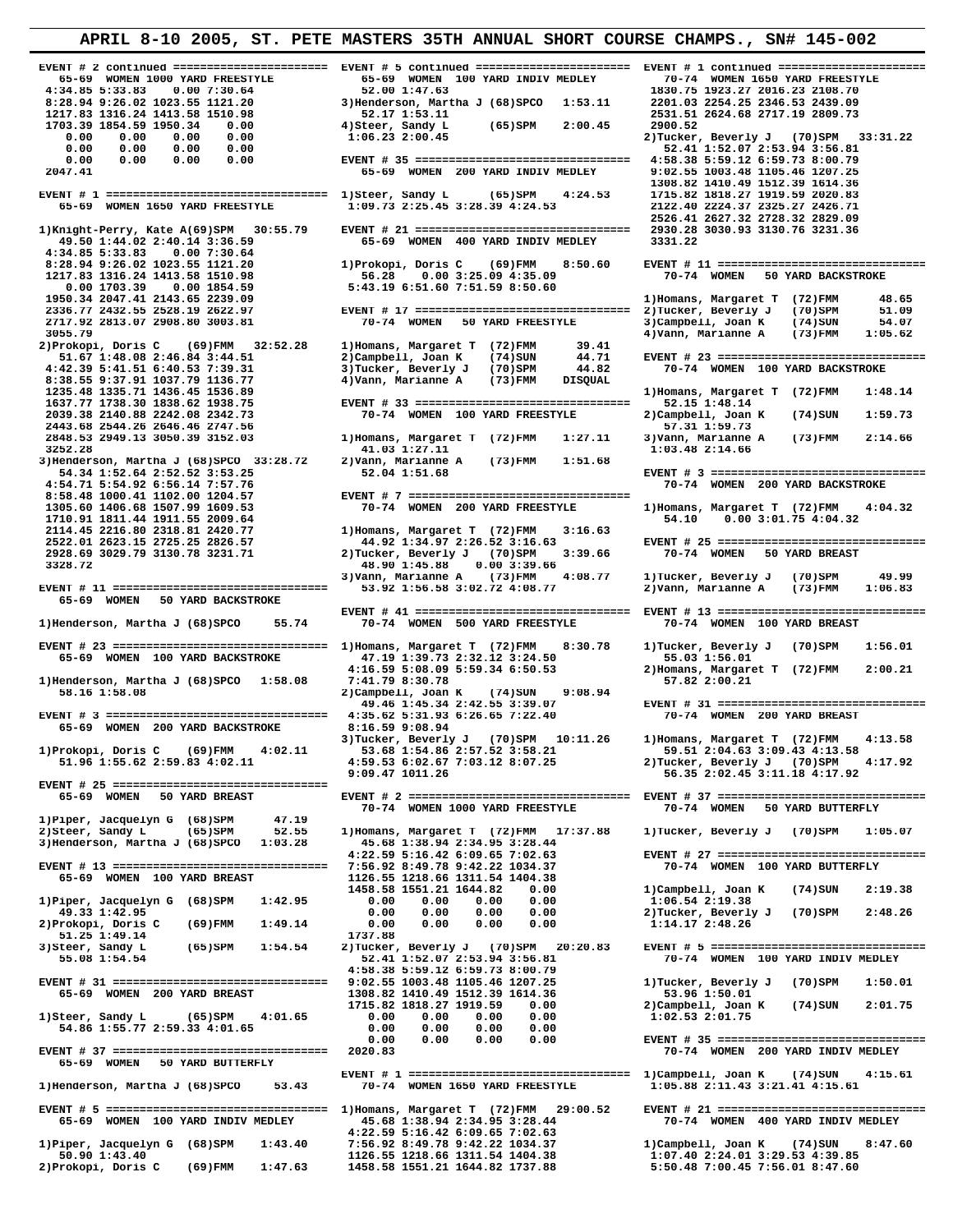**EVENT # 17 ================================ EVENT # 3 =============================== 80-84 WOMEN** 75-79 WOMEN 75-79 WOMEN 50 YARD FREESTYLE 75-79 WOMEN 200 YARD BACKSTROKE 1:05.10 2:17.80  **1)Tusa, Mary C (75)SPCO 40.62 1)Tusa, Mary C (75)SPCO 3:51.74 EVENT # 35 ================================ 2)Lawrence, Alice R** (75)SWSM<br>3)Krauser, June (78)GOLD 3)Krauser, June (78)GOLD 46.26 2)Durstein, Nancy N (75)SUN 4:28.33<br>4)Gordon, Edna B (78)SWIM 47.25 1:01.68 2:10.93 3:18.70 4:28.33 1)Reynolds, June B (83)FMM 5:05.53<br>5)Paint  **6)Troy, Jean D (77)FMM NO SHOW 1:02.49 2:12.94 3:24.15 4:33.93 4)Krauser, June (78)GOLD 4:34.92 EVENT # 21 ================================ EVENT # 33 ================================ 1:02.86 2:11.15 3:24.19 4:34.92 80-84 WOMEN 400 YARD INDIV MEDLEY 75-79 WOMEN 100 YARD FREESTYLE EVENT # 13 ================================ 1)Reynolds, June B (83)FMM 10:27.68 46.67 1:36.37 6:59.20 8:16.89 0.00 1027.68 49.70 1:41.46 1:06.21 2:16.82 EVENT # 17 ================================ 3)**Gordon, Edna B (78)SWIM 1:49.00 2)Durstein, Nancy N (75)SUN 2:19.19<br>51.83 1:49.00 1:08.88 2:19.19  **1)Zint, Gertrud J (87)FMM 1:01.20 EVENT # 7 ================================= EVENT # 31 ================================ 2)Schimpf, Kay M (87)FMM 1:01.23 75-79 WOMEN 200 YARD FREESTYLE 75-79 WOMEN 200 YARD BREAST EVENT # 33 ================================ 44.46 1:32.69 2:22.20 3:09.51 3)Krauser, June** (78)GOLD 3:48.20 <br>52.96 **2)Zint, Gertrud J** (87)FMM 2:39.22<br>52.91 **0.00 2:47.90 3:48.20** <br>1)Krauser, June (78)GOLD 52.96 1:09.35 2:39.22  **75-79 WOMEN 100 YARD BUTTERFLY**  1)Tusa, Mary C (75)SPCO 8:36.57<br>44.36 1:33.22 2:24.88 3:16.67 1)Krauser, June (78)GOLD 2:05.73 1:08.87 0.00 0.00 5:24.79<br>4:09.53 5:02.65 5:55.71 6:50.38 1:00.66 2:05.73 178.0201D 2:05.73 2)Zint, Gertrud J (87)FMM 5:39.89  **7:45.85 8:36.57 1:12.01 2:40.83 4:13.54 5:39.89 8:58.93 9:58.15 1)Durstein, Nancy N (75)SUN 5:02.23 3)Troy, Jean D (77)FMM SCRATCH 1:09.03 2:27.34 3:52.07 5:02.23 1)Schimpf, Kay M (87)FMM 13:49.97 4)Lawrence, Alice R (75)SWSM SCRATCH 1:15.49 2:36.17 4:00.82 5:25.46 EVENT # 2 ================================= 75-79 WOMEN 100 YARD INDIV MEDLEY 1228.44 1349.97 75-79 WOMEN 1000 YARD FREESTYLE 8:52.45 9:53.39 1053.85 1155.08<br>1256.27 1355.87 1456.76 1557.19 0.00 0.00 0.00 0.00 1)Zint, Gertrud J (87)FMM 1:10.52 0.00 0.00 0.00 0.00 1)Troy, Jean D (77)FMM NO SHOW 2)Schimpf, Kay M (87)FMM 1:28.73 1958.76 75-79 WOMEN 1650 YARD FREESTYLE**  1)Durstein, Nancy N (75)SUN 9:15.13 1)Zint, Gertrud J (87)FMM 4:02.35<br>1)Durstein, Nancy N (75)SUN 32:56.68 1:05.75 2:27.14 3:37.73 4:51.49 1:54.41 4:02.35  **1:05.75 2:27.14 3:37.73 4:51.49**<br>
53.33 1:52.73 2:52.05 3:51.69<br>
6:09.35 7:25.60 8:20.79 9:15.13  **53.33 1:52.73 2:52.05 3:51.69 6:09.35 7:25.60 8:20.79 9:15.13 8:52.45 9:53.39 1053.85 1155.08 EVENT # 11 ================================ 85-89 WOMEN 200 YARD BUTTERFLY 2058.62 2158.88 2258.76 2358.55 1)Reynolds, June B (83)FMM 1:05.72 2901.04 3001.05 3101.59 3201.69 EVENT # 25 ================================ 85-89 WOMEN 100 YARD INDIV MEDLEY 3256.68** 80-84 WOMEN 50 YARD BREAST 2)Trov. Jean D (77)FMM NO SHOW 80-84 WOMEN 50 YARD BREAST  **EVENT # 11 ================================ 2)Schimpf, Kay M (87)FMM 3:06.91 2)Gordon, Edna B (78)SWIM 1:00.51 1)Reynolds, June B (83)FMM 1:01.93 85-89 WOMEN 200 YARD INDIV MEDLEY 3)Paintner, Patricia H(78)FMM 1:21.86 EVENT # 23 ================================= 75-79 WOMEN 100 YARD BACKSTROKE 52.24 1:49.56 2)Krauser, June (78)GOLD 2:05.79 EVENT # 15 ================================ 1)O'Brien, Shannon P (23)SPM 22.98** 1:02.65 2:05.79 80-84 WOMEN 200 YARD BUTTERFLY 2) BURNS, STUART L (19)SPM 24.83<br>3)Gordon, Edna B (78)SWIM 2:11.90 1)Reynolds, June B (83)FMM 5:45.21 4)Keefe, Alex M (24)ORLM NO SHOW

75-79 WOMEN 200 YARD BACKSTROKE  **1)** a 1) a 1:36.37 1:36.37 1:36.37 1:36.37 1:36.37 1:05.16 2:37.99 4:07.43 5:31.38<br>16.67 1:36.37 1:36.37 6:59.20 8:16.89 0.00 1027.68  **2)Krauser, June (78)GOLD 1:41.46 1)Krauser, June (78)GOLD 2:16.82 51.83 1:49.00 1:08.88 2:19.19 2)Lawrence, Alice R (75)SWSM 3:31.25 EVENT # 37 ================================ 1)Schimpf, Kay M (87)FMM 2:24.10 49.311.25** 75-79 WOMEN 50 YARD BUTTERFLY 1:06.35 2:24.10<br>19.90LD 3:48.20 2)Zint, Gertrud J **1) Krauser, June (78) GOLD 52.96<br>2) Lawrence, Alice R (75) SWSM 53.23** 2)Lawrence, Alice R (75)SWSM **EVENT # 27 ================================= 2)Gordon, Edna B (78)SWIM 9:58.15 EVENT # 15 ================================ EVENT # 5 ================================= 6:51.30 8:17.80 9:42.00 1105.13 53.33 1:52.73 2:52.05 3:51.69 2)Durstein, Nancy N (75)SUN 2:01.78 EVENT # 35 ================================ 0.00 0.00 0.00 0.00 75-79 WOMEN 200 YARD INDIV MEDLEY**  80-84 WOMEN 50 YARD BACKSTROKE  **1)Reynolds, June B (83)FMM 1:09.24 1:24.58 2:50.47 75-79 WOMEN 50 YARD BACKSTROKE EVENT # 37 ================================ 0.00 3:06.91 80-84 WOMEN 50 YARD BUTTERFLY**  80-84 WOMEN 200 YARD BUTTERFLY 2) BURNS, STUART L<br>3) Woodruff, Ryan D<br>1) Reynolds, June B (83) FMM 5:45.21 4) Keefe, Alex M  **1:15.40 2:51.85 4:16.11 5:45.21 EVENT # 5 ================================= 24&U MEN 100 YARD FREESTYLE 80-84 WOMEN 100 YARD INDIV MEDLEY** 

 **1)Reynolds, June B (83)FMM 2:17.80 26.76 55.23**

 **EVENT # 41 ================================ EVENT # 7 ================================= 53.52 1:52.98 2:53.59 3:54.50 75-79 WOMEN 200 YARD BUTTERFLY EVENT # 41 ================================ 4:56.52 5:56.93 6:58.09 7:59.01 85-89 WOMEN 500 YARD FREESTYLE 1)Tusa, Mary C (75)SPCO 1:50.58 EVENT # 1 =================================** 85-89 WOMEN 1650 YARD FREESTYLE **1.51.30 5:50.69 6:51.26 7:51.50** 1:00.93 2:01.78 1)Schimpf, Kay M (87)FMM NO SHOW<br> **4:51.30 5:50.69 6:51.26 7:51.50** 1:00.93 2:01.78 1)Schimpf, Kay M (87)FMM NO SHOW<br>
8:52.45 9:53.39 1053.85 1155.08 3)Troy, Jean D (77)FMM  **1256.27 1355.87 1456.76 1557.19 EVENT # 25 ================================ EVENT # 21 ================================ EVENT # 27 ================================** 85-89 WOMEN 100 YARD BUTTERFLY  **4:51.30 5:50.69 6:51.26 7:51.50 EVENT # 15 ================================** 1658.24 1757.86 1858.80 1958.76<br>2058.62 2158.88 2258.76 2358.55 1)Reynolds, June B (83)FMM 1:05.72 1)Zint, Gertrud J (87)FMM DISQUAL  **2458.96 2559.14 2659.61 2800.09 EVENT # 5 =================================** 77)FMM NO SHOW 1)Reynolds, June B (83)FMM 1:09.24 1:24.58 2:50.47<br>1:24.58 2:50.47 1)Lawrence, Alice R (75)SWSM 56.86<br>2)Gordon, Edna B (78)SWIM 1:00.51 1)Reynolds, June B (83)FMM 1:01.93 85-89 WOMEN 200 YARD INDIV MEDLEY **EVENT # 27 =============================== 1)Zint, Gertrud J (87)FMM 6:27.03**<br>80-84 WOMEN 100 YARD BUTTERFLY 1:49.96 3:21.53 5:04.81 6:27.03  **1)Reynolds, June B (83)FMM 2:28.58 EVENT # 18 ================================ 24&U MEN 50 YARD FREESTYLE 4) Keefe, Alex M (24) ORLM NO SHOW EVENT # 34 ================================ 1)BURNS, STUART L (19)SPM 55.23**

 **EVENT # 5 continued =======================**

85-89 WOMEN 100 YARD FREESTYLE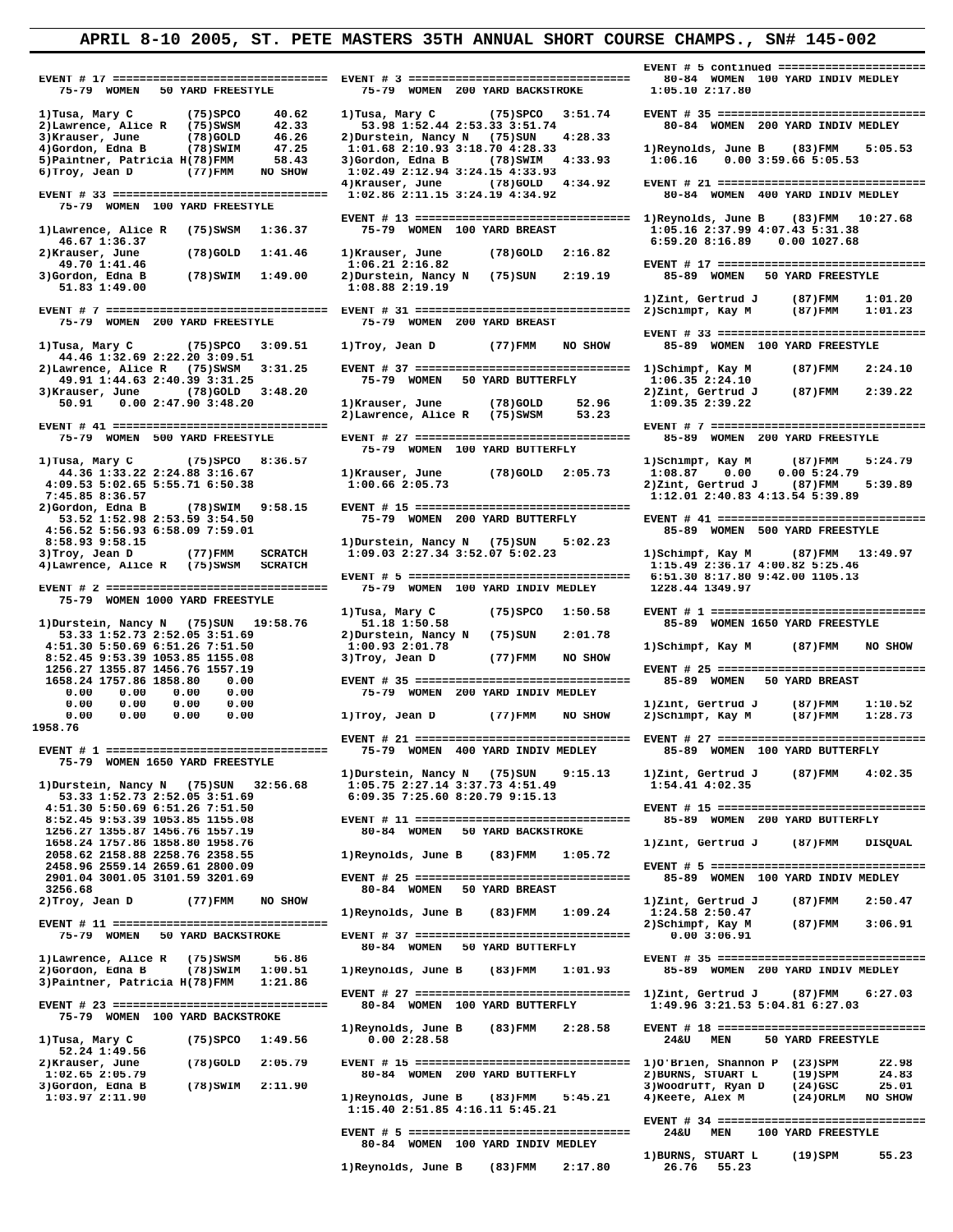**EVENT # 34 continued ====================== EVENT # 2 continued ======================= 24&U MEN 100 YARD FREESTYLE EVENT # 18 ================================ 25-29 MEN 1000 YARD FREESTYLE 2)O'Brien, Shannon P (23)SPM NO SHOW 25-29 MEN 50 YARD FREESTYLE 6:20.71 7:06.01 7:50.52 8:35.47 9:20.63 1005.80 1051.31 1136.35 EVENT # 8 ================================= 1)De La Piedra, Steve (27)TTM 23.10 1221.72 1307.22 1351.84 0.00 24&U MEN 200 YARD FREESTYLE 2)JONES, GARY D (27)ORLM 23.96 0.00 0.00 0.00 0.00 3)Kruger, Michel (26)GNA 25.54 0.00 0.00 0.00 0.00 1)Woodruff, Ryan D (24)GSC 1:57.21 4)KIRCHNER, PATRICK J (29)SPM 26.20 0.00 0.00 0.00 0.00 27.44 57.44 1:27.83 1:57.21 1436.85 2)Keefe, Alex M (24)ORLM NO SHOW EVENT # 34 ================================ EVENT # 2 ================================= 25-29 MEN 1650 YARD FREESTYLE 24&U MEN 1000 YARD FREESTYLE 1)Maddux, David C (29)TTM 51.99 25.38 51.99 1)Mora, Nelson J (29)TTM 17:20.91 1)O'Brien, Shannon P (23)SPM 12:44.68 2)JONES, GARY D (27)ORLM 52.36 26.89 56.86 1:27.84 1:59.15 28.94 1:01.89 1:34.95 2:08.06 24.59 52.36 2:31.03 3:03.09 3:35.50 4:08.16 5:09.09 5:48.67 6:29.34 7:10.61 25.32 52.40 6:48.92 7:21.18 7:53.20 8:25.26**  $\begin{array}{cccccccc} 1040.03 & 1121.80 & 1203.40 & 0.00 & 25.10 & 53.01 & 1104.93 & 1136.58 & 1208.10 & 1240.04 & 0.00 & 0.00 & 0.00 & 0.00 & 0.00 & 0.00 & 0.00 & 0.00 & 0.00 & 0.00 & 0.00 & 0.00 & 0.00 & 0.00 & 0.00 & 0.00 & 0.00 & 0.00 & 0.00 & 0.00 & 0.00 & 0.$ 1244.68 **1244.68** 1244.68 1244.68 1244.68 1244.68 25-29 MEN 200 YARD FREESTYLE 2) Maddux, David C (29)TTM 18:30.73  **30.26 1:04.01 1:38.24 2:11.86 EVENT # 1 ================================= 1)Maddux, David C (29)TTM 1:52.94 2:45.84 3:18.89 3:52.80 4:26.44**  $\begin{tabular}{cccccc} 24\&4:59.70 & 5:33.74 & 6:07.23 & 6:40.85 \\ 1) 0' \text{Brien},\; \text{Shannon P} & (23) \text{SPM} & 21:21.87 & 29.22 & 5:33.74 & 2:00.76 & 7:15.58 & 7:51.16 & 8:25.54 & 8:59.64 \\ 28.94 & 1:01.89 & 1:34.95 & 2:08.06 & 3) \text{Kryger, Michel} & (26) \text{GNA} & 2:15.57 &$ 7:52.61 8:34.54 9:16.82 9:58.88<br>
1830.73<br>
1830.73<br>
1830.73<br>
1830.73<br>
1830.73<br>
1830.73<br>
1830.73<br>
1830.73<br>
1830.73<br>
1830.73<br>
1830.73<br>
1830.73<br>
1830.73<br>
2.58.13 3:33.14 4:08.18 4:42.94<br>
1325.82 1406.19 1446.86 1527.54<br>
1848.  **EVENT # 12 ================================ 4:43.52 5:14.53 1206.13 1240.43 1314.95 1349.33 24&U MEN 50 YARD BACKSTROKE 2)CONNOR, CHRIS S (29)SWIM 5:25.96 1423.71 1459.33 1534.04 1608.94 30.66 1:03.34 1:36.16 2:09.12 1643.97 1719.25 1754.63 1829.52 1)O'Brien, Shannon P (23)SPM 26.68 2:42.04 3:15.10 3:47.44 4:20.56 1903.69** 2)BURNS, STUART L (19)SPM 29.44 4:53.55 5:25.96 4)Finney, Scott P (29)SAVM 19:23.42<br>3)Finney, Scott P (29)SAVM 5:26.61 3)Finney, Scott P (29)SAVM 3)Finney, Scott P (29)SAVM 19:23.42<br>2147.5 31.22.68 3:57.97 4:33.30<br>24&U MEN  **4:54.09 5:26.61 7:29.41 8:04.83 8:40.50 9:15.69 1)BURNS, STUART L (19)SPM 1:03.59 4)Rodriguez, Gus A (27)FMM SCRATCH 9:51.25 1026.70 1102.46 1138.44 30.92 1:03.59 1214.54 1250.16 1325.65 1401.45 2)Keefe, Alex M (24)ORLM NO SHOW EVENT # 2 ================================= 1437.39 1513.23 1549.45 1625.45 EVENT # 26 ================================ 1923.42**  $\begin{tabular}{cccccccc} 24\text{AU} & \text{MEN} & 50 & \text{YARD BREAST} & 1) \text{Mora}, & \text{Nelson J} & (29) \text{TTM} & 10:33.41 & 5) \text{Rodriquez}, & \text{Gus A} & (27) \text{FMM} & 24:05.96 \\ 1) 0' \text{Brien}, & \text{Shannon P} & (23) \text{SPM} & \text{NO} & 26.89 & 56.86 & 1:27.84 & 1:59.15 & 36.28 & 1:63.16 & 36.28 & 1:64.16$  **30.26 1:04.01 1:38.24 2:11.86 EVENT # 12 ================================ 1)Keefe, Alex M (24)ORLM NO SHOW 2:45.84 3:18.89 3:52.80 4:26.44 25-29 MEN 50 YARD BACKSTROKE 4:59.70 5:33.74 6:07.23 6:40.85 EVENT # 38 ================================ 7:15.58 7:51.16 8:25.54 8:59.64 1)De La Piedra, Steve (27)TTM 25.60 24&U MEN 50 YARD BUTTERFLY 9:33.67 1007.00 1041.59 0.00 0.00 0.00 0.00 0.00 EVENT # 24 ================================ 1)BURNS, STUART L (19)SPM 28.53 0.00 0.00 0.00 0.00 25-29 MEN 100 YARD BACKSTROKE 2)O'Brien, Shannon P (23)SPM NO SHOW 0.00 0.00 0.00 0.00 1116.29 1)De La Piedra, Steve (27)TTM 56.04 EVENT # 16 ================================ 3)CONNOR, CHRIS S (29)SWIM 11:32.18 27.50 56.04 24&U MEN 200 YARD BUTTERFLY 33.27 1:09.51 1:45.97 2:21.91 2)Maddux, David C (29)TTM 1:01.33 2:58.13 3:33.14 4:08.18 4:42.94 30.10 1:01.33 1)Woodruff, Ryan D (24)GSC 2:30.01 5:17.58 5:52.11 6:26.12 7:00.30 32.68 1:10.29 1:50.28 2:30.01 7:34.24 8:08.13 8:42.23 9:16.07 EVENT # 4 ================================= 9:49.81 1023.79 1058.14 0.00 25-29 MEN 200 YARD BACKSTROKE EVENT # 6 ================================= 0.00 0.00 0.00 0.00 24&U MEN 100 YARD INDIV MEDLEY 0.00 0.00 0.00 0.00 1)Maddux, David C (29)TTM 2:09.28 0.00 0.00 0.00 0.00 32.26 1:05.22 1:37.43 2:09.28 1)O'Brien, Shannon P (23)SPM 57.06 1132.18 2)CONNOR, CHRIS S (29)SWIM 2:27.11 25.65 57.06 4)Finney, Scott P (29)SAVM 11:38.44 37.01 1:13.67 1:50.52 2:27.11 2)BURNS, STUART L (19)SPM 1:03.38 30.73 1:03.79 1:38.00 2:12.34 28.80 1:03.38 2:47.58 3:22.68 3:57.97 4:33.30 EVENT # 26 ================================ 5:08.45 5:43.37 6:18.89 6:53.94 25-29 MEN 50 YARD BREAST EVENT # 36 ================================ 7:29.41 8:04.83 8:40.50 9:15.69 24&U MEN 200 YARD INDIV MEDLEY 9:51.25 1026.70 1102.46 0.00 1)Finney, Scott P (29)SAVM 31.09 0.00 0.00 0.00 0.00 2)JONES, GARY D (27)ORLM 32.12 1)Keefe, Alex M (24)ORLM NO SHOW 0.00 0.00 0.00 0.00 3)Kruger, Michel (26)GNA 32.96 0.00 0.00 0.00 0.00 4)CONNOR, CHRIS S (29)SWIM 33.28 EVENT # 22 ================================ 1138.44 24&U MEN 400 YARD INDIV MEDLEY 5)Rodriguez, Gus A (27)FMM 14:36.85 36.28 1:16.40 1:57.63 2:40.38 1)Woodruff, Ryan D (24)GSC SCRATCH 3:23.52 4:07.36 4:51.27 5:35.86** 

 **2:41.68 3:15.53 3:51.70 4:29.60 3)DELLO STRITTO, DOUG (29)UNAT 52.40 4:40.58 5:12.90 5:44.64 6:16.85** 4)De La Piedra, Steve (27)TTM 53.01 8:57.08 9:29.01 1001.21 1033.41<br>25.10 53.01 1104.93 1136.58 1208.10 1240.04<br>5)Mora, Nelson J (29)TTM NO SHOW 1311.70 1343.41 1415.06 1446.42 **25-29 MEN 1000 YARD FREESTYLE 1701.51 1737.55 1813.37 1849.08**<br>1923.42<br>1923.42  **24&U MEN 200 YARD BREAST 2)Maddux, David C (29)TTM 11:16.29** 

 **25-29 MEN 100 YARD FREESTYLE EVENT # 1 =================================**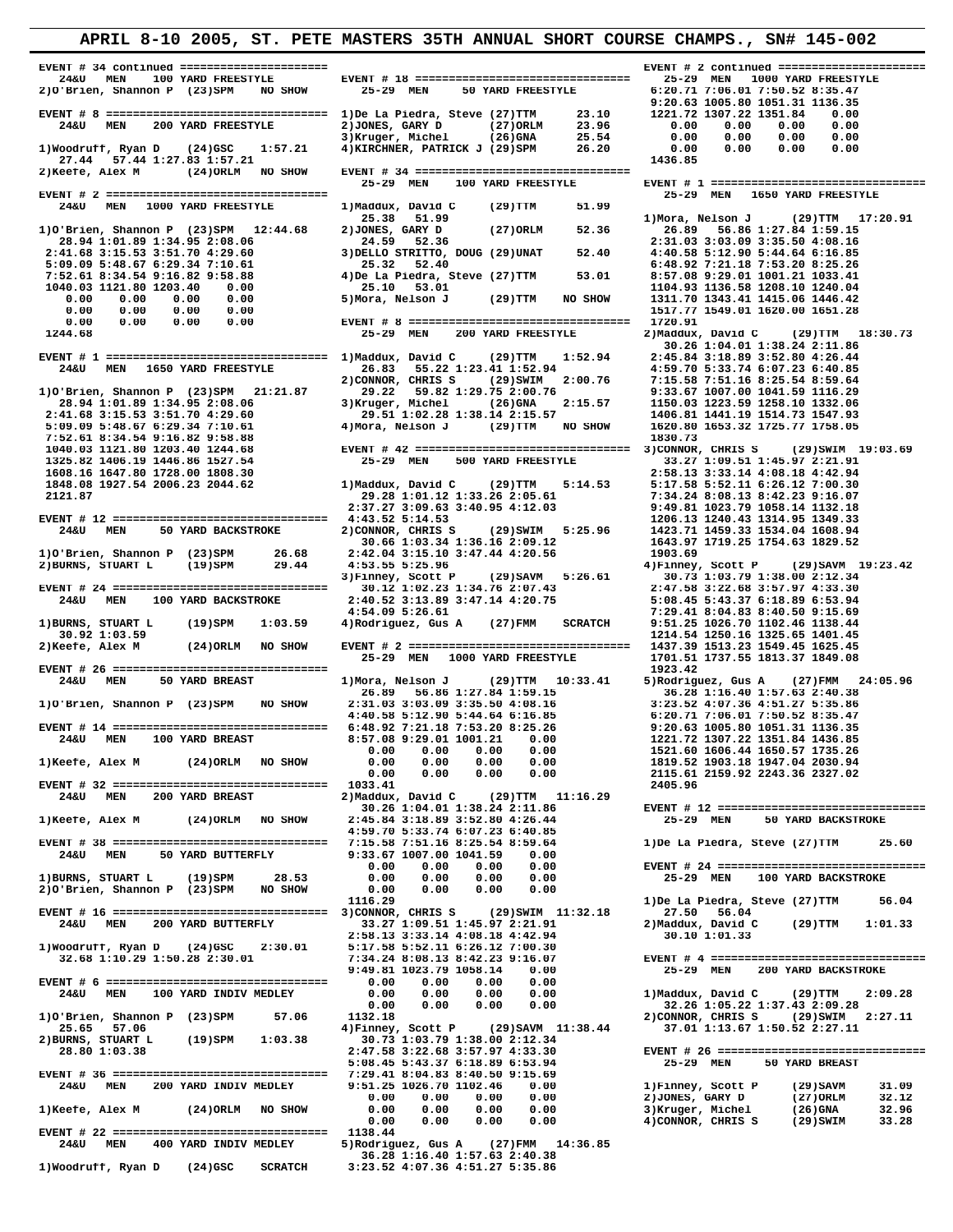# **APRIL 8-10 2005, ST. PETE MASTERS 35TH ANNUAL SHORT COURSE CHAMPS., SN# 145-002 EVENT # 14 ================================ EVENT # 42 ================================ EVENT # 38 ================================ 25-29 MEN 100 YARD BREAST 30-34 MEN 500 YARD FREESTYLE 30-34 MEN 50 YARD BUTTERFLY**  1)CONNOR, CHRIS S (29)SWIM 1:12.03 1)Lehmann, Peter H (30)SPM 6:07.79 1)KALTCHEV, DENIS H (31)STAC 23.73<br>34.14 1:12.03 31.17 1:06.06 1:42.40 2:19.31 2)Murray, Walter C (32)TTM 27.70<br>2)Kruger, Michel (26)GNA 1:13.34 2:56.98 **34.14 1:12.03**<br> **Example 1:13.34** 5:31.44 6:07.79<br> **34.22 1:13.34** 5:31.44 6:07.79  **EVENT # 28 ================================ EVENT # 32 ================================ EVENT # 2 ================================= 30-34 MEN 100 YARD BUTTERFLY 25-29 MEN 200 YARD BREAST 30-34 MEN 1000 YARD FREESTYLE**  1)Finney, Scott P (29)SAVM 2:24.21 1)Heuchan, Joshua J (31)TTM 12:09.46 1)KALTCHEV, DENIS H (31)STAC 52.98<br>32.52 1:08.54 1:45.77 2:24.21 31.81 1:06.84 1:42.72 2:19.28 25.34 52.98<br>2)CONNOR, CHRIS S (29)SWIM 2:35.29 2:56.06  **36.89 1:17.02 1:55.69 2:35.29 5:23.84 6:00.63 6:37.62 7:13.86 30-34 MEN 100 YARD INDIV MEDLEY 3)Kruger, Michel (26)GNA 2:45.37 7:50.45 8:27.71 9:04.78 9:41.70**  1.1991, MICHEL (2019) 2:45.37 1018.61 1055.58 1132.90 0.00 1)KALTCHEV, DENIS H (31)STAC 55.26<br>36.53 1:17.61 2:01.39 2:45.37 1018.61 1055.58 1132.90 0.00 0.00 1)KALTCHEV, DENIS H (31)STAC 55.26  **0.00 0.00 0.00 0.00 25.84 55.26 EVENT # 38 ================================ 0.00 0.00 0.00 0.00 2)Teichman, Harry P (34)TTM 1:10.85 25-29 MEN 50 YARD BUTTERFLY 0.00 0.00 0.00 0.00 33.88 1:10.85** 25-29 MEN 50 YARD BUTTERFLY<br>1209.46<br>1)DELLO STRITTO, DOUG (29)UNAT 25.0  **1)DELLO STRITTO, DOUG (29)UNAT 25.00 2)Lehmann, Peter H (30)SPM 12:58.24 EVENT # 18 ================================** 2)JONES, GARY D (27)ORLM 26.55 32.05 1:08.30 1:45.73 2:23.44<br>3:01.70 3:40.00 4:19.24 4:57.99  **3:01.70 3:40.00 4:19.24 4:57.99 EVENT # 28 ================================ 5:37.40 6:16.80 6:56.27 7:36.13 1)Halfast, C. Michael (39)SPM 23.16 25-29 MEN 100 YARD BUTTERFLY 8:15.78 8:55.61 9:35.29 1015.32 2)Christie, James B (37)FMM 24.17 1055.52 1136.19 1217.06 0.00 3)Burns, Raymond S (39)SPM 24.49 1)DELLO STRITTO, DOUG (29)UNAT 54.95 0.00 0.00 0.00 0.00 4)WILKINSON, JOHN H (35)CCYA 25.11 26.00 54.95 0.00 0.00 0.00 0.00 5)Kowalak, Mark S (37)GOLD 26.33 2)Maddux, David C (29)TTM 57.45 0.00 0.00 0.00 0.00 6)DANIEL, JIM J (38)SPM 27.37** 26.95 57.45 (29)SWIM 1:06.04 1258.24 (29) AUCHOT, PATRICK R (35)STAC 31.73<br>29.99 1:06.04 1:06.04 3)Teichman, Harry P (34)TTM 15:20.96 8)Clemente, Arthur L (38)SPM NO SHOW<br>29.99 1:06.04 (29)TTM NO SHOW 3:28.12 4:14.30 5:00.  **6:33.55 7:17.71 8:03.28 8:51.26 EVENT # 34 ================================ EVENT # 16 ================================ 9:39.32 1027.24 1115.35 1203.39 35-39 MEN 100 YARD FREESTYLE 25-29 MEN 200 YARD BUTTERFLY 1253.51 1343.60 1433.06 0.00 0.00 0.00 0.00 0.00 1)Halfast, C. Michael (39)SPM 50.46 1)CONNOR, CHRIS S (29)SWIM 2:44.64 0.00 0.00 0.00 0.00 25.03 50.46 39.85 1:21.91 2:05.02 2:44.64 0.00 0.00 0.00 0.00 2)Burns, Raymond S (39)SPM 53.27 1520.96 25.26 53.27 EVENT # 6 ================================= 3)Christie, James B (37)FMM 55.06 25-29 MEN 100 PREPLEY TO A 26-34 MEN 1650 YARD FREESTYLE 30-34 MEN 1650 YARD FREESTYLE 4)Kowalak, Mark S (37)GOLD 57.97** 1)Maddux, David (29)TTM 1:00.44<br>
27.10 1:00.44<br>
27.10 1:00.44<br>
27.10 1:00.44<br>
27.10 1:00.44<br>
28.33 1:01.10<br>
27.66.06 3:33.03 4:10.07 4:46.72<br>
28.33 1:01.10<br>
27.66.06 3:33.03 4:10.07 4:46.72<br>
28.56 1:04.48<br>
29.68 1:04.48<br>
2  **1)Maddux, David C (29)TTM 2:10.84 1956.05 27.31 59.82 1:40.58 2:10.84 2)Lehmann, Peter H (30)SPM 21:45.14 EVENT # 8 ================================= 2)CONNOR, CHRIS S (29)SWIM 2:20.11 32.05 1:08.30 1:45.73 2:23.44 35-39 MEN 200 YARD FREESTYLE 30.96 1:07.82 1:48.20 2:20.11 3:01.70 3:40.00 4:19.24 4:57.99**  3)Kruger, Michel (26)GNA 2:29.90 5:37.40 6:16.80 6:56.27 7:36.13 1)Halfast, C. Michael (39)SPM 1:55.58<br>29.94 1:10.02 1:53.85 2:29.90 8:15.78 8:55.61 9:35.29 1015.32 27.63 57.24 1:26.72 1:55.58<br>1055.55 1055.52 1136.19 1217.  **1)CONNOR, CHRIS S (29)SWIM 5:12.13 2145.14 35-39 MEN 500 YARD FREESTYLE 34.37 1:12.61 1:55.52 2:35.94 3)Teichman, Harry P (34)TTM 25:51.56 3:19.52 4:02.45 4:38.02 5:12.13 36.61 1:17.25 1:59.53 2:43.13 1)Halfast, C. Michael (39)SPM 5:17.60 2)Kruger, Michel (26)GNA 5:34.69 3:28.12 4:14.30 5:00.32 5:46.22 28.43 59.39 1:31.41 2:04.02 31.38 1:13.98 1:59.44 2:43.08 6:33.55 7:17.71 8:03.28 8:51.26 2:36.75 3:09.42 3:42.47 4:15.21 3:29.43 4:15.78 4:55.52 5:34.69 9:39.32 1027.24 1115.35 1203.39 4:47.51 5:17.60 1253.51 1343.60 1433.06 1520.96 2)Villacres, Robert B (35)HLJ SCRATCH EVENT # 18 ================================ 1608.11 1656.72 1742.90 1831.33 30-34 MEN 50 YARD FREESTYLE 1920.67 2008.63 2057.54 2148.72 EVENT # 2 =================================**

2239.58 2329.94 2419.27 2508.46 35-39 MEN 1000 YARD FREESTYLE (31)TTM 24.52 2551.56<br>2)Teichman, Harry P (34)TTM 28.21 1)Mitchinson, Dean T (36)SWIM 14:18.54<br>3)Murray, Walter C (32)TTM NO SHOW EVENT #26 ====================  **EVENT # 34 ================================ 6:11.12 6:54.90 7:39.68 8:23.87 30-34 MEN 100 YARD FREESTYLE 1)Teichman, Harry P (34)TTM 34.09 9:09.02 9:48.58 1030.52 1117.20 1202.38 1247.10 1332.29 0.00 1)Murray, Walter C (32)TTM 54.99 EVENT # 14 ================================ 0.00 0.00 0.00 0.00 26.91 54.99 30-34 MEN 100 YARD BREAST 0.00 0.00 0.00 0.00 2)Lehmann, Peter H (30)SPM 1:01.58 0.00 0.00 0.00 0.00** 26.91 54.99<br>
29.82 1:01.58<br>
29.82 1:01.58<br>
29.82 1:01.58<br>
29.82 1:01.58<br>
29.82 1:01.58<br>
29.82 1:01.58<br>
29.82 1:01.58<br>
29.82 1:01.58<br>
29.82 1:01.58<br>
29.15 1:01.32<br>
29.15 1:01.32<br>
29.15 1:01.32<br>
29.15 1:01.32 3) Heuchan, Joshua J (31) TTM NO SHOW  **EVENT # 8 ================================= 34.93 1:14.46 35-39 MEN 1650 YARD FREESTYLE 30-34 MEN 200 YARD FREESTYLE** 

 **30-34 MEN 50 YARD BREAST 3:18.76 4:01.34 4:43.56 5:26.28**

 **2)Teichman, Harry P (34)TTM 1:14.46 EVENT # 1 =================================**

 **EVENT # 32 ================================ 1)Mitchinson, Dean T (36)SWIM 23:59.57** 1)Heuchan, Joshua J (31)TTM 1:59.36 30-34 MEN 200 YARD BREAST 34.12 1:13.47 1:54.33 2:36.41<br>27.51 57.59 1:27.90 1:59.36 1)Teichman, Harry P (34)TTM 2:54.20 6:11.12 6:54.20<br>36.39 1:19.44 2:06.84 2:54.20 5:34.20 1202.38 1247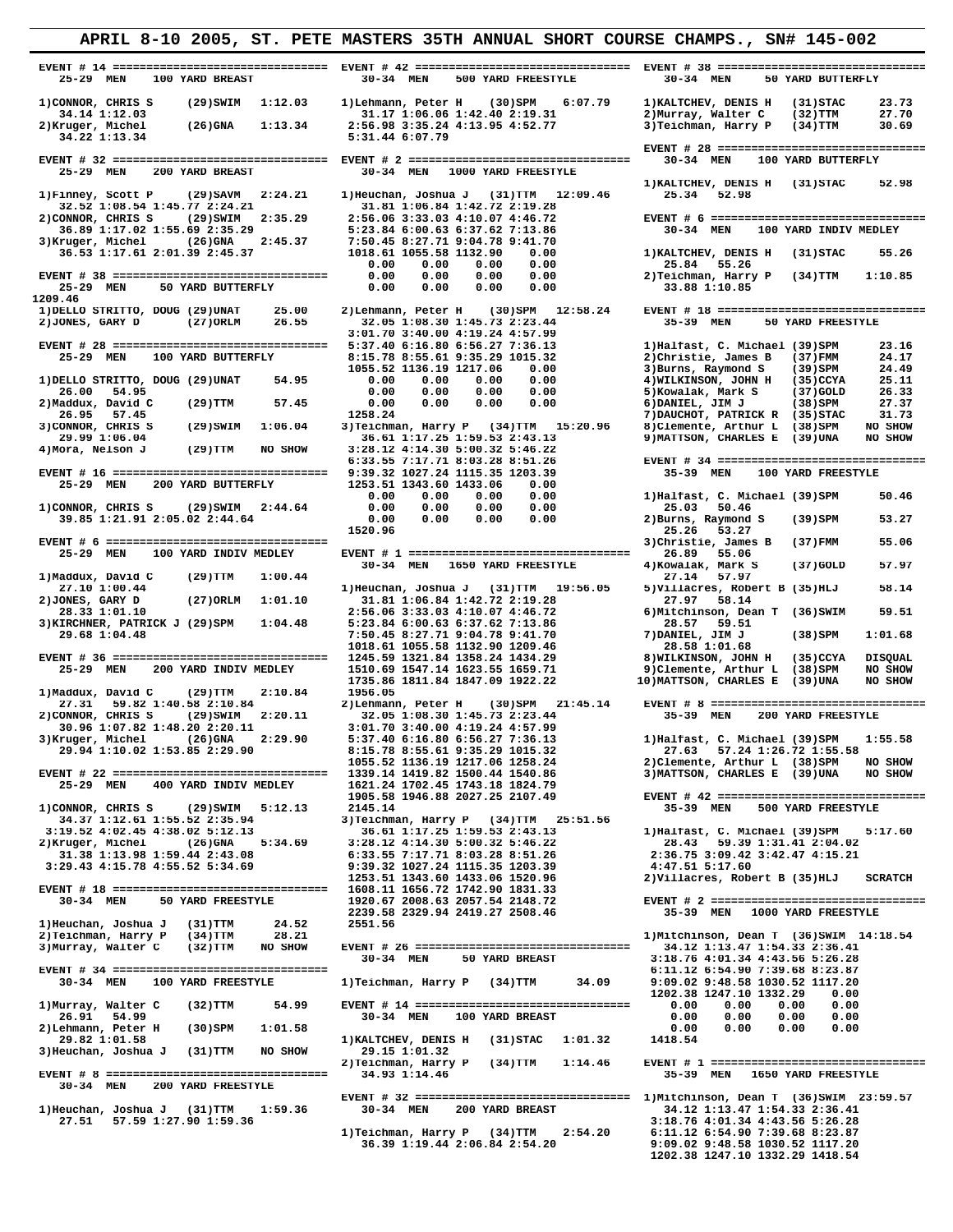| 35-39 MEN 1650 YARD FREESTYLE                                                | 35-39 MEN<br>100 YARD INDIV MEDLEY                                          | 40-44 MEN<br>1000 YARD FREESTYLE                                   |
|------------------------------------------------------------------------------|-----------------------------------------------------------------------------|--------------------------------------------------------------------|
| 1458.85 1545.20 1631.51 1715.33                                              | 30.13 1:05.85                                                               | 2) Metzger, Joseph T<br>$(41)$ TTM $12:43.62$                      |
| 1758.63 1840.57 1922.98 2005.25                                              | 5) WILKINSON, JOHN H<br>$(35)$ CCYA<br>1:07.76                              | 33.15 1:10.82 1:48.94 2:27.93                                      |
| 2051.88 2140.14 2226.85 2313.55                                              | 30.28 1:07.76                                                               | 3:06.56 3:45.35 4:23.98 5:02.70                                    |
| 2359.57                                                                      | 6) DANIEL, JIM J<br>(38)SPM<br>1:13.53                                      | 5:41.43 6:19.81 6:58.24 7:36.83                                    |
|                                                                              | 32.33 1:13.53                                                               | 8:15.22 8:53.76 9:31.88 1010.18                                    |
| 35-39 MEN<br>50 YARD BACKSTROKE                                              | 7) Mitchinson, Dean T (36) SWIM<br>1:13.61<br>33.53 1:13.61                 | 1048.57 1126.96 1205.35<br>0.00<br>0.00<br>0.00<br>0.00<br>0.00    |
|                                                                              | 8) Clemente, Arthur L (38) SPM<br>NO SHOW                                   | 0.00<br>0.00<br>0.00<br>0.00                                       |
| 1) Christie, James B<br>(37)FMM<br>27.64                                     |                                                                             | 0.00<br>0.00<br>0.00<br>0.00                                       |
| 30.37<br>2) Kowalak, Mark S<br>$(37)$ GOLD                                   | EVENT # 36 =================================                                | 1243.62                                                            |
| 3) WILKINSON, JOHN H<br>$(35)$ CCYA<br>31.03                                 | 35-39 MEN<br>200 YARD INDIV MEDLEY                                          |                                                                    |
| 34.70<br>4) DANIEL, JIM J<br>$(38)$ SPM                                      |                                                                             | EVENT # 1 =================================                        |
| 5) Mitchinson, Dean T<br>35.12<br>(36)SWIM<br>6) DAUCHOT, PATRICK R<br>41.16 | 1) Halfast, C. Michael (39) SPM<br>2:09.77<br>27.14 1:03.56 1:40.73 2:09.77 | 40-44 MEN<br>1650 YARD FREESTYLE                                   |
| (35) STAC<br>NO SHOW<br>7) Clemente, Arthur L<br>(38)SPM                     | 2) Galloway, John A<br>$(39)$ SPM<br>2:16.52                                | 1) Keen, John M<br>(41) ORLM 20:30.16                              |
|                                                                              | 28.82 1:05.16 1:44.45 2:16.52                                               | 31.27 1:06.69 1:43.66 2:21.32                                      |
| EVENT # 24 ================================= 3) Kowalak, Mark S              | $(37)$ GOLD<br>DISQUAL                                                      | 2:58.46 3:35.64 4:12.94 4:50.91                                    |
| 35-39 MEN<br>100 YARD BACKSTROKE                                             |                                                                             | 5:28.84 6:06.21 6:44.17 7:22.31                                    |
|                                                                              | EVENT # 18 =================================                                | 7:59.96 8:37.68 9:15.75 9:53.73                                    |
| 1:00.92<br>1) Christie, James B<br>(37)FMM                                   | 40-44 MEN<br>50 YARD FREESTYLE                                              | 1031.69 1109.66 1147.22 1224.62                                    |
| 29.83 1:00.92<br>2) WILKINSON, JOHN H<br>$(35)$ CCYA<br>1:11.29              | 1) Starford, Brian S<br>23.11<br>$(41)$ BLUE                                | 1302.29 1340.26 1417.85 1455.55<br>1533.16 1610.74 1648.49 1726.07 |
| 33.70 1:11.29                                                                | 2) HERMANSON, BRAD A<br>$(40)$ MOO<br>24.25                                 | 1803.62 1841.28 1918.81 1955.61                                    |
| 3) Clemente, Arthur L (38) SPM<br>NO SHOW                                    | 3) Tullman, Robert M<br>$(41)$ TTM<br>25.15                                 | 2030.16                                                            |
|                                                                              | 4) Keen, John M<br>$(41)$ ORLM<br>25.35                                     | 2) Metzger, Joseph T (41) TTM<br>21:00.58                          |
|                                                                              | 5) Waring, Nathaniel B (41) TTM<br>25.52                                    | 33.15 1:10.82 1:48.94 2:27.93                                      |
| 35-39 MEN<br>200 YARD BACKSTROKE                                             | 25.78<br>6) BOMBAR, DOUGLAS N<br>$(42)$ SCSF                                | 3:06.56 3:45.35 4:23.98 5:02.70                                    |
|                                                                              | 25.92<br>7) Marian, John A<br>$(41)$ WMST                                   | 5:41.43 6:19.81 6:58.24 7:36.83                                    |
| 1) Christie, James B<br>(37)FMM<br>2:18.61                                   | 8) Miller, Mark A<br>$(40)$ BMSC<br>26.00                                   | 8:15.22 8:53.76 9:31.88 1010.18                                    |
| 31.36 1:05.22 1:41.32 2:18.61                                                | 26.78<br>9) Smith, Michael D<br>$(43)$ STAC                                 | 1048.57 1126.96 1205.35 1243.62                                    |
| 2) Kowalak, Mark S<br>$(37)$ GOLD<br>2:36.31                                 | 27.86<br>10)Norris, Kevin R<br>$(43)$ TTM                                   | 1321.86 1400.35 1438.76 1517.18                                    |
| 36.24 1:14.98 1:55.66 2:36.31                                                | 27.89<br>11) CHRISTIE, ERIC O<br>(44) FMM<br>NO SHOW<br>$(42)$ SPM          | 1555.55 1633.85 1712.14 1750.81                                    |
| EVENT # 26 ================================= 13) Hamlin, Bret                | 12) Davies, Bryant H<br>$(41)$ TTM<br>NO SHOW                               | 1829.11 1907.71 1945.79 2024.11<br>2100.58                         |
| 50 YARD BREAST<br>35-39 MEN                                                  |                                                                             |                                                                    |
|                                                                              |                                                                             |                                                                    |
| 1) Halfast, C. Michael (39) SPM<br>31.66                                     | 40-44 MEN<br>100 YARD FREESTYLE                                             | 40-44 MEN<br>50 YARD BACKSTROKE                                    |
| 2)Galloway, John A<br>$(39)$ SPM<br>31.69                                    |                                                                             |                                                                    |
| 3) Burns, Raymond S<br>32.57<br>$(39)$ SPM                                   | 1) Keen, John M<br>$(41)$ ORLM<br>55.68                                     | 1) HERMANSON, BRAD A<br>27.81<br>$(40)$ MOO                        |
| 4) Kowalak, Mark S<br>$(37)$ GOLD<br>32.72                                   | 27.41<br>55.68                                                              | 2) Smith, Michael D<br>$(43)$ STAC<br>32.56                        |
| 35.07<br>5) WILKINSON, JOHN H<br>$(35)$ CCYA                                 | 2) Waring, Nathaniel B (41) TTM<br>56.17                                    | 3) Marian, John A<br>$(41)$ WMST<br><b>DISQUAL</b>                 |
| 6) Christie, James B<br>35.39<br>(37) FMM                                    | 27.03<br>56.17                                                              | 4) Hamlin, Bret<br>NO SHOW<br>(41)TTM                              |
| 7) Mitchinson, Dean T<br>(36)SWIM<br>38.15                                   | 56.57<br>3) BOMBAR, DOUGLAS N<br>$(42)$ SCSF                                |                                                                    |
| 8) DANIEL, JIM J<br>$(38)$ SPM<br><b>DISQUAL</b>                             | 26.98<br>56.57                                                              | EVENT # 24 ================================                        |
| EVENT # 14 =================================                                 | 57.42<br>4) Metzger, Joseph T<br>(41)TTM                                    | 40-44 MEN<br>100 YARD BACKSTROKE                                   |
| 35-39 MEN<br>100 YARD BREAST                                                 | 27.72<br>57.42<br>57.69<br>5) Smith, Michael D<br>$(43)$ STAC               | 1) HERMANSON, BRAD A<br>$(40)$ MOO<br>1:01.41                      |
|                                                                              | 27.72<br>57.69                                                              | 29.97 1:01.41                                                      |
| 1) Halfast, C. Michael (39) SPM<br>1:11.13                                   | 6) Miller, Mark A<br>$(40)$ BMSC<br>58.61                                   | 2) Smith, Michael D<br>$(43)$ STAC<br>1:08.99                      |
| 33.33 1:11.13                                                                | 27.29<br>58.61                                                              | 34.98 1:08.99                                                      |
| 2) Kowalak, Mark S<br>$(37)$ GOLD<br>1:14.17                                 | 7) Davies, Bryant H<br>$(42)$ SPM<br>1:00.86                                |                                                                    |
| 35.30 1:14.17                                                                | 29.17 1:00.86                                                               | EVENT # 26 =================================                       |
| 3) WILKINSON, JOHN H<br>$(35)$ CCYA<br>1:20.93                               |                                                                             | 40-44 MEN<br>50 YARD BREAST                                        |
| 37.62 1:20.93                                                                |                                                                             |                                                                    |
| 4) Mitchinson, Dean T (36) SWIM<br>1:34.03                                   | 40-44 MEN<br>200 YARD FREESTYLE                                             | 1) BOMBAR, DOUGLAS N<br>$(42)$ SCSF<br>33.75                       |
| 44.36 1:34.03                                                                |                                                                             | 2) Miller, Mark A<br>33.87<br>$(40)$ BMSC                          |
|                                                                              | 1) Starford, Brian S (41) BLUE<br>2:01.96                                   | 3) Hamlin, Bret<br>$(41)$ TTM<br>NO SHOW                           |
| EVENT # 32 =====================<br>35-39 MEN<br>200 YARD BREAST             | 27.68 58.52 1:30.00 2:01.96<br>2) Waring, Nathaniel B (41) TTM<br>2:03.29   | EVENT # 14 =================================                       |
|                                                                              | 58.92 1:31.18 2:03.29<br>27.86                                              | 100 YARD BREAST<br>40-44 MEN                                       |
| 1) Kowalak, Mark S<br>$(37)$ GOLD<br>2:49.97                                 | 3) Keen, John M<br>$(41)$ ORLM<br>2:04.46                                   |                                                                    |
|                                                                              |                                                                             |                                                                    |
|                                                                              |                                                                             | 1) Norris, Kevin R                                                 |
| 35.70 1:17.20 2:02.20 2:49.97                                                | 28.72 1:00.48 1:33.30 2:04.46<br>4) Marian, John A<br>(41)WMST<br>2:06.29   | $(43)$ TTM<br>1:12.87<br>34.42 1:12.87                             |
| EVENT # 38 =================================                                 | 0.00<br>1:00.30<br>0.002:06.29                                              | 2) BOMBAR, DOUGLAS N<br>$(42)$ SCSF<br>1:14.21                     |
| 35-39 MEN<br>50 YARD BUTTERFLY                                               | 2:07.17<br>5) Dawson, Jerry<br>$(44)$ NTC                                   | 35.65 1:14.21                                                      |
|                                                                              | 58.89 1:35.91 2:07.17<br>26.67                                              | 3) Miller, Mark A<br>$(40)$ BMSC<br>1:15.93                        |
| 1) Halfast, C. Michael (39) SPM<br>26.29                                     | 6) Miller, Mark A<br>(40)BMSC<br>2:15.64                                    | 33.53 1:15.93                                                      |
| 26.54<br>2)Galloway, John A<br>(39)SPM                                       | 31.52 1:06.43 1:42.21 2:15.64                                               | 4) Dawson, Jerry<br>(44)NTC<br>NO SHOW                             |
| 26.93<br>3) Burns, Raymond S<br>$(39)$ SPM                                   | 7) Davies, Bryant H<br>(42)SPM<br>2:16.54                                   | 5)Hamlin, Bret<br>(41)TTM<br>NO SHOW                               |
| 4) Christie, James B<br>27.76<br>(37)FMM                                     | 31.42 1:05.51 1:40.94 2:16.54                                               |                                                                    |
| 5) WILKINSON, JOHN H<br>(35)CCYA<br>28.66                                    |                                                                             | EVENT # 32 ================================                        |
| 29.76<br>6) DANIEL, JIM J<br>$(38)$ SPM                                      |                                                                             | 40-44 MEN<br>200 YARD BREAST                                       |
| 7) Kowalak, Mark S<br>$(37)$ GOLD<br>29.79                                   | 40-44 MEN<br>500 YARD FREESTYLE                                             |                                                                    |
| 8) Mitchinson, Dean T (36) SWIM<br>32.58                                     | 5:43.59                                                                     | 1)Hamlin, Bret<br>(41)TTM<br>NO SHOW                               |
| EVENT # 28 =================================                                 | 1)Keen, John M<br>(41)ORLM<br>30.57 1:04.78 1:39.68 2:15.14                 | EVENT # 38 ================================                        |
| 35-39 MEN<br>100 YARD BUTTERFLY                                              | 2:50.38 3:25.35 4:00.76 4:35.88                                             | 40-44 MEN<br>50 YARD BUTTERFLY                                     |
|                                                                              | 5:10.41 5:43.59                                                             |                                                                    |
| 1)Galloway, John A<br>(39)SPM<br>1:00.26                                     | 2) Miller, Mark A<br>$(40)$ BMSC<br>NO SHOW                                 | 1) HERMANSON, BRAD A<br>$(40)$ MOO<br>26.74                        |
| 28.24 1:00.26                                                                | 3) Davies, Bryant H<br>(42)SPM<br><b>SCRATCH</b>                            | 27.24<br>2) BOMBAR, DOUGLAS N<br>(42) SCSF                         |
| 2) Villacres, Robert B (35) HLJ<br>1:08.07                                   |                                                                             | 28.76<br>3) Metzger, Joseph T<br>(41)TTM                           |
| 29.65 1:08.07                                                                |                                                                             | 4) Keen, John M<br>28.89<br>(41) ORLM                              |
| 3) WILKINSON, JOHN H<br>(35) CCYA<br>NO SHOW                                 | 40-44 MEN 1000 YARD FREESTYLE                                               | 5) CHRISTIE, ERIC O<br>28.99<br>(44)FMM                            |
|                                                                              |                                                                             | 6) Waring, Nathaniel B (41) TTM<br>29.71                           |
|                                                                              | $(41)$ ORLM $12:24.62$                                                      | 7) Smith, Michael D<br>NO SHOW<br>(43) STAC                        |
| 35-39 MEN<br>100 YARD INDIV MEDLEY                                           | 31.27 1:06.69 1:43.66 2:21.32<br>2:58.46 3:35.64 4:12.94 4:50.91            | EVENT # 28 ================================                        |
| 1) Halfast, C. Michael (39) SPM<br>59.54                                     | 5:28.84 6:06.21 6:44.17 7:22.31                                             | 40-44 MEN<br>100 YARD BUTTERFLY                                    |
| 28.35 59.54                                                                  | 7:59.96 8:37.68 9:15.75 9:53.73                                             |                                                                    |
| $(39)$ SPM<br>1:03.31<br>2) Burns, Raymond S                                 | 1031.69 1109.66 1147.22<br>0.00                                             | 1)Smith, Michael D<br>$(43)$ STAC<br>1:04.63                       |
| 28.01 1:03.31                                                                | 0.00<br>0.00<br>0.00<br>0.00                                                | 30.23 1:04.63                                                      |
| 1:04.33<br>3) Kowalak, Mark S<br>(37) GOLD                                   | 0.00<br>0.00<br>0.00<br>0.00                                                | 1:10.04<br>2) Keen, John M<br>(41)ORLM                             |
| 29.66 1:04.33<br>1:05.85<br>4) Christie, James B<br>(37)FMM                  | 0.00<br>0.00<br>0.00<br>0.00<br>1224.62                                     | 32.32 1:10.04                                                      |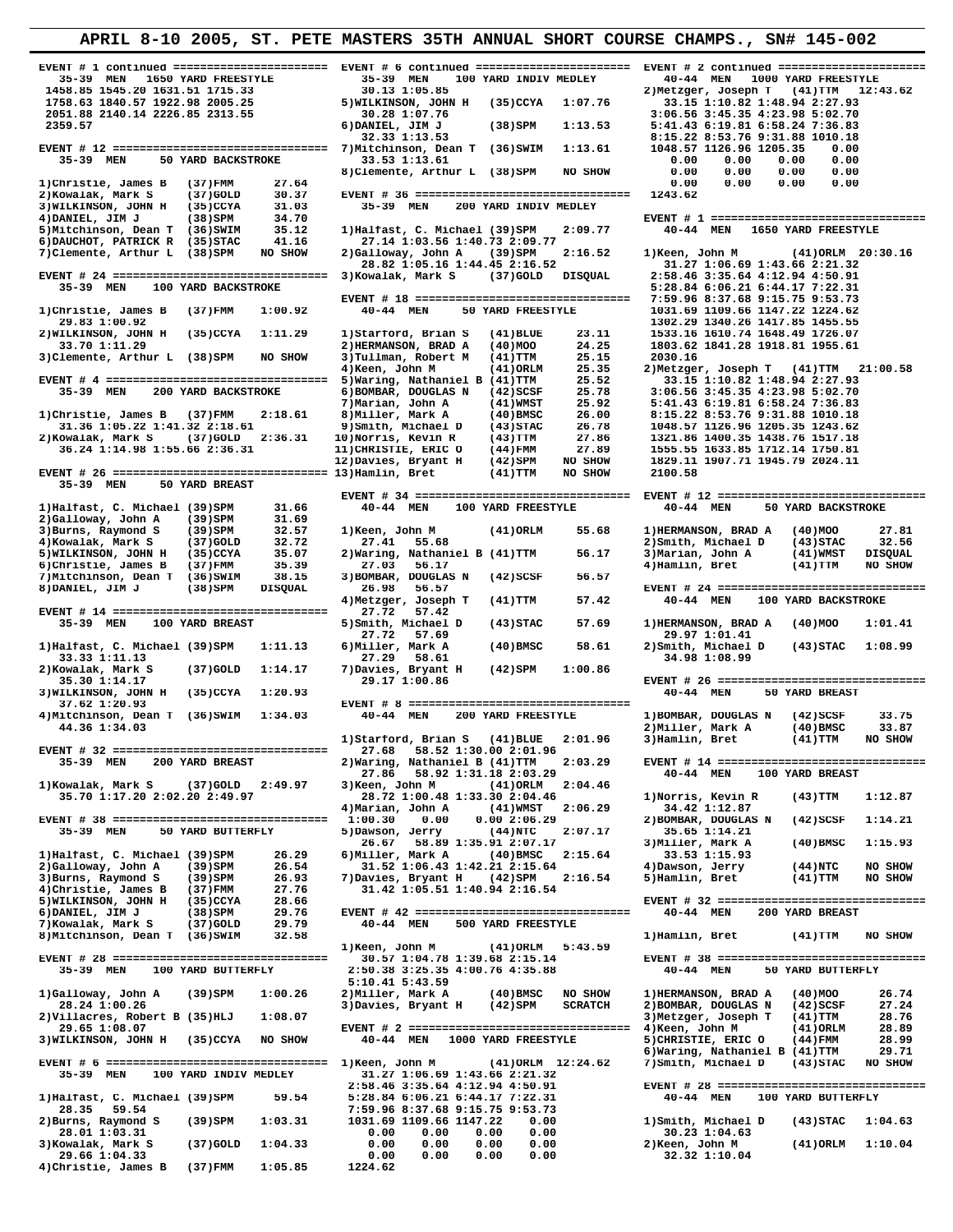**EVENT # 6 ================================= EVENT # 2 ================================= 45-49 MEN 1650 YARD FREESTYLE 40-44 MEN 100 YARD INDIV MEDLEY 2038.91 1)Starford, Brian S** (41)BLUE 59.41 1)Erickson, Tim D (48)FLAQ 10:56.13 5)Crawford, Peter F (45)TTM 28:44.20<br>27.13 59.41 30.03 1:02.95 1:36.20 2:09.42 42.07 1:28.48 2:17.94 3:09.01<br>2)HERMANSON, BRAD A (40)MOO 1:01.72 2:42  **2)HERMANSON, BRAD A (40)MOO 1:01.72 2:42.56 3:15.96 3:48.50 4:21.75 4:00.57 4:52.14 5:43.69 6:35.42** 27.95 1:01.72<br>
3) Smith, Michael D (43) STAC 1:03.97<br>
3) Smith, Michael D (43) STAC 1:03.97<br>
41 STAC 1:03.97<br>
32.92 1143.82 1235.87 1329.36<br>
32.82 1:03.97<br>
42.82 1235.87 1329.36<br>
42.82 1235.87 1329.36<br>
41 TIM 1:05.20<br>
31.4  **5)BOMBAR, DOUGLAS N (42)SCSF 1:05.91 0.00 0.00 0.00 0.00 2510.93 2603.95 2658.11 2750.62 31.22 1:05.91 1056.13 2844.20 6)Waring, Nathaniel B (41)TTM 1:07.83** 2)Calvert, Mark A (45)TBAC 11:37.82<br>31.31 1:07.83 30.85 1:03.97 1:37.33 2:11.29  **31.31 1:07.83 30.85 1:03.97 1:37.33 2:11.29 EVENT # 12 ================================ 7)Norris, Kevin R (43)TTM 1:09.87 2:45.30 3:19.53 3:53.72 4:28.33 45-49 MEN 50 YARD BACKSTROKE 33.32 1:09.87**<br> **8)Hamlin, Bret** (41)TTM NO SHOW  **8)Hamlin, Bret (41)TTM NO SHOW 7:22.68 7:58.20 8:33.73 9:09.55 1)Specht, William L (46)SPM 27.74 9:46.35 1023.18 1100.54 0.00 2)Darling, Donald E (48)WMST 31.42 EVENT # 36 ================================ 0.00 0.00 0.00 0.00 3)Sanford, Keith D (48)HLJ 49.26 40-44 MEN 200 YARD INDIV MEDLEY 0.00 0.00 0.00 0.00 0.00 0.00 0.00 0.00 EVENT # 24 ================================ 3)Kennedy, Timothy C (48)SPM 11:44.54 EVENT # 22 ================================ 33.39 1:09.16 1:44.61 2:19.15 1)Specht, William L (46)SPM 57.75**  $\begin{array}{cccccccc} 40-44 & \text{MEN} & 400 & \text{YARD INDIV MEDLEY} & 2:53.89 & 3:29.01 & 4:04.52 & 4:39.83 & 27.95 & 57.75 & 57.75 & 57.75 & 57.75 & 57.75 & 57.75 & 57.75 & 57.75 & 57.75 & 57.75 & 57.75 & 57.75 & 57.75 & 57.75 & 57.75 & 57.75 & 57.75 & 57.75 & 57.75 & 57.7$  **4)Ware, Earl H (45)UNA 12:22.78 2)Darling, Donald E (48)WMST 2:31.95 1)Scott, Michael A (47)TTM 23.31 32.32 1:07.36 1:43.84 2:20.58 35.62 1:13.41 1:52.94 2:31.95 2)Calvert, Mark A (45)TBAC 23.75 2:57.48 3:34.60 4:11.70 4:48.49 3)Marshburn, Mark R (48)STAC 24.65 5:25.64 6:03.02 6:40.07 7:17.45 EVENT # 26 ================================ 4)Darling, Donald E (48)WMST 26.89 7:54.92 8:32.52 9:10.35 9:48.60 45-49 MEN 50 YARD BREAST 5)Roberts, Keith D (45)HLJ 27.97 1027.30 1105.85 1144.39 0.00 6)Wolfgram, James (47)STAC 34.25 0.00 0.00 0.00 0.00 1)Allbritton, Steve O (47)SCSF 31.12 7)Sanford, Keith D (48)HLJ 36.12 0.00 0.00 0.00 0.00 2)Marshburn, Mark R (48)STAC 31.50 0.00 0.00 0.00 0.00 3)Scott, Michael A (47)TTM 32.17 EVENT # 34 ================================ 1222.78 4)Roberts, Keith D (45)HLJ 34.73 45-49 MEN 100 YARD FREESTYLE 5)Crawford, Peter F (45)TTM 17:03.83 5)Barnard, Michael W (49)300 35.84 42.07 1:28.48 2:17.94 3:09.01 6)Wolfgram, James (47)STAC 46.18** 43-49 MEN 100 TARD FREESITLE 5)CRAWTOR, PETER F (43)11M 17:03.63 5)Barnard, Michael W (49)300 33.64<br>42.07 1:28.48 2:17.94 3:09.01 6)Wolfgram, James (47)STAC 46.18<br>24.03 50.74 7:26.55 8:18.19 9:09.74 1000.86 7)Sanford, Keit  **24.03 50.74 7:26.55 8:18.19 9:09.74 1000.86 2)Scott, Michael A (47)TTM 51.80 1052.32 1143.82 1235.87 1329.36 EVENT # 14 ================================ 25.12 51.80 1422.69 1517.45 1610.44 0.00 45-49 MEN 100 YARD BREAST 25.12** 51.80<br>3)Calvert, Mark A (45)TBAC 52.52<br>25.39 52.52 **4)Marshburn, Mark R (48)STAC 55.25 0.00** 27.04 55.25 1703.83  **27.04 55.25 1703.83 2)Barnard, Michael W (49)300 1:17.72 5)Roberts, Keith D (45)HLJ 1:02.50 37.16 1:17.72 30.37 1:02.50 EVENT # 1 ================================= 3)Roberts, Keith D (45)HLJ 1:19.10 6)Sanford, Keith D (48)HLJ NO SHOW 45-49 MEN 1650 YARD FREESTYLE 38.38 1:19.10 EVENT # 8 ================================= 1)Erickson, Tim D (48)FLAQ 18:17.61 EVENT # 32 ================================ 45-49 MEN 200 YARD FREESTYLE 30.03 1:02.95 1:36.20 2:09.42 45-49 MEN 200 YARD BREAST 2:42.56 3:15.96 3:48.50 4:21.75**  1)Calvert, Mark A (45)TBAC 1:56.07 4:55.00 5:28.10 6:00.87 6:33.92 1)Barnard, Michael W (49)300 2:57.17<br>27.13 55.73 1:25.61 1:56.07 7:06.92 7:39.71 8:12.09 8:44.66 41.01 1:26.46 2:12.23 2:57.17<br>2)Erickson, Tim D (48)FLAQ 1  **27.27 57.48 1:28.10 1:57.08 1129.47 1202.98 1236.54 1310.28 EVENT # 38 ================================ 3)Darling, Donald E (48)WMST 2:13.06 1343.63 1417.50 1451.74 1526.34 45-49 MEN 50 YARD BUTTERFLY 31.01 1:04.97 1:39.57 2:13.06 1600.84 1635.24 1709.14 1743.73 4)Roberts, Keith D (45)HLJ 2:30.44 1817.61 1)Specht, William L (46)SPM 24.42 34.35 1:12.22 1:51.50 2:30.44 2)Kennedy, Timothy C (48)SPM 19:27.79 2)Ware, Earl H (45)UNA 28.03** 5)Sanford, Keith D (48)HLJ 3:01.89 33.39 1:09.16 1:44.61 2:19.15 3)Barnard, Michael W (49)300 31.53<br>0.00 0.00 0.00 3:01.89 2:53.89 3:29.01 4:04.52 4:39.83 4)Roberts, Keith D (45)HLJ 33.38<br>6)Scott, Michael A (47)TTM NO SHOW  **7:37.29 8:12.80 8:48.29 9:23.61 EVENT # 42 ================================ 9:58.90 1033.88 1109.01 1144.54 EVENT # 28 ================================ 45-49 MEN 500 YARD FREESTYLE 1219.82 1255.16 1330.96 1406.12 45-49 MEN 100 YARD BUTTERFLY 1441.37 1517.26 1552.98 1628.94**  1)Specht, William L (46)SPM 5:04.77 1704.93 1741.01 1816.82 1852.47 1)Specht, William L (46)SPM 53.96<br>27.36 57.57 1:28.34 1:59.06 1927.79 25.62 53.96 23.06 1927.79 25.62 53.96 2:30.08 3:00.89 3:32.10 4:02.91 3)Calvert, mark A (45)LDAL 15:33.13 2010 30.085 1:00.23<br>4:34.16 5:04.77 30.85 1:03.97 1:37.33 2:11.29 3)Ware, Earl H (48)FLAQ 5:16.60 3:45.30 3:19.53 3:53.72 4:28.33<br>3)Erickson, Tim D (48)FL 2) Erickson, Tim D (48) FLAQ 5:16.60 2:45.30 3:19.53 3:53.72 4:28.33 3) Ware, Earl H (45) UNA 1:02.55<br>29.62 1:01.22 1:33.39 2:06.03 5:02.76 5:37.62 6:12.49 6:47.34 29.14 1:02.55<br>2:38.46 3:10.40 3:42.76 4:14.89 7:22.68 7:58  **4:46.44 5:16.60 9:46.35 1023.18 1100.54 1137.82 33.64 1:12.11 3)Calvert, Mark A (45)TBAC 5:18.33 1215.25 1252.56 1330.29 1407.95 28.82 1:00.38 1:32.44 2:05.01 1446.45 1524.62 1602.18 1639.06 EVENT # 16 ================================ 2:37.16 3:09.37 3:41.60 4:13.65 1716.36 1753.34 1830.74 1908.23 45-49 MEN 200 YARD BUTTERFLY**  4:46.07 5:18.33 1944.77<br>4) 49 4.77 Earl H (45)UNA 20:38.91 1)Specht, William L (46)SPM 2:01.42<br>33.64 1:09.35 1:45.32 2:22.16 32.32 1:07.36 1:43.84 2:20.58 27.72 58.42 1:30.16 2:01.42<br>2:59.04 3:36.42 4:14.00 4:51.95 2:57.48  **5:29.64 6:07.00 5:25.64 6:03.02 6:40.07 7:17.45 29.88 1:03.12 1:37.50 2:13.11**

**30.03 1:02.95 1:36.20 2:09.42**<br>2:42.56 3:15.96 3:48.50 4:21.75  **1027.30 1105.85 1144.39 1222.78 29.66 1:04.26 1:42.20 2:21.82 1301.55 1340.24 1418.64 1457.59 1536.20 1614.64 1653.68 1732.21** 

 **EVENT # 1 continued ======================= 100 YARD BACKSTROKE 11:44.54 15-49** MEN 100 YARD BACKSTROKE  **25.39 52.52 0.00 0.00 0.00 0.00 1)Marshburn, Mark R (48)STAC 1:09.19 29.88 1:03.12 1:37.30 2:31.82**<br>3) Ware, Earl H (45)UNA 2:21.82<br>29.66 1:04.26 1:42.20 2:21.82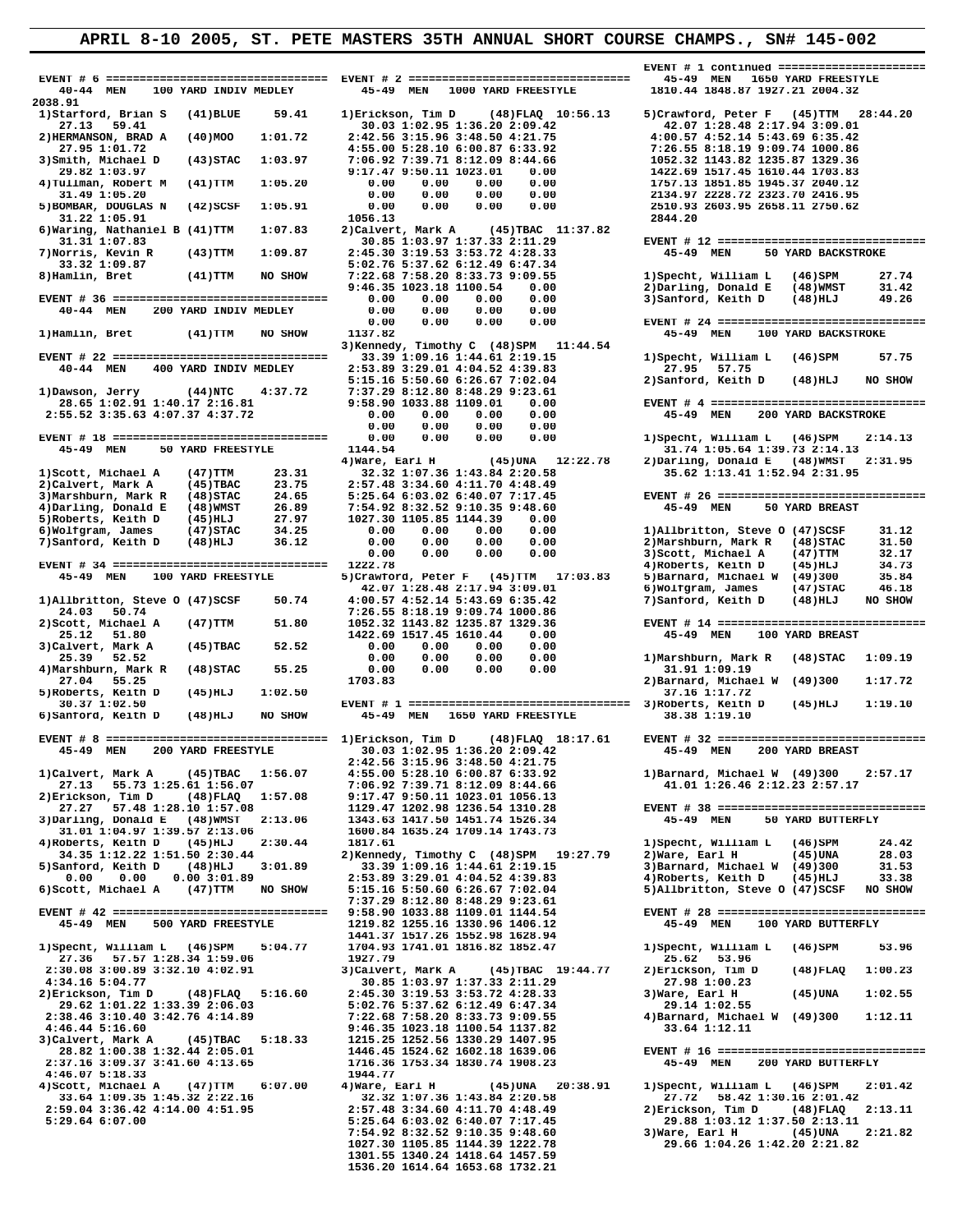**EVENT # 8 continued ======================= 45-49 MEN 100 YARD INDIV MEDLEY** 31.57 1:06.26 1:43.20 2:20.53<br>1)Scott, Michael A (47)TTM 1:00.93 6)Buehler, Victor B (50)300 2:26.75 **28.25 1:00.93** 33.81 1:10.76 1:49.20 2:26.75 2)Voisard, Brian S (53)WIN 31.60<br>2)Specht, William L (46)SPM 1:05.14 7)Day, Bruce E (54)SPM 2:26.95 3)Patterson, Cliff M (52)CATM 31.77  **2)Specht, William L (46)SPM 1:05.14 7)Day, Bruce E (54)SPM 2:26.95 3)Patterson, Cliff M (52)CATM 31.77 29.24 1:05.14 32.89 1:09.16 1:47.91 2:26.95 4)Lynch, Neil (50)FHA 32.48 32.89 1:09.16 1:47.91 2:26.95** 4)Lynch, Neil (50)FHA 32.48<br>3)Ware, Earl H (45)UNA 1:06.40 8)Whitney, Steven L (52)CCYA 2:31.72 5)Davie, Robert W (53)SWIM 32.63<br>30.38 1:06.40 34.30 1:12.37 1:52.16 2:31.72 6)Whitney, Steven  **4)Barnard, Michael W (49)300 1:12.75 9)Doherty, William (50)TTM 2:41.98 7)Forrestel, Ryan R (50)WMST 37.57** 34.47 1:12.75 34.88 1:15.22 1:59.24 2:41.98 8)Day, Bruce E (54)SPM 41.13<br>5)Roberts, Keith D (45)HLJ 1:15.67 10)Rotole, Gregory S (51)UNAT 3:01.34 9)Doherty, William (50)TTM 43.00<br>37.28 1:15.67 38.64 1:25.34 2:14.84 3:01.34 **14.47 1:12.75**<br> **5)Roberts, Keith D** (45)HLJ 1:15.67 10)Rotole, Gregory S (51)UNAT 3:01.34 9)Doherty, William (52)TBAC NO SHOW<br>
38.64 1:25.34 2:14.84 3:01.34 10)Hawkins, Carl W (52)TBAC NO SHOW<br>
6)Wolfgram, James (47)STAC  **EVENT # 42 ================================**  45-49 MEN 200 YARD INDIV MEDLEY<br>1) Walker, Rick B (54) SWIM 5:20.90 **1)Walker, Rick B**<br>**1)Erickson, Tim D** (48)FLAQ 2:18.71 **30.08** 1:02.48 28.76 1:05.64 1:47.76 2:18.71 2:41.31 3:14.08 3:46.46 4:18.50 29.18 1:01.18<br>
2)Barnard, Michael W (49)300 2:37.15 4:50.46 5:20.90 2)HEFNER, DAVID S<br>
33.33 1:15.34 1:59.31 2:37.15 2)Davie, Robert W (53)SWIM 5:46.39 30.37 1: 2) Barnard, Michael W (49) 300 2:37.15 4:50.46 5:20.90 2 2:37.15 4:50.46 5:20.90 2) 2) EEFNER, DAVID S (50) SWIM 1:01.96<br>33.33 1:15.34 1:59.31 2:37.15 2) Davie, Robert W (53) SWIM 5:46.39 30.37 1:01.96<br>3) Roberts, Keith D  **4)Scott, Michael A (47)TTM NO SHOW 5:13.54 5:46.39 4)Voisard, Brian S (53)WIN 1:07.04 3)Frazier, Russell R (50)SCSF 5:51.98 33.16 1:07.04 5:18.08 5:51.98 6)Whitney, Steven L (52)CCYA 1:30.53 1)Specht, William L (46)SPM 4:42.31 4)Buehler, Victor B**<br>26.99 57.35 1:35.15 2:11.99 36.65 1:17.43 1:53.6<br>2:56.08 3:30.36 4:11.10 4:42.31 3:23.71 4:06.47 4:50  **2)Erickson, Tim D (48)FLAQ 5:01.08 6:14.77 6:53.60 3:10.25 3:55.40 4:29.11 5:01.08** 36.96 1:19.61 2:08.96 3:02.60<br>3)Barnard, Michael W (49)300 5:41.29 3:57.38 4:50.77 5:47.50 6:45.81 1, 33.79 1:16.71 2:37.300 1.11.25 1.2.7.300 1.2.71 2:15.45 1.334.82.74 1.6.71 2:15.45<br>3:34.82 4:22.10 5:02.85 2:41.29 1.35.46 8:42.74 6.18.46 8:42.74 1.31 2:15.45 1.334.82 4:22.10 5:02.70 5:41.29 6.18.45 1.89 1.75 1.16.75 1100.71 2012.05 2013.78 1110.71 202.05 2014.103<br>3:34.82 4:22.10 5:02.70 5:04.1.21 2:15.1.29 6)Rotole, Gregory S (51)UNAT 9:05.35 31.75 1:41.21 2:15.75 1:41.21<br>4)Xennedy, Timothy C (48)SPM DISQUAL 43.15 1:34.43 2:29.09 3:25 **EVENT # 18 ================================= 8:14.57 9:05.35**<br>50-54 MEN 50 YARD FREESTYLE 7)Voisard, Brian S (53)WIN SCRATCH  **50-54 MEN 50 YARD FREESTYLE 7)Voisard, Brian S (53)WIN SCRATCH 35.13 1:11.37 1:48.29 2:24.53 4)Davie, Robert W (53)SWIM 2:37.99 1)Claflin, Casey (51)SWIM 23.94 EVENT # 2 ================================= 39.30 1:20.15 1:59.71 2:37.99 2)Hawkins, Carl W (52)TBAC 24.41 50-54 MEN 1000 YARD FREESTYLE 5)Buehler, Victor B (50)300 3:45.20 3)Burns, Craig J** (52)GOLD 24.66 48.69 1:46.13 2:46.70 3:45.20<br>**48.69 1:46.13 2:46.70 3:45.20** 4)Bliss, Thomas G (50)SPCO 25.10 1)Walker, Rick B (54)SWIM 11:16.38 **4)Bliss, Thomas G (50)SPCO 25.10**<br>
5)Nagle, Robert W (53)HLJ 25.45<br>
6)Lynch, Neil (50)FHA 26.00  **5)Nagle, Robert W (53)HLJ 25.45 31.77 1:06.03 1:41.01 2:15.49 EVENT # 26 ================================** 6)Lynch, Neil (50)FHA 26.00 2:49.67 3:23.39 3:57.44 4:31.70 50-54 MEN 50 YARD BREAST<br>7)Davie, Robert W (53)SWIM 26.06 5:05.59 5:39.40 6:13.02 6:46.71 50-54 MEN 50 YARD BREAST<br>8)Patterson, Cliff M (52)CATM 26.44 7:20.27 7:5 **11)Day, Bruce E (54)SPM 29.46 0.00 0.00 0.00 0.00 4)Hawkins, Carl W (52)TBAC 34.06** 12)Rutigliano, Jerry N (53)SCSF 29.59 0.00 0.00 0.00 0.00 5)Bliss, Thomas G (50)SPCO 35.08<br>13)Busch, Scott R (51)MOVY 31.67 1116.38 6)Whitney, Steven L (52)CCYA 38.89<br>14)Doherty, William (50)TTM 32.47 2)Buehler. Victor B ( **13)Busch, Scott R (51)MOVY 31.67 1116.38 6)Whitney, Steven L (52)CCYA 38.89 14)Doherty, William (50)TTM 32.47 2)Buehler, Victor B (50)300 15:00.72 7)PLACKIS, PAUL (50)SPCO 39.15 EVENT # 34 ================================ 6:31.39 7:16.33 8:02.08 8:47.67**  1238.23 1324.87 1413.61 0.00 50-54 MEN 100 YARD BREAST [10.81]<br>1)Claflin, Casey (51)SWIM 53.43 0.00 0.00 0.00 0.00 0.00 1)RUELF, MICHAEL J (51)TBAC 1:10.81<br>2)HEFNER, DAVID S (50)SWIM 53.49 0.00 0.00 0.00 0.00 0.00 0.00 33.  **3)Burns, Craig J (52)GOLD 53.95 34.54 1:11.29 25.70 53.95 EVENT # 1 ================================= 3)Lynch, Neil (50)FHA 1:14.30 4)Walker, Rick B (54)SWIM 56.51 50-54 MEN 1650 YARD FREESTYLE 5)Frazier, Russell R** (50)SCSF 56.60 1)Walker, Rick B (54)SWIM 18:33.82 34.66 1:15.12<br>27.74 56.60 31.77 1:06.03 1:41.01 2:15.49 5)Bliss, Thomas G  **27.74 56.60 31.77 1:06.03 1:41.01 2:15.49 5)Bliss, Thomas G (50)SPCO 1:15.60 7)Patterson, Cliff M (52)CATM 58.73 7:20.27 7:53.80 8:27.44 9:01.45**<br>28.92 58.73 9:35.23 1008.92 1042.71 1116.38 **28.92 58.73** 9:35.23 1008.92 1042.71 1116.38 7)Whitney, Steven L (52)CCYA 1:30.98<br> **28.92 1:04.71** 1150.13 1223.90 1257.44 1332.03 44.01 1:30.98<br> **28.92 11:04.71** 1504.71 1150.13 1223.90 1257.44 1332.03 44.01 1:30.98<br> **28 9)Whitney, Steven L (52)CCYA 1:05.01 1622.74**<br>32.02 1:05.01 1833.82 32.02 1:05.01 1833.82 9)Busch, Scott R (51)MOVY 1:34.33<br>10)Califf, Shawn (50)STAC NO SHOW 2)Buehler, Victor B (50)300 25:05.36 45.35 1:34.33 **10)Califf, Shawn (50)STAC NO SHOW 2)Buehler, Victor B (50)300 25:05.36 45.35 1:34.33 11)Nagle, Robert W (53)HLJ NO SHOW 40.16 1:23.18 2:06.15 2:49.77 10)Stine, James R (54)SPM NO SHOW 3:33.10 4:17.19 5:01.26 5:46.15**  1238.23 1324.87 1413.61 1500.72<br>138.185 1)Walker, Rick B (54)SWIM 2:00.62 1547.66 1635.31 1722.69 1808.62<br>28.41 59.72 1:31.15 2:00.62 1856.60 1942.82 2030.98 2118.98 36.43 1:16.21 1:57.05 2:35.85  **2)Claflin, Casey (51)SWIM 2:03.61 2204.06 2250.80 2336.99 2421.91 2)Bliss, Thomas G (50)SPCO 2:41.72** 27.94 58.44 1:31.52 2:03.61 2505.36 2505.36 37.42 1:18.34 1:59.67 2:41.72<br>3)Davie, Robert W (53)SWIM 2:07.24 3)Davie, Robert W (53)SWIM NO SHOW 3)Buehler, Victor B (50)300 3:25.23 **avie, Robert W** (53)SWIM 2:07.24 3)Davie, Robert W (53)SWIM NO SHOW 3)Buehler, Victor B (50)300<br>30.22 1:02.85 1:35.64 2:07.24 3:25.23  **30.22 1:02.85 1:35.64 2:07.24 45.88 1:37.97 2:31.65 3:25.23 30.23 1:02.95 1:35.80 2:07.94 30.23 1:02.95 1:35.80 2:07.94** 

 **36.43 1:22.53 2:05.93 2:44.29 2:52.93 3:28.16 4:03.67 4:39.03 31.76 1:05.51 2:56.53 3:32.29 4:07.86 4:43.18<br>5:18.08 5:51.98 13.2:11.99** 36.65 1:17.43 1:59.02 2:41.16<br> **2:39.31 3:23.71 4:06.47 4:50.19 5:33.57**<br> **4:48)FLAQ** 5:01.08 6:14.77 6:53.60  **3)Barnard, Michael W (49)300 5:41.29 3:57.38 4:50.77 5:47.50 6:45.81 43.15 1:34.43 2:29.09 3:25.48** 2)Bliss, Thomas G (50)SPCO<br>
23.43 5:22.35 6:20.04 7:17.48 33.25 1:08.66 1:44.31 2:19.11  **3:33.10 4:17.19 5:01.26 5:46.15 9)Califf, Shawn (50)STAC NO SHOW 1990 12: 1990 12: 1990 12: 1990 12: 1990 12: 1990 12: 1990 12: 1990 12: 1990 12: 1990 12: 1990 12: 1990 12: 1**<br>27.39 16.66 13.02 5:39.40 6:13.02 6:46.71 6)Buehler, Victor B (50)300 1150.13 1223.90 1257.44 1332.03 **44.01 1:30.98**<br>1406.28 1440.47 1514.41 1548.87 8)JOLLY, THOMAS G **5000000 1000 1000 1000 1000 1105.48** 1151.48

 **EVENT # 6 ================================= 50-54 MEN 200 YARD FREESTYLE EVENT # 12 ================================ 1)Scott, Michael A (47)TTM 1:00.93 6)Buehler, Victor B (50)300 2:26.75 1)Claflin, Casey (51)SWIM 26.97** 34.30 1:12.37 1:52.16 2:31.72 6)Whitney, Steven L (52)CCYA 36.79<br>
9)Doherty, William (50)TTM 2:41.98 7)Forrestel, Ryan R (50)WMST 37.57 14.70 11.12.12.34<br> **14.70 11.12.34 12.12.12.34 12.13.34 12.13.34 12.13.34 12.13.34 13.34 13.34 13.34 13.34 13.34 13.34 13.34 13.34 13.34 13.34 13.34 13.34 13.34 13.34 13.34 13.34 13.34 13.34 13.34 13.34 13.34 13.34 13.34 1 EVENT # 36 ================================ 50-54 MEN 500 YARD FREESTYLE EVENT # 24 ================================ 1)Claflin, Casey** (51)SWIM 1:01.18<br>2:41.31 3:14.08 3:46.46 4:18.50 29.18 1:01.18  **EVENT # 22 ================================ 33.19 1:08.72 1:44.31 2:20.24 5)Davie, Robert W (53)SWIM 1:11.07 7)Buehler, Victor B** (50)300 1:35.57<br>45.20 1:35.57  **31.04 1:05.80 1:46.53 2:25.70 5)JOLLY, THOMAS G (53)FMM 8:42.74 EVENT # 4 ================================= 4:23.43 5:22.35 6:20.04 7:17.48 33.25 1:08.66 1:44.31 2:19.11** 16)<br>**16)** 15 2:06.15 2:49.77 8)JOLLY, THOMAS G (53)FMM 41.97<br>13.10 4:17.19 5:01.26 5:46.15 9)Califf, Shawn (50)STAC NO SHOW:  **50-54 MEN 100 YARD FREESTYLE 9:33.41 1019.87 1105.48 1151.48 EVENT # 14 ================================ 25.68 53.49 1500.72 2)Walker, Rick B (54)SWIM 1:11.29 27.77 56.51 4)Forrestel, Ryan R (50)WMST 1:15.12 27.39 56.66 5:05.59 5:39.40 6:13.02 6:46.71 6)Buehler, Victor B (50)300 1:30.76** 1406.28 1440.47 1514.41 1548.87 8)JOLLY, THOMAS G (53)FMM 1:33.84<br>1622.74 1656.55 1730.24 1803.09 43.43 1:33.84  **EVENT # 8 ================================= 6:31.39 7:16.33 8:02.08 8:47.67 EVENT # 32 ================================ 4)Stine, James R (54)SPM NO SHOW**<br>5)RUELF, MICHAEL J (51)TBAC NO SHOW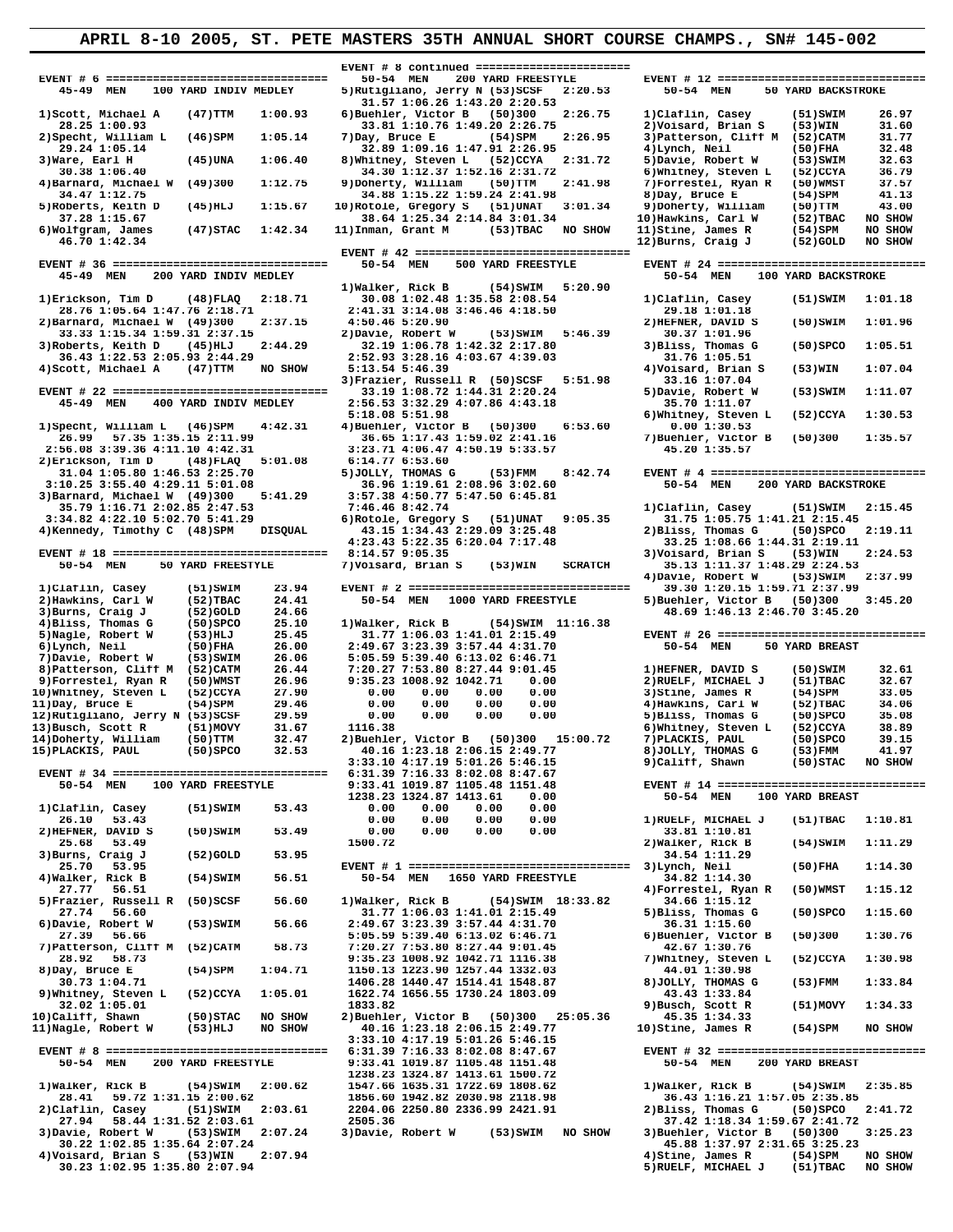**EVENT # 2 continued ======================= EVENT # 38 ================================ EVENT # 22 ================================ 55-59 MEN 1000 YARD FREESTYLE 50-54 MEN 50 YARD BUTTERFLY 50-54 MEN 400 YARD INDIV MEDLEY 33.40 1:10.57 1:48.98 2:28.17 1)Mc Cormack, Kevin M (52)SWIM 25.37 1)Voisard, Brian S (53)WIN 5:11.99 5:45.11 6:24.70 7:04.20 7:44.01**<br> **2)Burns, Craig J (52)GOLD 26.04 31.38 1:08.26 1:48.81 2:27.55 8:23.72 9:03.72 9:43.73 1023.70**<br> **3)HEFNER, DAVID S 2)Burns, Craig J (52)GOLD 26.04 31.38 1:08.26 1:48.81 2:27.55**<br>3)HEFNER, DAVID S (50)SWIM 26.33 3:13.60 4:00.44 4:37.58 5:11.99 3) HEFNER, DAVID S (50) SWIM 26.33 3:13.60 4:00.44 4:37.58 5:11.99 1103.50 1143.29 1223.07 0.00<br>4) Claflin, Casey (51) SWIM 26.61 2) RUELE, MICHAEL J (51) TRAC 5:12.38 0.00 0.00 0.00 0.00 0.00<br>5) Bliss, Thomas G (50) SPCO  **7)RUELF, MICHAEL J (51)TBAC 28.25 3)Buehler, Victor B (50)300 6:45.94 1302.96 8)Davie, Robert W (53)SWIM 28.97 42.54 1:32.70 2:31.11 3:29.55 3)Aldrich, Robert E (56)SPM 13:41.46 9)Whitney, Steven L (52)CCYA 33.12 4:25.99 5:22.24 6:04.38 6:45.94 35.10 1:14.16 1:55.11 2:36.43 10)PLACKIS, PAUL (50)SPCO 37.16 4)Rotole, Gregory S (51)UNAT 7:42.37 3:17.91 3:59.24 4:40.96 5:22.48 11)Califf, Shawn (50)STAC NO SHOW 46.78 1:46.09 2:45.48 3:45.53 6:04.63 6:45.65 7:27.02 8:08.14 12)Stine, James R (54)SPM NO SHOW 4:52.98 6:00.09 6:53.52 7:42.37 8:49.72 9:31.95 1013.67 1055.66 13)Nagle, Robert W (53)HLJ NO SHOW 5)Claflin, Casey (51)SWIM SCRATCH 1136.38 1217.42 1300.33 0.00 6)Inman, Grant M (53)TBAC SCRATCH 0.00 0.00 0.00 0.00 EVENT # 28 ================================ 0.00 0.00 0.00 0.00** 55-59 MEN 50 YARD FREESTYLE 1341.46<br>1)Mc Cormack, Kevin M (52)SWIM 56.41 55-59 MEN 50 YARD FREESTYLE 4)Magin, Randy 1)Mc Cormack, Kevin M (52)SWIM 56.41<br>
26.23 56.41<br>
29.3 56.41<br>
29.3 56.41<br>
29.3 56.41<br>
29.3 56.41<br>
29.3 56.41<br>
29.3 56.41<br>
29.90LD 1:00.34<br>
29.95 1:00.34<br>
29.15 1:12.11 1:52.23 4:41.33 5:23 3.68<br>
28.15 1:00.34<br>
29.15 1:00. **29.62 1:06.09** 9)Eaddy, Vance M<br>6)Frazier, Russell R (50)SCSF 1:06.59 10)Redic, James P 6)Frazier, Russell R (50)SCSF 1:06.59 10)Redic, James P (58)CCYA NO SHOW 5)Marzulli, Pat (56)SPM 14:19.19<br>30.86 1:06.59 10.86 106.59 36.33 1:15.71 1:56.42 2:38.05<br>7)Whitney, Steven L (52)CCYA 1:23.00 EVENT # 34 =========== 8)Buehler, Victor B (50)300 1:26.69 <br>36.69 1:26.69 **9:32.30 1012.78 1054.01 1135.14** <br>36.69 1:26.69 **9:32.30 1012.78 1054.01 1135.14** (58)UNAT 56.21 1216.35 1257.11 1338.27 0.00 36.69 1:26.69 10.00 1)Selles, Carl H (58)UNAT 56.21 1216.35 1257.11 1338.27 0.00<br>9)Bliss, Thomas G (50)SPCO NO SHOW 27.38 56.21 0.00 0.00 0.00 0.00 0.00<br>10)Nagle, Robert W (53)HLJ NO SHOW 2)Hollub, Greg M (58)WMAC 59.99 0.  **28.96 59.99 0.00 0.00 0.00 0.00 EVENT # 16 ================================ 3)Magin, Randy (56)SWIM 1:05.19 1419.19** 50-54 MEN 200 YARD BUTTERFLY 31.62 1:05.19 6)Gagalis, George A (55)TTM 18:22.77<br>4)Eaddy, Vance M (57)SPM 1:06.92 45.80 1:36.08 2:29.65 3:24.24<br>4:19.23 5:14.35 6:10.12 7:05.87 4:19.23 5:14.35 6:10.12 7:05.87 32.26 1:09.19 1:45.57 2:22.65 5)Gagalis, George A (55)TTM NO SHOW 8:02.60 8:58.90 9:54.94 1051.48<br>2)Rutigliano, Jerry N (53)SCSF 3:07.38 6)Redic, James P (58)CCYA NO SHOW 1148.17 1244.80 1341.77 1438.02<br>39.90 1:26.98 2:14.  **3)Buehler, Victor B (50)300 3:22.61 EVENT # 8 ================================= 0.00 0.00 0.00 0.00** 4)Inman, Grant M (53)TBAC NO SHOW 1)Selles, Carl H (58)UNAT  **EVENT # 6 ================================= 29.08 1:00.40 1:33.69 2:07.05**  30.55 1:04.35 1:38.60 2:13.57 55-59 MEN 1650 YARD FREESTYLE<br>1)Burns, Craig J (52)GOLD 1:04.82 3)Aldrich, Robert E (56)SPM 2:18.92 **Burns, Craig J** (52)GOLD 1:04.82 3)Aldrich, Robert E (56)SPM 28.74 1:04.82 <br>28.74 1:04.82 <br>2:18.9 **28.74 1:04.82** 32.10 1:07.02 1:43.67 2:18.92 1)Selles, Carl H (58)UNAT 19:57.28<br>2)Bliss, Thomas G (50)SPCO 1:05.25 4)Ziegler, John (59)GAJA 2:27.60 30.77 1:03.37 1:37.52 2:11.98<br>33.12 1:11.32 1:50.65 2:27.60 2:46.91 3:22.  **2)Bliss, Thomas G (50)SPCO 1:05.25 4)Ziegler, John (59)GAJA 2:27.60 30.77 1:03.37 1:37.52 2:11.98 30.69 1:05.25 33.12 1:11.32 1:50.65 2:27.60 2:46.91 3:22.56 3:58.89 4:35.18 3)RUELF, MICHAEL J (51)TBAC 1:06.60 5)Marzulli, Pat (56)SPM 2:28.64 5:11.35 5:47.96 6:24.84 7:01.49 31.78 1:06.60 33.91 1:11.03 1:49.56 2:28.64 7:38.50 8:15.19 8:51.87 9:28.59 4)Patterson, Cliff M (52)CATM 1:07.54 6)Proly, Peter A (58)STAC 2:32.97 1005.64 1042.57 1119.62 1156.81 20.32.97 1005.64 1042.57 1119.62 1:07.54 5)Proly, Peter A** (58)STAC 2:32.97 1005.64 1042.57 1119.62 1119.62 136.81<br>30.82 1:07.54 33.48 1:09.78 1:49.85 2:32.97 1233.62 1310.64 1347.57 1424.78<br>30.82 1501.58 1538.21 1615.13  **5)Davie, Robert W (53)SWIM 1:09.57 7)Grau, Steven D (59)SPM 2:42.26 1501.58 1538.21 1615.13 1652.72** 32.29 1:09.57<br> **36.68 1:16.96 2:00.04 2:42.26** 1729.83<br>
6)Nagle, Robert W (53)HLJ 1:10.13 8)Ketchey, Charles F (56)TTM 2:46.47 1957.28  **1910**, Robert W (53) HLJ 1:10.13 8) Ketchey, Charles F (56) TTM 2:46.47 1957.28<br>0.00 1:10.13 37.92 1:19.89 2:02.94 2:46.47 2) Hollub, Greg M  **0.00 1:10.13 37.92 1:19.89 2:02.94 2:46.47 2)Hollub, Greg M (58)WMAC 21:39.92 7)Forrestel, Ryan R (50)WMST 1:10.51 9)Gagalis, George A (55)TTM 3:09.54 33.40 1:10.57 1:48.98 2:28.17 32.88 1:10.51 41.85 1:27.70 2:19.29 3:09.54 3:07.36 3:46.69 4:25.82 5:05.62 8)Lynch, Neil (50)FHA 1:10.72 5:45.11 6:24.70 7:04.20 7:44.01 32.57 1:10.72 EVENT # 42 ================================ 8:23.72 9:03.72 9:43.73 1023.70 9)Whitney, Steven L (52)CCYA 1:20.49 55-59 MEN 500 YARD FREESTYLE 1103.50 1143.29 1223.07 1302.96 38.06 1:20.49 1343.06 1423.36 1503.63 1543.62** 10)Rotole, Gregory S (51)UNAT 1:35.65 1)Ziegler, John (59)GAJA 6:39.87 1623.44 1703.98 1744.00 1823.98<br>44.67 1:35.65 36.05 1:15.82 1:56.29 2:37.28 1623.98 1744.00 1823.98<br>11)PLACKIS, PAUL (50)SPCO NO SHOW 3:18.14 3:59.31 4  $[1]\texttt{PLACKIS, PAUL}\xspace{11} \xspace{12} \xspace{13} \xspace{14} \xspace{15} \xspace{16} \xspace{16} \xspace{16} \xspace{16} \xspace{16} \xspace{16} \xspace{16} \xspace{16} \xspace{16} \xspace{16} \xspace{16} \xspace{16} \xspace{16} \xspace{16} \xspace{16} \xspace{16} \xspace{16} \xspace{16} \xspace{16} \xspace{16} \xspace{16} \xspace{16} \xspace{16} \xspace{16} \xspace{1$ **1)Bliss, Thomas G** (50)SPCO 2:18.37 3)Hollub, Greg M (58)WMAC NO SHOW 1135.14 1216.35 1257.11 1338.27<br>28.56 1:04.00 1:46.25 2:18.37 1419.19 1500.16 1541.22 1623.04<br>2)Frazier, Russell R (50)SCSF 2:24.31 EVENT # 2 =========  **30.99 1:08.97 1:52.23 2:24.31 55-59 MEN 1000 YARD FREESTYLE 1951.27 2033.59 2115.47 2156.86** 3)Voisard, Brian S (53)WIN 2:25.18<br>30.40 19.01.07.51 1:56.81 4)Selles, Carl H (58)UNAT 11:56.81 4)Aldrich, Robert E (56)SPM 22:37.46<br>4)Buehler, Victor B (50)300 3:03.87 30.77 1:03.37 1:37.52 2:11.98 35.10 1:14.16 1:55.11 2  **5)Rotole, Gregory S (51)UNAT 3:31.43 5:11.35 5:47.96 6:24.84 7:01.49 6:04.63 6:45.65 7:27.02 8:08.14 43.22 1:43.31 2:46.60 3:31.43 7:38.50 8:15.19 8:51.87 9:28.59 8:49.72 9:31.95 1013.67 1055.66**

 **50-54 MEN 100 YARD BUTTERFLY EVENT # 18 ================================ 0.00 0.00 0.00 0.00 45.16 1:36.19 2:30.24 3:22.61 55-59 MEN 200 YARD FREESTYLE 0.00 0.00 0.00 0.00 Selles, Carl H (58)UNAT 2:07.05 1822.77**<br>29.08 1:00.40 1:33.69 2:07.05  **50-54 MEN 100 SOUNDER 100 YARD INDIVERENT METALLUBRAND IN STARD FREESTYLE**<br>10.55 1:04.35 1:38.60 2:13.57 55-59 MEN 1650 YARD FREESTYLE  **2)Frazier, Russell R (50)SCSF 2:24.31 EVENT # 2 ================================= 1704.44 1745.97 1828.23 1910.39**  $\begin{matrix} 1005.64 & 1042.57 & 1119.62 & 0.00 & 1136.38 & 1217.42 & 1300.33 & 1341.46\ 0.00 & 0.00 & 0.00 & 0.00 & 0.1422.66 & 15045.53 & 1626.50\ 0.00 & 0.00 & 0.00 & 0.00 & 0.00 & 1708.72 & 1749.21 & 1830.56 & 1912.83\ 0.00 & 0.00 & 0.00 & 0.00 & 0$  **1156.81 2237.46 2)Hollub, Greg M (58)WMAC 13:02.96 5)Magin, Randy (56)SWIM 23:10.20**

3:07.36 3:46.69 4:25.82 5:05.62<br>25.37 1)Voisard, Brian S (53)WIN 5:11.99 5:45.11 6:24.70 7:04.20 7:44.01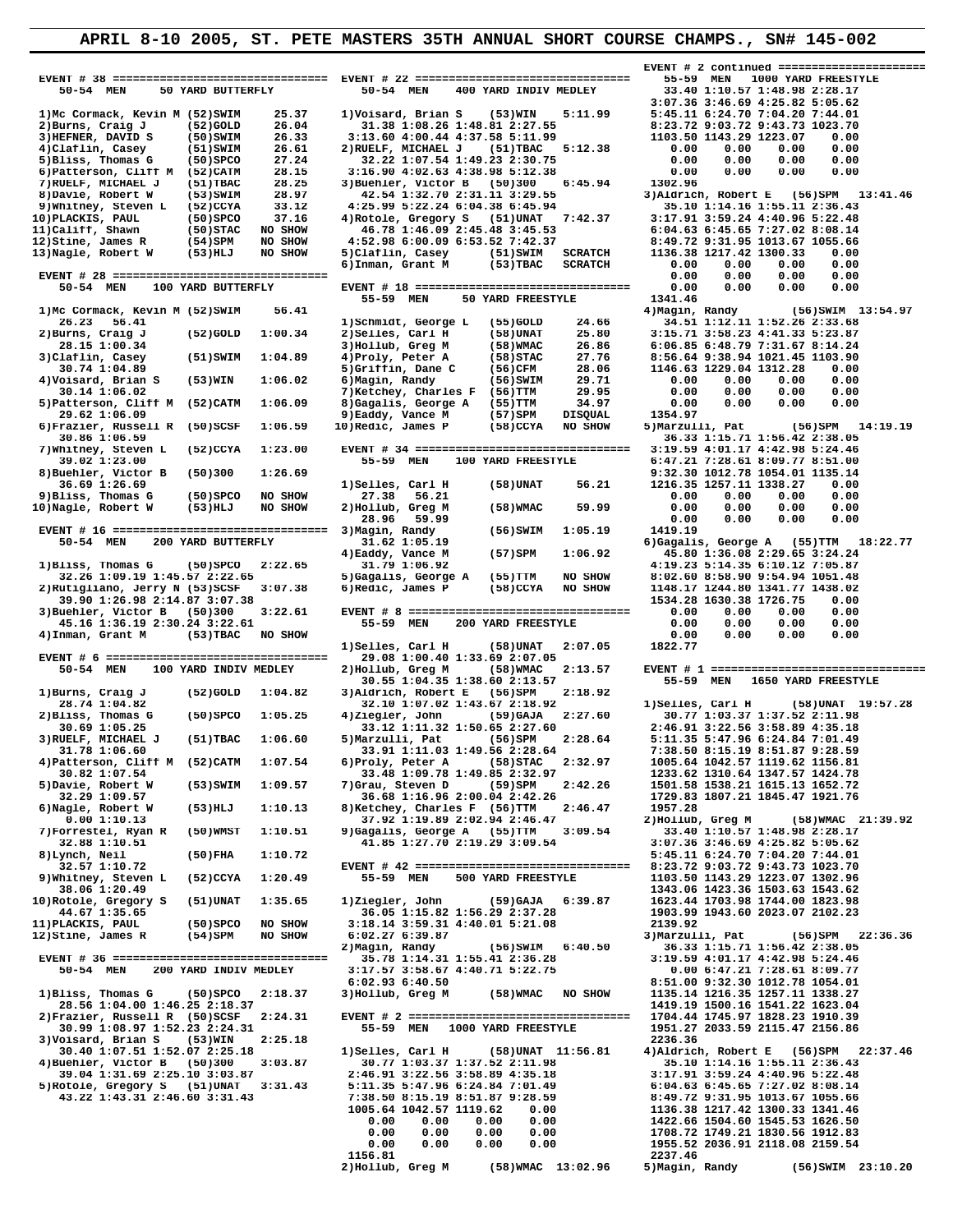## **APRIL 8-10 2005, ST. PETE MASTERS 35TH ANNUAL SHORT COURSE CHAMPS., SN# 145-002 EVENT # 1 continued ======================= EVENT # 32 continued ====================== EVENT # 8 continued ======================= 55-59 MEN 1650 YARD FREESTYLE 55-59 MEN 200 YARD BREAST 60-64 MEN 200 YARD FREESTYLE 34.51 1:12.11 1:52.26 2:33.68 40.24 1:25.96 2:13.21 2:59.99 1:11.71 2:33.27 3:57.18 5:25.96 3:15.71 3:58.23 4:41.33 5:23.87 3)Marzulli, Pat (56)SPM NO SHOW 7)Brown, Howard (60)SPM NO SHOW 6:06.85 6:48.79 7:31.67 8:14.24 4)Redic, James P (58)CCYA NO SHOW 8:56.64 9:38.94 1021.45 1103.90 EVENT # 42 ================================ 1146.63 1229.04 1312.28 1354.97 EVENT # 38 ================================ 60-64 MEN 500 YARD FREESTYLE 1437.94 1521.14 1604.46 1648.00 55-59 MEN 50 YARD BUTTERFLY 1731.59 1814.84 1857.97 1940.81 1)Rodenfels, Bill (62)300 7:25.17 2024.15 2106.18 2148.09 2229.70 1)Selles, Carl H (58)UNAT 28.67 38.05 1:22.83 2:07.47 2:53.49 2310.20 2)Redic, James P (58)CCYA NO SHOW 3:40.10 4:25.94 5:11.13 5:55.83 6)Eaddy, Vance M (57)SPM 26:37.79 6:41.73 7:25.17 0.00 0.00 0.00 0.00 EVENT # 28 ================================ 2)MRAOVICH, ROBERT (63)VAST 9:27.98** 0.00 0.00 0.00 0.00 0.00 55-59 MEN 100 YARD BUTTERFLY 49.75 1:45.84 2:43.11 3:41.78<br>0.00 0.00 0.00 0.00 1)Grau, Steven D (59)SPM 1:19.93 8:32.93 9:27.98<br>0.00 0.00 0.00 0.00 36.78 1:19.93 (59)SPM 1:19.93 8:32.93 9:27.98<br>0.0  **0.00 0.00 0.00 0.00 2)Redic, James P (58)CCYA NO SHOW 0.00 0.00 0.00 0.00 EVENT # 2 ================================= 0.00 0.00 0.00 0.00 EVENT # 16 ================================ 60-64 MEN 1000 YARD FREESTYLE 2637.79 55-59 MEN 200 YARD BUTTERFLY**  7)Gagalis, George A (55)TTM 30:18.55<br>45.80 1:36.08 2:29.65 3:24.24 12:35.11<br>4:95.23 5:14.35 6:10.12 7:05.87 1)Ziegler, John (59)GAJA 2:58.47 3:43 1:41.235.11<br>8:02.60 8:58.49 9:54.94 1051.48 2)Redic, James P (58)CCYA NO SHO  **1148.17 1244.80 1341.77 1438.02 8:08.71 8:46.71 9:24.66 1002.52 1534.28 1630.38 1726.75 1822.77 EVENT # 6 ================================= 1040.87 1118.58 1156.87 0.00** 55-59 **MEN** 100 YARD INDIV MEDLEY  **2300.84 2357.14 2454.06 2548.79 0.00 0.00 0.00 0.00 2643.47 2737.80 2833.58 2927.05 1)Schmidt, George L (55)GOLD 1:01.66 0.00 0.00 0.00 0.00 3018.55 29.25 1:01.66 1235.11 8)Ziegler, John (59)GAJA DISQUAL 2)Donnelly, James M (56)SWIM 1:07.08 2)Rodenfels, Bill (62)300 15:12.28 32.63 1:07.08 36.82 1:19.82 2:06.76 2:52.91 EVENT # 12 ================================ 3)Griffin, Dane C (56)CFM 1:14.18 3:40.88 4:29.50 5:14.77 5:59.85 55-59 MEN 50 YARD BACKSTROKE 36.94 1:14.18 6:45.74 7:32.04 8:17.05 9:04.85** 4)Marzulli, Pat (56)SPM 1:23.04 9:49.80 1035.21 1121.88 1206.98<br>2)Magin, Randy (56)SPM 33.04 41.56 1:23.04 1254.17 1339.94 1426.34 0.00<br>3)Ketchey, Charles F (56)TTM 42.60 41.45 1:26.90 0.00 0.00 0.00 0.00 0.00<br>4)Gagalis, G **1512.28 EVENT # 24 ================================ EVENT # 36 ================================ 3)Wheeler, Wilson (62)SWIM 19:03.86** 55-59 MEN 200 YARD INDIV MEDLEY 46.56 1:38.94 2:36.80 4:34.48<br>0.00 5:33.33 6:31.13 7:30.28 0.00 5:33.33 6:31.13 7:30.28 (56) 1:13.00 1)Schmidt, George L (55) GOLD 2:18.18 8:28.66 9:27.31 1026.53 1124.12<br>36.09 1:13.00 28.69 1:04.40 1:46.04 2:18.18 8:28.66 9:27.31 1026.53 1124.12<br>2)Hollub, Greg M (58)WMAC 1:13.57 **A2.06 1:24.11 42.06 1:24.11 42.15 12.15.76 1:16.89** 2:02.68 2:40.09 **1:16.89** 2:33.39 **1612.35** 1710.08 1806.76 **0.00**<br> **42.06 1:24.11 45.76 42.06 1:24.11 3)**<br> **43.76 1:16.89** 2:02.68 2:40.09 **0.00 0.00 4)Ziegler, John (59)GAJA 2:55.70 1903.86 EVENT # 4 ================================= 38.23 1:25.31 2:13.73 2:55.70 55-59 MEN 200 YARD BACKSTROKE EVENT # 1 ================================= EVENT # 22 ================================ 60-64 MEN 1650 YARD FREESTYLE**  55-59 MEN 400 YARD INDIV MEDLEY 37.36 1:16.50 1:56.14 2:35.36 1 ) 2iegler, John (59)GAJA 5:53.20 1) Hopkins, Gaylord (63)FMM 20:53.29<br>2)Hollub, Greg M (58)WMAC 2:43.47 1) Ziegler, John (59)GAJA 5:53.20 34.51.12.31 1:43.39 1:46.85 2:26.87<br>39.06 1:19.93 2:  **38.68 1:18.47 2:01.09 2:44.19 2)Griffin, Dane C (56)CFM NO SHOW 8:08.71 8:46.71 9:24.66 1002.52 4)Ziegler, John (59)GAJA 2:55.69 3)Redic, James P (58)CCYA SCRATCH 1040.87 1118.58 1156.87 1235.11 41.64 1:25.45 2:11.86 2:55.69 1313.27 1351.61 1429.72 1508.40 EVENT # 18 ================================ 1546.60 1624.90 1703.32 1741.97 EVENT # 26 ================================ 60-64 MEN 50 YARD FREESTYLE 1820.60 1900.15 1939.52 2018.42** 55-59 MEN 50 YARD BREAST<br>
1) Wallace, William S (60)CCYA 28.53 2) ROMERIES, Bill (62) 300 25:08.03<br>
1) Schmidt, George L (55) GOLD 32.59 2) TRIMBLE, GARY (62) SWIM 29.71 36.82 1:19.82 2:06.76 2:52.91<br>
2) Donnelly, James M  **EVENT # 34 ================================ 1902.36 1948.41 2033.61 2120.27 EVENT # 14 ================================ 60-64 MEN 100 YARD FREESTYLE 2207.09 2253.75 2339.26 2423.97 55-59 MEN 100 YARD BREAST** 1)TRIMBLE, GARY **TRIMBLE, GARY** (62)SWIM 1:05.50 3)Brown, Howard (60)SPM 25:59.46<br>31.18 1:05.50 40.24 0.00 0.00 2:54.27  **1)Schmidt, George L (55)GOLD 1:12.21 31.18 1:05.50 40.24 0.00 0.00 2:54.27 2)Wallace, William S** (60)CCYA 1:07.78 3:40.70 4:27.25 5:13.39 5:59.77 0.00 1:07.78 <br>0.00 1:07.78 5:46.05 7:32.73 8:20.54 9:07.82 **2)** 2,000 1:07.78<br>3)Rodenfels, Bill (62)300 1:09.74 **2)Donnelly, James M** (56)SWIM 1:13.72 0.0001:07.78<br>35.04 1:13.72 3)Rodenfels, Bill<br>3)Ziegler, John (59)GAJA 1:19.97 34.45 1:09.74 3)Rodenfels, Bill (62)300 1:09.74 9:55.60 1043.34 1131.69 0.00<br>Ziegler, John (59)GAJA 1:19.97 34.45 1:09.74 1307.89 1356.42 0.00 0.00<br>37.62 1:19.97 1621.87 1710.13 1758.72 1846.71  **37.62 1:19.97 1621.87 1710.13 1758.72 1846.71 4)Marzulli, Pat (56)SPM 1:21.74 EVENT # 8 ================================= 0.00 0.00 2111.12 0.00 38.26 1:200 YARD FREESTYLE 10.00 12559.46**<br>2559.46 2559.46

**6)Ragan, William E (63)FMM 5:25.96** 

- **5)Aldrich, Robert E** (56)SPM 1:21.95<br>39.43 1:21.95 2559.46 11 Wallace. William S (60)CCYA 2:32.09 4)Wheeler. Wilson  **39.43 1:21.95 1)Wallace, William S (60)CCYA 2:32.09 4)Wheeler, Wilson (62)SWIM 31:30.20 6)Gagalis, George A (55)TTM 1:46.53 34.70 1:12.80 1:53.01 2:32.09 46.56 1:38.94 2:36.80 0.00 49.84 1:46.53 2)Gifford, David L (64)SUN 2:35.01 4:34.48 5:33.33 6:31.13 7:30.28 7)Redic, James P (58)CCYA NO SHOW 36.32 1:16.79 1:58.01 2:35.01 8:28.66 9:27.31 1026.53 1124.12 3)Rodenfels, Bill (62)300 2:38.31 1221.79 1320.16 1418.09 1515.64 EVENT # 32 ================================ 35.42 1:16.44 1:58.63 2:38.31 1612.35 1710.08 1806.76 1903.86**
- **55-59 MEN 200 YARD BREAST 4)Wheeler, Wilson (62)SWIM 3:19.24 2000.57 2059.42 2157.18 2257.16 42.32 1:31.48 2:25.07 3:19.24 2355.22 2453.76 2551.20 2649.04 00nnelly, James M (56)SWIM 2:46.78 5)MRAOVICH, ROBERT (63)VAST 3:27.88 2744.85**<br>38.24 1:20.27 2:03.00 2:46.78 44.89 1:39.63 2:34.89 3:27.88 3130.20
- **38.24 1:20.27 2:03.00 2:46.78 44.89 1:39.63 2:34.89 3:27.88 3130.20**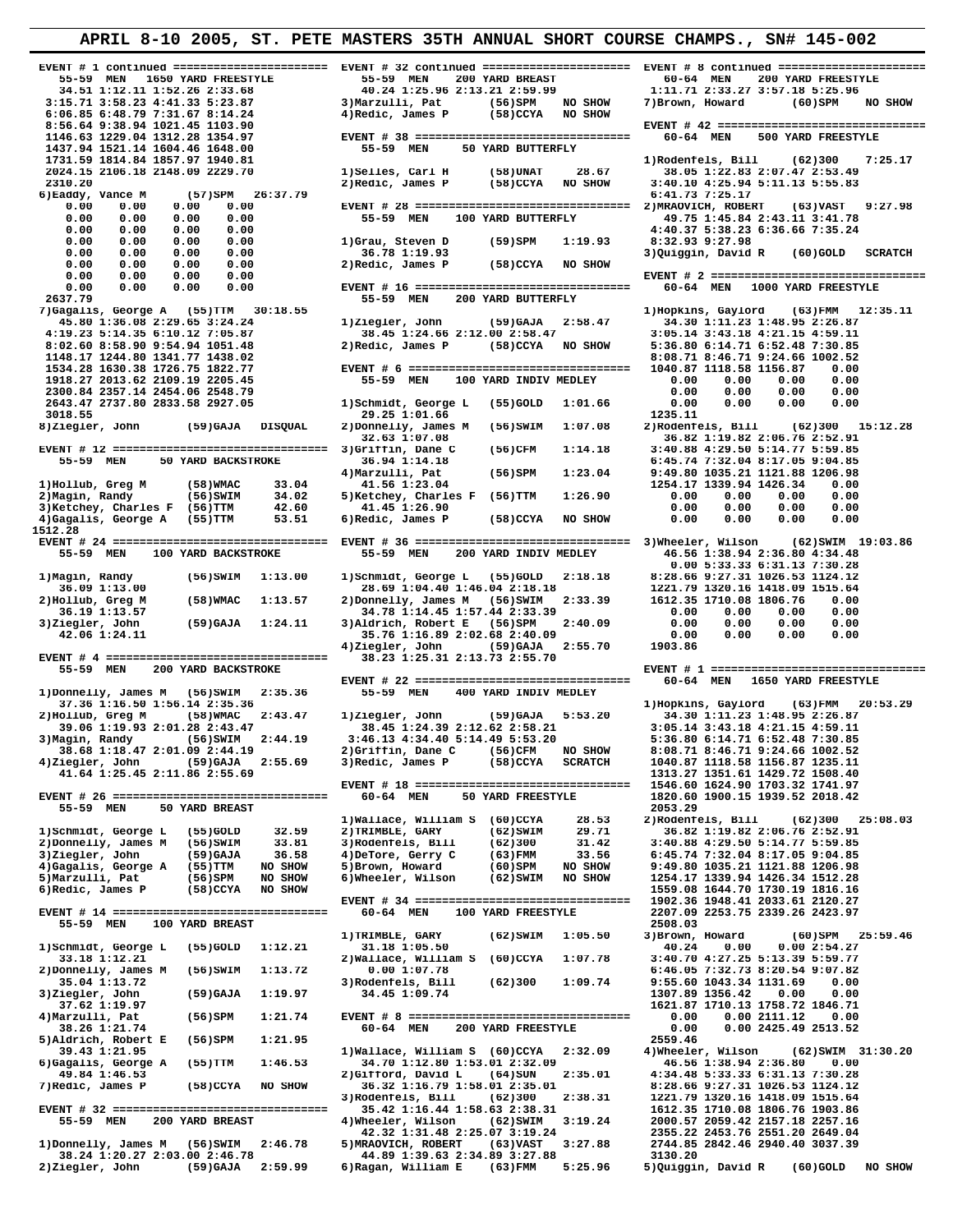|                                                                 | APRIL 8-10 2005, ST. PETE MASTERS 35TH ANNUAL SHORT COURSE CHAMPS., SN# 145-002 |                                                    |
|-----------------------------------------------------------------|---------------------------------------------------------------------------------|----------------------------------------------------|
| 60-64 MEN<br>50 YARD BACKSTROKE                                 | 60-64 MEN<br>100 YARD BUTTERFLY                                                 | 65-69 MEN<br>200 YARD FREESTYLE                    |
| 1) TRIMBLE, GARY<br>34.04<br>$(62)$ SWIM                        | 1) Iselin, Christian R (61) ORLM 1:13.86                                        | 1) Cavanaugh, Cav<br>$(69)$ GOLD<br>2:15.82        |
| 2) Betzer, Peter R<br>$(62)$ SPM<br>35.68                       | 33.60 1:13.86                                                                   | 31.68 1:06.16 1:41.50 2:15.82                      |
| 3) DeTore, Gerry C<br>41.84<br>$(63)$ FMM                       | $(60)$ GOLD<br>NO SHOW<br>2) Quiggin, David R                                   | 2:28.92<br>2) Morrow, Andy M<br>(66)SWSM           |
| 4) Rodenfels, Bill<br>43.33<br>(62)300                          |                                                                                 | 34.67 1:12.38 1:51.61 2:28.92                      |
| 5) Ragan, William E<br>1:18.79<br>$(63)$ FMM                    | EVENT # 16 ================================ 3)Browne, James F                   | (66)FMM<br>2:37.05                                 |
| 6) Wheeler, Wilson<br>NO SHOW<br>$(62)$ SWIM                    | 60-64 MEN<br>200 YARD BUTTERFLY                                                 | 35.42 1:14.70 1:55.88 2:37.05                      |
| 7) Quiggin, David R<br>$(60)$ GOLD<br>NO SHOW                   |                                                                                 | 4) Euler, Konrad P<br>(69)SPM<br>2:40.71           |
|                                                                 | 1) Iselin, Christian R (61) ORLM 3:00.23                                        | 36.40 1:17.35 1:59.52 2:40.71                      |
|                                                                 | 39.14 1:26.40 2:14.38 3:00.23                                                   | 5) OAKES, DAVID W<br>(65)SWIM<br>2:57.32           |
| 60-64 MEN<br>100 YARD BACKSTROKE                                | 2)Gifford, David L (64)SUN<br>3:24.33                                           | 39.39 1:24.57 2:11.77 2:57.32                      |
|                                                                 | 45.91 1:38.46 2:32.18 3:24.33                                                   | 6) Stollmeyer, Michael (67) CCYA NO SHOW           |
| 1) Betzer, Peter R<br>$(62)$ SPM<br>1:15.83                     |                                                                                 |                                                    |
| 36.98 1:15.83                                                   |                                                                                 |                                                    |
| 2) TRIMBLE, GARY<br>(62) SWIM<br>1:16.52                        | 100 YARD INDIV MEDLEY<br>60-64 MEN                                              | 500 YARD FREESTYLE<br>65-69 MEN                    |
| 37.57 1:16.52                                                   |                                                                                 |                                                    |
| 3) Rodenfels, Bill<br>(62)300<br>1:30.44                        | $(62)$ SWIM<br>1) TRIMBLE, GARY<br>1:13.08                                      | 1) Cavanaugh, Cav<br>(69)GOLD<br>6:24.16           |
| 44.62 1:30.44                                                   | 34.27 1:13.08                                                                   | 35.27 1:14.14 1:54.25 2:33.85                      |
| 4) MRAOVICH, ROBERT<br>$(63)$ VAST<br>1:58.52                   | 2) Iselin, Christian R (61) ORLM<br>1:14.54                                     | 3:12.78 3:51.95 4:30.83 5:09.36                    |
| 56.88 1:58.52                                                   | 35.61 1:14.54                                                                   | 5:47.58 6:24.16                                    |
| 5) Ragan, William E<br>(63)FMM<br>2:54.67                       | 3) Betzer, Peter R<br>(62)SPM<br>1:17.28                                        | 2) Euler, Konrad P<br>$(69)$ SPM<br>7:01.69        |
| 1:21.30 2:54.67                                                 | 36.47 1:17.28                                                                   | 37.87 1:19.42 2:01.69 2:45.22                      |
|                                                                 | 1:19.03<br>4) Wallace, William S (60) CCYA                                      | 3:28.08 4:10.76 4:53.67 5:36.68                    |
|                                                                 | 36.36 1:19.03                                                                   | 6:20.14 7:01.69                                    |
| 60-64 MEN<br>200 YARD BACKSTROKE                                | 1:20.33<br>5) Gifford, David L<br>(64) SUN                                      | <b>SCRATCH</b><br>3) Morrow, Andy M<br>$(66)$ SWSM |
|                                                                 | 38.40 1:20.33                                                                   | 4) BURTNETT, BARRY L (66) VAST<br><b>SCRATCH</b>   |
| $(62)$ SPM<br>2:47.34                                           | 1:27.55                                                                         |                                                    |
| 1) Betzer, Peter R                                              | 6) DeTore, Gerry C<br>(63)FMM<br>39.02 1:27.55                                  | EVENT # 2 =================================        |
| 40.53 1:22.63 2:04.83 2:47.34                                   | 7) Wheeler, Wilson                                                              | 65-69 MEN                                          |
| 2) TRIMBLE, GARY<br>(62)SWIM<br>2:50.30                         | (62) SWIM<br>1:47.17                                                            | 1000 YARD FREESTYLE                                |
| 0.002:04.162:50.30<br>38.62                                     | 50.50 1:47.17                                                                   |                                                    |
| 3) Gifford, David L<br>(64) SUN<br>2:58.98                      | 2:52.59<br>8) Ragan, William E<br>$(63)$ FMM                                    | 1) Euler, Konrad P<br>$(69)$ SPM 14:35.59          |
| 43.49 1:29.11 2:14.85 2:58.98                                   | 1:27.87 2:52.59                                                                 | 38.55 1:20.66 2:03.58 2:47.20                      |
| 4) MRAOVICH, ROBERT<br>(63)VAST<br>4:19.45                      | 9) Quiggin, David R<br>$(60)$ GOLD<br>NO SHOW                                   | 3:30.96 4:15.23 4:58.83 5:43.04                    |
| 1:01.14 2:05.56 3:12.09 4:19.45                                 |                                                                                 | 6:27.08 7:11.36 7:55.74 8:39.80                    |
| 5)Wheeler, Wilson<br>(62)SWIM<br>4:25.61                        |                                                                                 | 9:24.34 1008.91 1053.38 1137.67                    |
| 1:02.56 2:08.17<br>0.004:25.61                                  | 60-64 MEN<br>200 YARD INDIV MEDLEY                                              | 1221.46 1305.74 1350.54<br>0.00                    |
| 6) Ragan, William E<br>(63)FMM<br>6:07.16                       |                                                                                 | 0.00<br>0.00<br>0.00<br>0.00                       |
| 1:19.29 2:54.26 4:30.54 6:07.16                                 | 1) Iselin, Christian R (61) ORLM<br>2:47.23                                     | 0.00<br>0.00<br>0.00<br>0.00                       |
|                                                                 | 34.25 1:18.94 2:10.22 2:47.23                                                   | 0.00<br>0.00<br>0.00<br>0.00                       |
| EVENT # 26 ================================= 2)Ragan, William E | (63)FMM<br>6:33.83                                                              | 1435.59                                            |
| 60-64 MEN<br>50 YARD BREAST                                     | 1:54.04 3:30.90 5:10.75 6:33.83                                                 | 2) Browne, James F<br>$(66)$ FMM 15:19.89          |
|                                                                 | 3) Betzer, Peter R<br>(62)SPM<br>NO SHOW                                        | 40.77 1:25.15 2:11.65 2:58.56                      |
| 1) TRIMBLE, GARY<br>$(62)$ SWIM<br>35.42                        |                                                                                 | 3:45.26 4:32.24 5:19.18 6:05.96                    |
| 2) Betzer, Peter R<br>35.53<br>$(62)$ SPM                       |                                                                                 | 6:52.27 7:39.01 8:25.63 9:12.09                    |
| 3) Wallace, William S (60) CCYA<br>35.69                        | 60-64 MEN<br>400 YARD INDIV MEDLEY                                              | 9:58.73 1045.21 1131.37 1217.43                    |
| 4) DeTore, Gerry C<br>37.72<br>(63)FMM                          |                                                                                 | 1303.53 1349.07 1434.67<br>0.00                    |
| 5) Stevens, William H (64) FMM<br>48.13                         | 1) Iselin, Christian R (61) ORLM<br>6:03.81                                     | 0.00<br>0.00<br>0.00<br>0.00                       |
| 6) Ragan, William E<br>1:14.91<br>(63) FMM                      | 40.21 1:25.40<br>0.003:02.25                                                    | 0.00<br>0.00<br>0.00<br>0.00                       |
| 7) Van Der Veen, Theuni(60) SPM<br>NO SHOW                      | 3:54.55 4:47.61 5:26.79 6:03.81                                                 | 0.00<br>0.00<br>0.00<br>0.00                       |
|                                                                 | 2) Betzer, Peter R<br>(62)SPM<br>6:10.55                                        | 1519.89                                            |
|                                                                 | 41.66 1:28.98 2:15.43 3:01.61                                                   | 3) HOLLANDER, MARTIN W (65) SWIM 18:31.45          |
| 60-64 MEN<br>100 YARD BREAST                                    | 3:52.36 4:42.32 5:26.08 6:10.55                                                 | 44.61 1:31.83 2:23.23 3:17.12                      |
|                                                                 | 6:22.13<br>3) Gifford, David L<br>(64) SUN                                      | 4:12.90 5:09.93 6:06.70 7:02.61                    |
| 1) Van Der Veen, Theuni(60) SPM<br>1:15.70                      | 47.39 1:39.91 2:29.43 3:17.74                                                   | 7:59.93 8:57.35 9:54.65 1051.61                    |
| 35.85 1:15.70                                                   | 4:08.80 4:59.64 5:42.37 6:22.13                                                 | 1148.37 1245.31 1343.89 1441.99                    |
| 2) Betzer, Peter R (62) SPM 1:17.85                             | 4) Quiggin, David R (60) GOLD SCRATCH                                           | 1539.06 1636.80 1733.87 0.00                       |
| 36.83 1:17.85                                                   |                                                                                 | 0.00<br>0.00<br>0.00<br>0.00                       |
| 3) Wallace, William S (60) CCYA<br>1:21.00                      | EVENT # 18 =================================                                    | 0.00<br>0.00<br>0.00<br>0.00                       |
| 37.79 1:21.00                                                   | 65-69 MEN<br>50 YARD FREESTYLE                                                  | 0.00<br>0.00<br>0.00<br>0.00                       |
| 4) TRIMBLE, GARY<br>$(62)$ SWIM<br>1:21.32                      |                                                                                 | 1831.45                                            |
| 38.45 1:21.32                                                   | 1) McIntyre, David R<br>(67) GOLD<br>26.95                                      |                                                    |
| 5) MRAOVICH, ROBERT<br>$(63)$ VAST<br>2:04.37                   | 2) Cavanaugh, Cav<br>(69) GOLD<br>27.06                                         | EVENT # 1 =================================        |
| 57.55 2:04.37                                                   | 28.08<br>3) Morrow, Andy M<br>$(66)$ SWSM                                       | 65-69 MEN<br>1650 YARD FREESTYLE                   |
| 6) Ragan, William E<br>(63)FMM<br>3:01.96                       | 4) Puchalski, Donald J (66) SUN<br>29.78                                        |                                                    |
|                                                                 |                                                                                 | 1) Euler, Konrad P                                 |
| 1:26.89 3:01.96                                                 | 5) Browne, James F<br>(66)FMM<br>31.78                                          | $(69)$ SPM 24:26.38                                |
|                                                                 | 6) Euler, Konrad P<br>(69)SPM<br>35.23                                          | 38.55 1:20.66 2:03.58 2:47.20                      |
|                                                                 | 7) Christie, Owen R<br>(68)FMM<br>41.79                                         | 3:30.96 4:15.23 4:58.83 5:43.04                    |
| 60-64 MEN<br>200 YARD BREAST                                    | 8) OAKES, DAVID W<br>(65)SWIM<br>NO SHOW                                        | 6:27.08 7:11.36 7:55.74 8:39.80                    |
|                                                                 | 9) BURTNETT, BARRY L<br>(66)VAST<br>NO SHOW                                     | 9:24.34 1008.91 1053.38 1137.67                    |
| 1) Betzer, Peter R<br>(62)SPM<br>2:57.75                        | 10) Stollmeyer, Michael (67) CCYA<br>NO SHOW                                    | 1221.46 1305.74 1350.54 1435.59                    |
| 42.10 1:28.81 2:14.49 2:57.75                                   |                                                                                 | 1520.66 1606.07 1651.89 1737.46                    |
| 2) TRIMBLE, GARY<br>(62)SWIM<br>2:58.73                         |                                                                                 | 1823.16 1908.80 1954.32 2040.07                    |
| 41.31 1:27.57 2:14.97 2:58.73                                   | 65-69 MEN<br>100 YARD FREESTYLE                                                 | 2125.38 2211.41 2257.19 2342.77                    |
| 3) Wallace, William S (60) CCYA<br>3:09.91                      |                                                                                 | 2426.38                                            |
| 38.62 1:25.53 2:17.87 3:09.91                                   | 1) Cavanaugh, Cav<br>$(69)$ GOLD<br>1:01.26                                     | 2) Browne, James F<br>25:05.58<br>(66)FMM          |
| 3:58.85<br>4) Stevens, William H (64) FMM                       | 29.37 1:01.26                                                                   | 40.77 1:25.15 2:11.65 2:58.56                      |
| 49.36 1:48.81 2:53.67 3:58.85                                   | 1:02.83<br>2) Morrow, Andy M<br>(66)SWSM                                        | 3:45.26 4:32.24 5:19.18 6:05.96                    |
| 5) MRAOVICH, ROBERT<br>(63)VAST<br>4:41.37                      | 31.10 1:02.83                                                                   | 6:52.27 7:39.01 8:25.63 9:12.09                    |
| 1:01.39 2:12.16 3:27.49 4:41.37                                 | 3) Browne, James F<br>(66)FMM<br>1:09.53                                        | 9:58.73 1045.21 1131.37 1217.43                    |
| 6) Ragan, William E<br>(63)FMM<br>6:28.76                       | 33.96 1:09.53                                                                   | 1303.53 1349.07 1434.67 1519.89                    |
| 1:26.75 3:05.14 4:48.46 6:28.76                                 | 4) Euler, Konrad P<br>(69)SPM<br>1:15.39                                        | 1605.28 1651.39 1737.01 1822.29                    |
| 7) Van Der Veen, Theuni(60) SPM<br>NO SHOW                      | 36.24 1:15.39                                                                   | 1907.85 1953.25 2038.43 2123.37                    |
|                                                                 | 5) OAKES, DAVID W<br>(65)SWIM<br>1:17.88                                        | 2208.09 2253.34 2337.97 2422.53                    |
|                                                                 | 37.82 1:17.88                                                                   | 2505.58                                            |
| 60-64 MEN<br>50 YARD BUTTERFLY                                  | 6) BURTNETT, BARRY L<br>(66)VAST<br>NO SHOW                                     | 3) HOLLANDER, MARTIN W (65) SWIM 30:23.92          |
|                                                                 | NO SHOW                                                                         |                                                    |
|                                                                 | 7) HOLLANDER, MARTIN W (65) SWIM                                                | 44.61 1:31.83 2:23.23 3:17.12                      |
| 1) Iselin, Christian R (61) ORLM<br>30.97                       |                                                                                 | 4:12.90 5:09.93 6:06.70 7:02.61                    |
| 2) TRIMBLE, GARY<br>$(62)$ SWIM<br>33.55                        |                                                                                 | 7:59.93 8:57.35 9:54.65 1051.61                    |
| 3) Rodenfels, Bill<br>(62)300<br>35.93                          |                                                                                 | 1148.37 1245.31 1343.89 1441.99                    |
| 4) DeTore, Gerry C<br>$(63)$ FMM<br>36.61                       |                                                                                 | 1539.06 1636.80 1733.87 1831.45                    |
| 5) Wallace, William S (60) CCYA<br>37.01                        |                                                                                 | 1926.29 2022.41 2117.85 2211.84                    |

**1:50.23**<br>**NO SHOW**<br>**ROBER 2007.71 2401.42 2456.80 2551.46**<br>**2646.07 2740.17 2834.58 2929.08** 

 **7)Quiggin, David R (60)GOLD NO SHOW 2646.07 2740.17 2834.58 2929.08**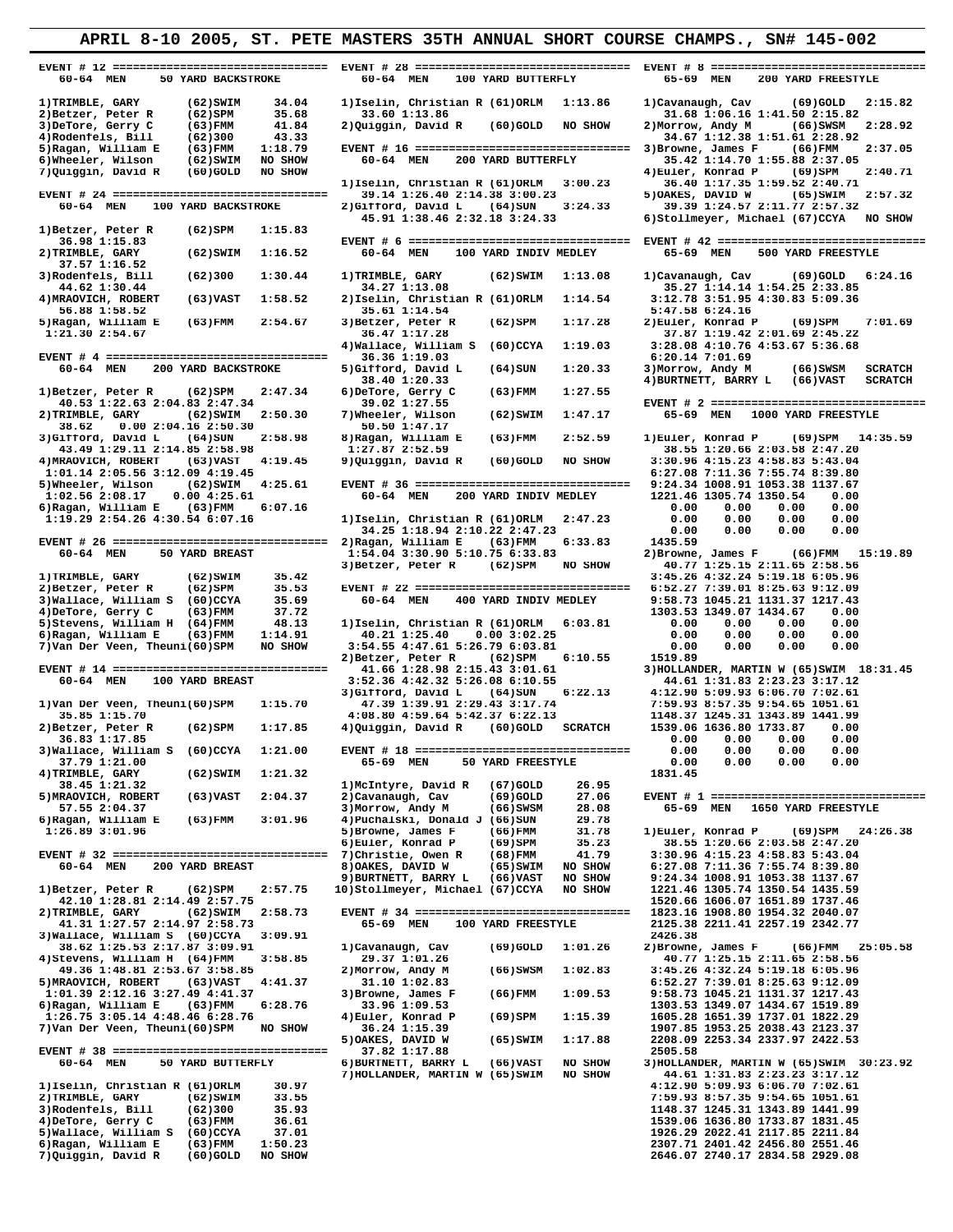| 65-69 MEN<br>1650 YARD FREESTYLE                                                            |                                                                                   |                                                                                 |
|---------------------------------------------------------------------------------------------|-----------------------------------------------------------------------------------|---------------------------------------------------------------------------------|
| 3023.92<br>4) Stollmeyer, Michael (67) CCYA<br>NO SHOW                                      | 65-69 MEN<br>100 YARD INDIV MEDLEY                                                | 70-74 MEN<br>500 YARD FREESTYLE                                                 |
|                                                                                             | 1) McIntyre, David R<br>$(67)$ GOLD<br>1:13.75                                    | 1) Jones, Burwell<br>(72) SWIM<br>6:08.24                                       |
| 65-69 MEN<br>50 YARD BACKSTROKE                                                             | 33.31 1:13.75<br>2) Puchalski, Donald J (66) SUN<br>1:14.99                       | 34.42 1:11.98 1:49.57 2:26.94<br>3:04.18 3:41.42 4:18.49 4:55.62                |
|                                                                                             | 34.22 1:14.99                                                                     | 5:32.01 6:08.24                                                                 |
| 1) McIntyre, David R<br>$(67)$ GOLD<br>33.17                                                | 3) Morrow, Andy M<br>$(66)$ SWSM<br>1:15.27                                       | 2) Beach, Robert E<br>(74)SPM<br>7:02.05                                        |
| 37.69<br>2) OAKES, DAVID W<br>$(65)$ SWIM<br>3) Cavanaugh, Cav<br>38.20<br>$(69)$ GOLD      | 35.09 1:15.27<br>4) Euler, Konrad P<br>(69)SPM<br>1:41.28                         | 40.29 1:21.07 2:03.37 2:46.74<br>3:30.01 4:13.59 4:56.43 5:39.37                |
| NO SHOW<br>4) Stollmeyer, Michael (67) CCYA                                                 | 49.77 1:41.28                                                                     | 6:22.13 7:02.05                                                                 |
| 5) BURTNETT, BARRY L<br>NO SHOW<br>$(66)$ VAST                                              | 1:45.61<br>5) Ballard, William C (67) SPM                                         | 3) Kohnken, Charles H (73) SPM<br>8:02.26                                       |
|                                                                                             | 54.99 1:45.61<br>6) HOLLANDER, MARTIN W (65) SWIM<br>DISQUAL                      | 44.53 1:32.78 2:22.90 3:11.18<br>3:59.04 4:49.02 5:36.59 6:24.26                |
| 100 YARD BACKSTROKE<br>65-69 MEN                                                            | 7) Stollmeyer, Michael (67) CCYA<br>NO SHOW                                       | 7:14.73 8:02.26                                                                 |
|                                                                                             |                                                                                   | 4) Pitts, James T<br>$(74)$ FMM<br>8:10.87<br>43.03 1:32.91 2:24.34 3:16.75     |
| 1) OAKES, DAVID W<br>$(65)$ SWIM<br>1:27.91<br>42.58 1:27.91                                | 65-69 MEN<br>200 YARD INDIV MEDLEY                                                | 4:07.96 4:59.51 5:49.50 6:39.09                                                 |
| 2) Browne, James F<br>$(66)$ FMM<br>1:36.35                                                 |                                                                                   | 7:26.69 8:10.87                                                                 |
| 46.09 1:36.35<br>3) HOLLANDER, MARTIN W (65) SWIM<br>NO SHOW                                | 1) Puchalski, Donald J (66) SUN<br>2:55.64<br>38.18 1:25.00 2:15.62 2:55.64       | 5)Lindsley, Phil<br>$(72)$ SPCO<br>8:21.01<br>42.97 1:32.31 2:23.36 3:14.62     |
| 4) BURTNETT, BARRY L<br>(66)VAST<br>NO SHOW                                                 | 2) Browne, James F<br>(66)FMM<br>3:28.86                                          | 4:07.04 4:58.99 5:50.45 6:42.39                                                 |
|                                                                                             | 45.96 1:42.62 2:46.27 3:28.86                                                     | 7:32.91 8:21.01                                                                 |
| 65-69 MEN<br>200 YARD BACKSTROKE                                                            |                                                                                   | 6) Vogel, Bud<br>$(73)$ SWSM $10:36.07$<br>53.28 1:53.86 2:58.71 4:04.07        |
|                                                                                             | 65-69 MEN<br>400 YARD INDIV MEDLEY                                                | 5:09.57 6:17.37 7:23.62 8:29.02                                                 |
| 1) OAKES, DAVID W<br>(65)SWIM<br>3:20.47                                                    |                                                                                   | 9:33.39 1036.07                                                                 |
| 46.07 1:36.04 2:28.64 3:20.47<br>2) Browne, James F<br>(66)FMM<br>3:34.21                   | 1) Puchalski, Donald J (66) SUN<br>6:11.63<br>41.86 1:32.35 2:24.04 3:14.16       | 7) Allen, Ned P<br>$(74)$ SPM 13:09.63<br>1:05.61 2:24.55 3:45.68 5:07.32       |
| 49.99 1:44.09 2:40.82 3:34.21                                                               | 4:01.87 4:49.56 5:31.72 6:11.63                                                   | 6:28.52 7:52.07 9:11.74 1031.29                                                 |
| 3) BURTNETT, BARRY L<br>(66)VAST<br>NO SHOW                                                 | 2) Browne, James F<br>7:21.43<br>(66)FMM<br>45.72<br>0.002:40.783:39.27           | 1152.18 1309.63<br>$(71)$ SWIM<br><b>SCRATCH</b>                                |
|                                                                                             | 4:46.78 5:52.44 6:38.28 7:21.43                                                   | 8) Geer, Dren<br>$9)$ Cox, John R<br>(70)SPM<br><b>SCRATCH</b>                  |
| 65-69 MEN<br>50 YARD BREAST                                                                 | 3) Euler, Konrad P<br>(69)SPM<br>7:35.81                                          |                                                                                 |
| 1) Puchalski, Donald J (66) SUN<br>36.33                                                    | 50.18 1:50.29 2:54.44 3:57.33<br>5:02.78 6:09.53 6:53.50 7:35.81                  | EVENT # 2 =================================<br>1000 YARD FREESTYLE<br>70-74 MEN |
| 2) Lammert, Joseph M<br>$(65)$ <sup>*H*</sup><br>37.55                                      |                                                                                   |                                                                                 |
| 3) Morrow, Andy M<br>$(66)$ SWSM<br>40.37                                                   | EVENT # 18 ================================ 1)Jones, Burwell                      | (72) SWIM 12:43.94                                                              |
| 41.50<br>4) Cavanaugh, Cav<br>$(69)$ GOLD<br>52.61<br>5) Christie, Owen R<br>$(68)$ FMM     | 70-74 MEN<br>50 YARD FREESTYLE                                                    | 34.84 1:11.71 1:49.22 2:27.59<br>3:06.16 3:44.16 4:22.62 5:01.01                |
| 6) Kilbourne, Charles E(65) SPCO<br>NO SHOW                                                 | 29.40<br>1)Dobler, Wally E<br>(71)MICH                                            | 5:39.47 6:17.63 6:56.07 7:34.72                                                 |
| 7) Wiedamann, Karl E<br>$(66)$ CCYA<br>NO SHOW                                              | (74)FMM<br>31.69<br>2) Pitts, James T                                             | 8:13.28 8:52.03 9:30.86 1009.53                                                 |
|                                                                                             | 3) Ferris, Harold<br>(74)SPM<br>32.80<br>4)Lindsley, Phil<br>$(72)$ SPCO<br>33.11 | 1048.17 1126.78 1205.31<br>0.00<br>0.00<br>0.00<br>0.00<br>0.00                 |
| 100 YARD BREAST<br>65-69 MEN                                                                | 5) Beach, Robert E<br>(74)SPM<br>34.76                                            | 0.00<br>0.00<br>0.00<br>0.00                                                    |
|                                                                                             | 35.52<br>6) Kohnken, Charles H<br>(73)SPM                                         | 0.00<br>0.00<br>0.00<br>0.00                                                    |
| 1) Puchalski, Donald J (66) SUN<br>1:21.04<br>37.18 1:21.04                                 | 7) Vogel, Bud<br>$(73)$ SWSM<br>44.30<br>8) Geer, Dren<br>(71)SWIM<br>NO SHOW     | 1243.94<br>2) Beach, Robert E<br>$(74)$ SPM $15:10.21$                          |
| 2) HOLLANDER, MARTIN W (65) SWIM<br>1:41.89                                                 |                                                                                   | 41.28 1:25.67 2:10.11 2:55.66                                                   |
| 45.76 1:41.89<br>3) Ballard, William C (67) SPM<br>1:43.86                                  | 70-74 MEN<br>100 YARD FREESTYLE                                                   | 3:42.16 4:28.80 5:14.72 6:01.28<br>6:47.77 7:34.10 8:20.20 9:06.01              |
| 48.55 1:43.86                                                                               |                                                                                   | 9:51.75 1037.34 1122.91 1208.44                                                 |
| 4) Wiedamann, Karl E<br>(66)CCYA<br>NO SHOW                                                 | 1)Dobler, Wally E<br>(71)MICH<br>1:08.62                                          | 1253.70 1339.20 1425.01<br>0.00                                                 |
| EVENT # 32 ================================ 2)Pitts, James T                                | 32.24 1:08.62<br>(74)FMM<br>1:13.58                                               | 0.00<br>0.00<br>0.00<br>0.00<br>0.00<br>0.00<br>0.00<br>0.00                    |
| 65-69 MEN<br>200 YARD BREAST                                                                | 34.85 1:13.58                                                                     | 0.00<br>0.00<br>0.00<br>0.00                                                    |
|                                                                                             | 1:16.13<br>3) Beach, Robert E<br>(74)SPM                                          | 1510.21                                                                         |
| 1) Puchalski, Donald J (66) SUN<br>3:05.41<br>39.66 1:27.04 2:17.44 3:05.41                 | 38.14 1:16.13<br>(72) SPCO<br>1:17.16<br>4)Lindsley, Phil                         | 3) Kohnken, Charles H (73) SPM<br>16:52.97<br>45.13 1:34.46 2:25.34 3:16.60     |
| 2) Kilbourne, Charles E(65) SPCO<br>NO SHOW                                                 | 37.35 1:17.16                                                                     | 4:06.49 4:57.67 5:47.03 6:37.37                                                 |
| 3) Wiedamann, Karl E<br>(66)CCYA<br>NO SHOW                                                 | 5) Kohnken, Charles H (73) SPM<br>1:18.37<br>38.55 1:18.37                        | 7:28.51 8:17.95 9:08.03 9:58.37<br>1049.96 1140.95 1234.09 1325.35              |
| EVENT # 38 ================================= 6) Koenig, Thomas H                            | (73)SPM<br>1:19.64                                                                | 1418.14 1509.56 1601.27<br>0.00                                                 |
| 65-69 MEN<br>50 YARD BUTTERFLY                                                              | 38.36 1:19.64                                                                     | 0.00<br>0.00<br>0.00<br>0.00                                                    |
| 1)Lammert, Joseph M<br>$(65)$ <sup>*H*</sup><br>29.80                                       | 7) Ferris, Harold<br>(74)SPM<br>1:25.87<br>38.58 1:25.87                          | 0.00<br>0.00<br>0.00<br>0.00<br>0.00<br>0.00<br>0.00<br>0.00                    |
| 2) Puchalski, Donald J (66) SUN<br>34.78                                                    | 8) Vogel, Bud<br>(73)SWSM<br>1:39.89                                              | 1652.97                                                                         |
| 3) Browne, James F<br>39.96<br>$(66)$ FMM                                                   | 46.33 1:39.89                                                                     | $4)$ Cox, John R<br>$(70)$ SPM 16:56.29                                         |
| 4) Euler, Konrad P<br>$(69)$ SPM<br>48.14<br>5) BURTNETT, BARRY L<br>$(66)$ VAST<br>NO SHOW | 9) Geer, Dren<br>(71)SWIM<br>NO SHOW                                              | 44.14 1:33.09 2:24.62 3:15.59<br>4:07.55 4:58.19 5:49.18 6:41.49                |
| 6) Kilbourne, Charles E(65) SPCO<br>NO SHOW                                                 |                                                                                   | 7:32.83 8:23.67 9:15.30 1006.76                                                 |
|                                                                                             | 200 YARD FREESTYLE<br>70-74 MEN                                                   | 1058.37 1150.98 1242.03 1332.83                                                 |
| EVENT # 28 =================================<br>65-69 MEN<br>100 YARD BUTTERFLY             | 1)Dobler, Wally E<br>(71)MICH<br>2:35.60                                          | 1423.82 1514.36 1605.31<br>0.00<br>0.00<br>0.00<br>0.00<br>0.00                 |
|                                                                                             | 35.19 1:14.10 1:54.66 2:35.60                                                     | 0.00<br>0.00<br>0.00<br>0.00                                                    |
| 1) Browne, James F<br>$(66)$ FMM<br>1:36.00<br>46.12 1:36.00                                | 2) Beach, Robert E<br>(74)SPM<br>2:42.07<br>38.49 1:18.48 2:00.82 2:42.07         | 0.00<br>0.00<br>0.00<br>0.00<br>1656.29                                         |
| 2) Euler, Konrad P<br>$(69)$ SPM<br>1:44.68                                                 | 3) Pitts, James T<br>$(74)$ FMM<br>2:50.84                                        | 5) Vogel, Bud<br>$(73)$ SWSM $21:45.45$                                         |
| 47.74 1:44.68                                                                               | 37.74 1:21.41 2:07.47 2:50.84                                                     | 53.73 1:53.94 2:56.70 4:01.99                                                   |
| 3) Kilbourne, Charles E(65) SPCO<br>NO SHOW                                                 | $4)$ Cox, John R<br>$(70)$ SPM<br>2:53.75<br>39.44 1:24.16 2:10.53 2:53.75        | 5:08.04 6:14.04 7:19.79 8:24.46<br>9:29.00 1035.71 1141.98 1249.40              |
|                                                                                             | 5) Kohnken, Charles H (73) SPM<br>2:55.73                                         | 1356.45 1502.76 1609.57 1715.29                                                 |
| 65-69 MEN<br>200 YARD BUTTERFLY                                                             | 39.26 1:23.92 2:10.34 2:55.73                                                     | 1822.11 1929.93 2038.25<br>0.00                                                 |
| 1) Browne, James F<br>$(66)$ FMM<br>3:37.85                                                 | 6)Lindsley, Phil<br>$(72)$ SPCO<br>2:59.89<br>41.40 1:27.18 2:15.10 2:59.89       | 0.00<br>0.00<br>0.00<br>0.00<br>0.00<br>0.00<br>0.00<br>0.00                    |
| 50.97 1:46.41 2:44.54 3:37.85                                                               | 7) Vogel, Bud<br>(73)SWSM<br>3:50.93                                              | 0.00<br>0.00<br>0.00<br>0.00                                                    |
| 2) Euler, Konrad P<br>$(69)$ SPM<br>3:56.24                                                 | 47.23 1:45.10 2:48.27 3:50.93                                                     | 2145.45                                                                         |
| 50.99 1:50.38 2:52.46 3:56.24                                                               | (74)SPM<br>8)Smith, Don<br>3:56.73                                                | EVENT # 1 =================================                                     |
|                                                                                             | 49.70 1:50.42 2:55.02 3:56.73                                                     |                                                                                 |
|                                                                                             | 9) Allen, Ned P<br>$(74)$ SPM<br>5:02.60                                          | 70-74 MEN<br>1650 YARD FREESTYLE                                                |
|                                                                                             | 1:03.27 2:21.15 3:43.40 5:02.60<br>NO SHOW<br>10) Geer, Dren<br>(71)SWIM          | 1) Jones, Burwell<br>(72) SWIM 21:01.80                                         |

 **3:06.16 3:44.16 4:22.62 5:01.01 5:39.47 6:17.63 6:56.07 7:34.72**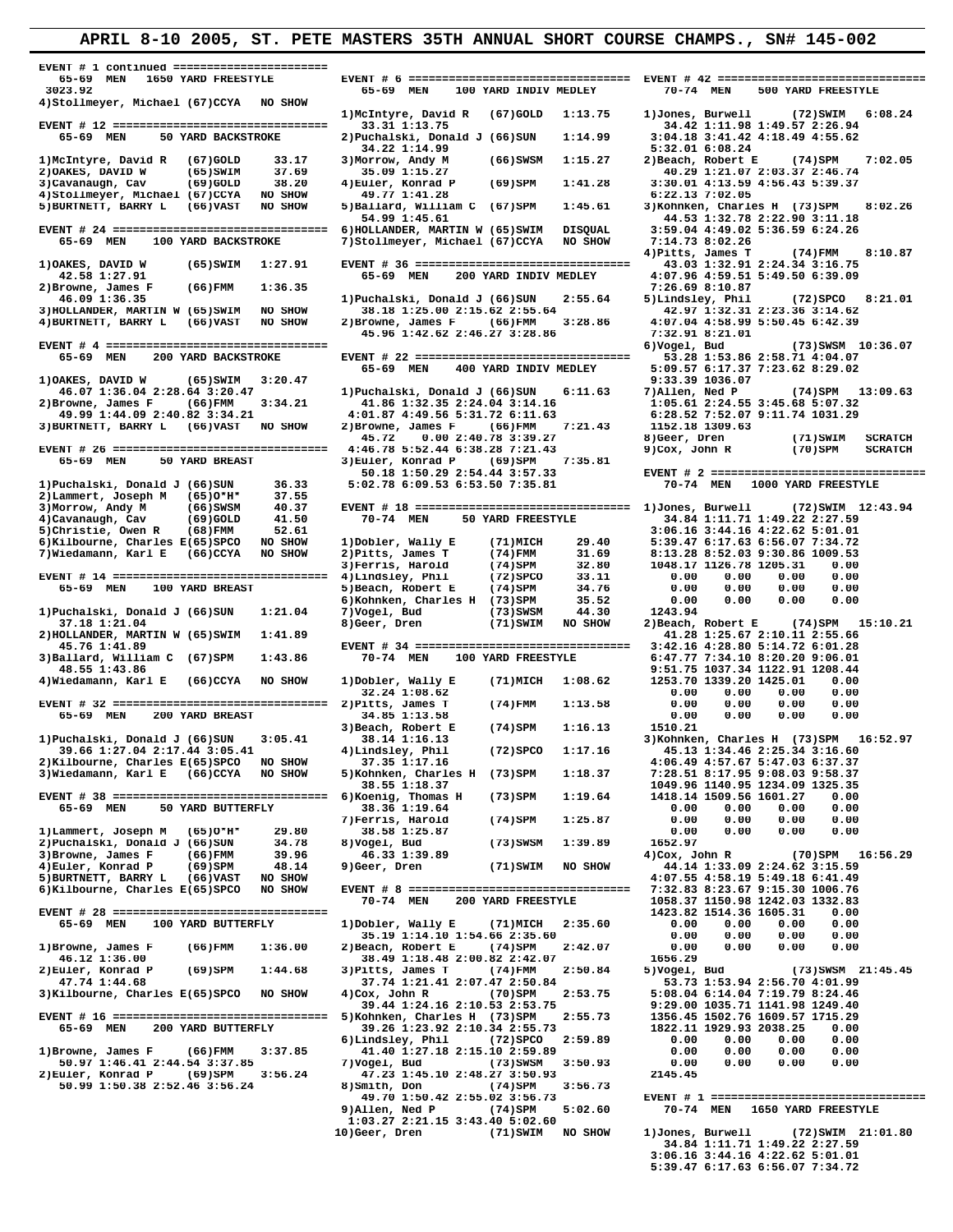| 70-74 MEN<br><b>1650 YARD FREESTYLE</b><br>8:13.28 8:52.03 9:30.86 1009.53           | 70-74 MEN<br>50 YARD BREAST                                                         | 70-74 MEN<br>400 YARD INDIV MEDLEY                                                |
|--------------------------------------------------------------------------------------|-------------------------------------------------------------------------------------|-----------------------------------------------------------------------------------|
| 1048.17 1126.78 1205.31 1243.94                                                      |                                                                                     |                                                                                   |
| 1322.49 1401.21 1439.91 1518.70<br>1557.31 1636.29 1714.79 1753.36                   | 1) Koenig, Thomas H<br>40.67<br>$(73)$ SPM<br>47.49<br>2) Pitts, James T<br>(74)FMM | 1) Jones, Burwell<br>(72)SWIM<br>5:45.07<br>37.55 1:21.10 2:05.00 2:48.77         |
| 1831.79 1910.05 1948.38 2025.74                                                      | 3) Smith, Don<br>53.41<br>(74)SPM                                                   | 3:41.02 4:32.64 5:09.44 5:45.07                                                   |
| 2101.80                                                                              | 4) Vogel, Bud<br>$(73)$ SWSM<br>1:00.46                                             | 2) Weatherbee, Charles (72) FMM<br>7:06.51                                        |
| 2) Beach, Robert E<br>$(74)$ SPM 24:59.76                                            | 5) Ferris, Harold<br>1:02.40<br>(74)SPM                                             | 49.21 1:45.76 2:42.50 3:38.59                                                     |
| 41.28 1:25.67 2:10.11 2:55.66                                                        | $6)$ Cox, John R<br>$(70)$ SPM<br>NO SHOW                                           | 4:38.64 5:38.12 6:24.71 7:06.51                                                   |
| 3:42.16 4:28.80 5:14.72 6:01.28                                                      |                                                                                     | 3)Smith, Don<br>(74)SPM<br>10:27.60                                               |
| 6:47.77 7:34.10 8:20.20 9:06.01<br>9:51.75 1037.34 1122.91 1208.44                   | 70-74 MEN<br>100 YARD BREAST                                                        | 0.004:06.225:19.66<br>0.00<br>6:44.58 8:05.94 9:18.29 1027.60                     |
| 1253.70 1339.20 1425.01 1510.21                                                      |                                                                                     | 4)Torsney, Mike J<br>(74)SPM<br>NO SHOW                                           |
| 1555.89 1641.42 1726.76 1812.12                                                      | 1)Smith, Don<br>$(74)$ SPM<br>2:09.51                                               |                                                                                   |
| 1857.85 1943.68 2029.09 2114.52                                                      | 57.13 2:09.51                                                                       | EVENT # 18 ================================                                       |
| 2159.63 2244.85 2330.28 2415.72                                                      | $(73)$ SWSM<br>2:28.68<br>2) Vogel, Bud                                             | 75-79 MEN<br>50 YARD FREESTYLE                                                    |
| 2459.76                                                                              | 1:08.80 2:28.68                                                                     |                                                                                   |
| 3) Kohnken, Charles H (73) SPM 27:49.37<br>45.13 1:34.46 2:25.34 3:16.60             | (74)SPM<br>4:20.08<br>3) Allen, Ned P<br>1:56.67 4:20.08                            | 33.66<br>1) Smith, Thomas E<br>(77)SPM<br>2) Miller, Harold K<br>34.99<br>(75)FMM |
| 4:06.49 4:57.67 5:47.03 6:37.37                                                      |                                                                                     | 3) CORNELL, JOHN E<br>38.05<br>$(77)$ VAST                                        |
| 7:28.51 8:17.95 9:08.03 9:58.37                                                      |                                                                                     | 38.99<br>4) Mitchell, Jack<br>$(78)$ GAJA                                         |
| 1049.96 1140.95 1234.09 1325.35                                                      | 70-74 MEN<br>200 YARD BREAST                                                        | 5) Williams, Robert M (77) FMM<br>41.70                                           |
| 1418.14 1509.56 1601.27 1652.97                                                      |                                                                                     | 6) Homans, Harrison<br>42.32<br>(77)FMM                                           |
| 1743.85 1834.61 1926.61 2016.90                                                      | 1) Koenig, Thomas H<br>(73)SPM<br>3:55.48                                           | 7) Burbridge, Keith<br>$(76)$ BLUE<br>46.76                                       |
| 2108.15 2158.72 2248.69 2339.00                                                      | 48.30 1:45.94 2:51.39 3:55.48                                                       | 8) De la Vega, Agustin (79) GOLD<br>NO SHOW                                       |
| 2429.63 2518.91 2610.11 2701.40<br>2749.37                                           | 2) Smith, Don<br>(74)SPM<br>4:58.43<br>1:00.21 2:19.33 3:40.28 4:58.43              | EVENT # 34 ================================                                       |
| $4)$ Cox, John R<br>$(70)$ SPM $27:54.44$                                            | 3) Vogel, Bud<br>(73)SWSM<br>5:21.04                                                | 75-79 MEN<br>100 YARD FREESTYLE                                                   |
| 44.14 1:33.09 2:24.62 3:15.59                                                        | 1:11.55 2:34.16 3:59.01 5:21.04                                                     |                                                                                   |
| 4:07.55 4:58.19 5:49.18 6:41.49                                                      | 9:00.20<br>4)Allen, Ned P<br>(74)SPM                                                | 1) CORNELL, JOHN E<br>$(77)$ VAST<br>1:26.50                                      |
| 7:32.83 8:23.67 9:15.30 1006.76                                                      | 1:58.37 4:13.64 6:33.28 9:00.20                                                     | 41.20 1:26.50                                                                     |
| 1058.37 1150.98 1242.03 1332.83                                                      |                                                                                     | 2) Homans, Harrison<br>(77)FMM<br>1:41.70                                         |
| 1423.82 1514.36 1605.31 1656.29                                                      |                                                                                     | 46.84 1:41.70                                                                     |
| 1746.98 1838.93 1930.21 2021.50<br>2112.38 2203.60 2254.27 2345.98                   | 70-74 MEN<br>50 YARD BUTTERFLY                                                      | 3) Burbridge, Keith<br>$(76)$ BLUE<br>1:56.03<br>53.40 1:56.03                    |
| 2436.85 2527.50 2617.94 2706.48                                                      | 32.16<br>1) Dobler, Wally E<br>(71)MICH                                             | NO SHOW<br>$(78)$ GOLD<br>4)Silverio, Joaquin                                     |
| 2754.44                                                                              | 2) Torsney, Mike J<br>$(74)$ SPM<br>40.92                                           | NO SHOW<br>5) Miller, Harold K<br>(75)FMM                                         |
| 5) Vogel, Bud<br>$(73)$ SWSM $36:17.29$                                              | 3) Ferris, Harold<br>46.16<br>(74)SPM                                               |                                                                                   |
| 53.73 1:53.94 2:56.70 4:01.99                                                        | 4) Smith, Don<br>1:09.81<br>(74)SPM                                                 | EVENT # 8 =================================                                       |
| 5:08.04 6:14.04 7:19.79 8:24.46                                                      | 1:27.96<br>5) Allen, Ned P<br>(74)SPM                                               | 75-79 MEN<br>200 YARD FREESTYLE                                                   |
| 9:29.00 1035.71 1141.98 1249.40                                                      | (70)SPM<br>NO SHOW<br>$6)$ Cox, John R                                              |                                                                                   |
| 1356.45 1502.76 1609.57 1715.29<br>1822.11 1929.93 2038.25 2145.45                   |                                                                                     | 1) CORNELL, JOHN E<br>(77) VAST<br>3:18.82<br>42.68 1:31.87 2:22.60 3:18.82       |
| 2253.41 2400.79 2508.59 2617.40                                                      | 70-74 MEN<br>100 YARD BUTTERFLY                                                     | 2) Homans, Harrison<br>(77)FMM<br>3:52.36                                         |
| 2726.04 2833.04 2940.98 3049.60                                                      |                                                                                     | 51.48 1:51.18 2:53.57 3:52.36                                                     |
| 3155.96 3302.53 3407.71 3513.46                                                      | 1)Torsney, Mike J<br>(74)SPM<br>1:38.91                                             | 3) Burbridge, Keith<br>$(76)$ BLUE<br>4:38.90                                     |
| 3617.29                                                                              | 45.20 1:38.91                                                                       | 58.55 2:10.45 3:27.07 4:38.90                                                     |
|                                                                                      | 2) Weatherbee, Charles (72) FMM<br>1:39.15                                          | 4) Silverio, Joaquin (78) GOLD NO SHOW                                            |
| EVENT # 12 =================================<br>70-74 MEN                            | 45.74 1:39.15                                                                       |                                                                                   |
| 50 YARD BACKSTROKE                                                                   |                                                                                     | EVENT # 42 =================================                                      |
|                                                                                      | 3) Smith, Don<br>(74)SPM<br>2:40.76                                                 |                                                                                   |
|                                                                                      | 1:08.52 2:40.76                                                                     | 75-79 MEN<br>500 YARD FREESTYLE                                                   |
| 1)Jones, Burwell<br>$(72)$ SWIM<br>32.44                                             | NO SHOW<br>4) Geer, Dren<br>(71)SWIM                                                |                                                                                   |
| 2) Dobler, Wally E<br>(71) MICH<br>37.64<br>3) Weatherbee, Charles (72) FMM<br>41.26 |                                                                                     | 1) Homans, Harrison<br>$(77)$ FMM $10:51.55$<br>57.35 2:03.91 3:12.80 4:20.50     |
| 4) Pitts, James T<br>43.62<br>(74)FMM                                                | 70-74 MEN<br>200 YARD BUTTERFLY                                                     | 5:29.14 6:35.49 7:41.06 8:47.23                                                   |
| 5) Kohnken, Charles H (73) SPM<br>46.14                                              |                                                                                     | 9:52.66 1051.55                                                                   |
| 6) Ferris, Harold<br>46.87<br>(74)SPM                                                | 1)Torsney, Mike J<br>$(74)$ SPM<br><b>DISQUAL</b>                                   | 2) Smith, Thomas E<br>$(77)$ SPM<br>NO SHOW                                       |
| 7) Vogel, Bud<br>1:04.89<br>(73)SWSM                                                 | 2) Geer, Dren<br>(71)SWIM<br>NO SHOW                                                | 3) Silverio, Joaquin<br>(78) GOLD<br><b>SCRATCH</b>                               |
| 8) Allen, Ned P<br>(74)SPM<br><b>DISQUAL</b>                                         |                                                                                     | 4) Rogerson, Al<br>(79) SPCO<br><b>SCRATCH</b>                                    |
| EVENT # 24 =================================                                         | 70-74 MEN<br>100 YARD INDIV MEDLEY                                                  |                                                                                   |
| 70-74 MEN<br>100 YARD BACKSTROKE                                                     |                                                                                     | 75-79 MEN<br>1000 YARD FREESTYLE                                                  |
|                                                                                      | 1) Dobler, Wally E<br>(71)MICH<br>1:16.15                                           |                                                                                   |
| 1) Jones, Burwell<br>$(72)$ SWIM<br>1:08.21                                          | 34.67 1:16.15                                                                       | 1) Mitchell, Jack<br>(78) GAJA 19:24.38                                           |
| 33.50 1:08.21                                                                        | 2) Weatherbee, Charles (72) FMM<br>1:26.49                                          | 55.55 1:54.05 2:53.60 3:58.38                                                     |
| 2) Weatherbee, Charles (72) FMM<br>1:33.03<br>46.59 1:33.03                          | 40.41 1:26.49<br>$3)$ Cox, John R<br>$(70)$ SPM<br>1:35.50                          | 4:57.94 5:55.63 6:55.36 7:53.86<br>8:51.61 9:47.91 1044.04 1140.08                |
| 3) Kohnken, Charles H (73) SPM<br>1:39.13                                            | 47.96 1:35.50                                                                       | 1236.23 1333.51 1431.56 1529.59                                                   |
| 48.19 1:39.13                                                                        | 4) Torsney, Mike J<br>$(74)$ SPM<br>1:36.76                                         | 1629.04 1732.99 1830.79<br>0.00                                                   |
| 4) Ferris, Harold<br>1:56.88<br>(74)SPM                                              | 45.63 1:36.76                                                                       | 0.00<br>0.00<br>0.00<br>0.00                                                      |
| 55.66 1:56.88                                                                        | 5) Ferris, Harold<br>(74)SPM<br>1:39.61                                             | 0.00<br>0.00<br>0.00<br>0.00                                                      |
| 2:35.19<br>5)Allen, Ned P<br>$(74)$ SPM                                              | 45.59 1:39.61                                                                       | 0.00<br>0.00<br>0.00<br>0.00                                                      |
| 1:14.33 2:35.19<br>6) Vogel, Bud                                                     | 2:02.28<br>6) Smith, Don<br>(74)SPM                                                 | 1924.38                                                                           |
| (73) SWSM<br>DISQUAL<br>7) Geer, Dren<br>(71)SWIM<br>NO SHOW                         | 57.80 2:02.28<br>7) Vogel, Bud<br>$(73)$ SWSM<br>2:04.26                            | EVENT # 1 =================================                                       |
|                                                                                      | 59.13 2:04.26                                                                       | 75-79 MEN<br>1650 YARD FREESTYLE                                                  |
|                                                                                      | 8) Allen, Ned P<br>(74)SPM<br>2:46.21                                               |                                                                                   |
| 70-74 MEN<br>200 YARD BACKSTROKE                                                     | 1:11.10 2:46.21                                                                     | 1) Mitchell, Jack<br>$(78)$ GAJA 33:58.26                                         |
|                                                                                      |                                                                                     | 55.55 1:54.05 2:53.60 3:58.38                                                     |
| 1) Jones, Burwell<br>$(72)$ SWIM<br>2:29.33<br>35.25 1:12.73 1:51.57 2:29.33         | EVENT # 36 =================================<br>70-74 MEN                           | 4:57.94 5:55.63 6:55.36 7:53.86                                                   |
| 2) Kohnken, Charles H (73) SPM<br>3:35.36                                            | 200 YARD INDIV MEDLEY                                                               | 8:51.61 9:47.91 1044.04 1140.08<br>1236.23 1333.51 1431.56 1529.59                |
| 50.38 1:44.21 2:40.91 3:35.36                                                        | 1) Jones, Burwell<br>(72) SWIM<br>2:33.88                                           | 1629.04 1732.99 1830.79 1924.38                                                   |
| 3) Ferris, Harold<br>(74)SPM<br>4:02.45                                              | 34.08 1:12.80 2:00.04 2:33.88                                                       | 2044.50 2152.24 2303.31 2411.62                                                   |
| 54.99 1:57.54 3:00.02 4:02.45                                                        | 2) Weatherbee, Charles (72) FMM<br>3:15.39                                          | 2520.83 2628.13 2733.61 2840.47                                                   |
| 4) Smith, Don<br>4:36.33<br>(74)SPM                                                  | 43.43 1:35.11 2:34.78 3:15.39                                                       | 2947.64 3051.55 3159.47 3300.63                                                   |
| 59.67 2:09.68 3:22.64 4:36.33                                                        | 3)Smith, Don<br>4:36.24<br>(74)SPM                                                  | 3358.26                                                                           |
| 5)Allen, Ned P<br>(74)SPM<br>5:21.53                                                 | 1:02.07 2:13.81 3:34.32 4:36.24                                                     | 2) Silverio, Joaquin<br>(78)GOLD<br>NO SHOW                                       |
| 1:13.90 2:35.07 3:59.92 5:21.53<br>6) Geer, Dren<br>(71)SWIM<br>NO SHOW              | 4) Allen, Ned P<br>$(74)$ SPM<br>6:22.15<br>1:25.11 2:54.37 5:10.05 6:22.15         |                                                                                   |
|                                                                                      | NO SHOW<br>5) Cox, John R<br>(70)SPM                                                |                                                                                   |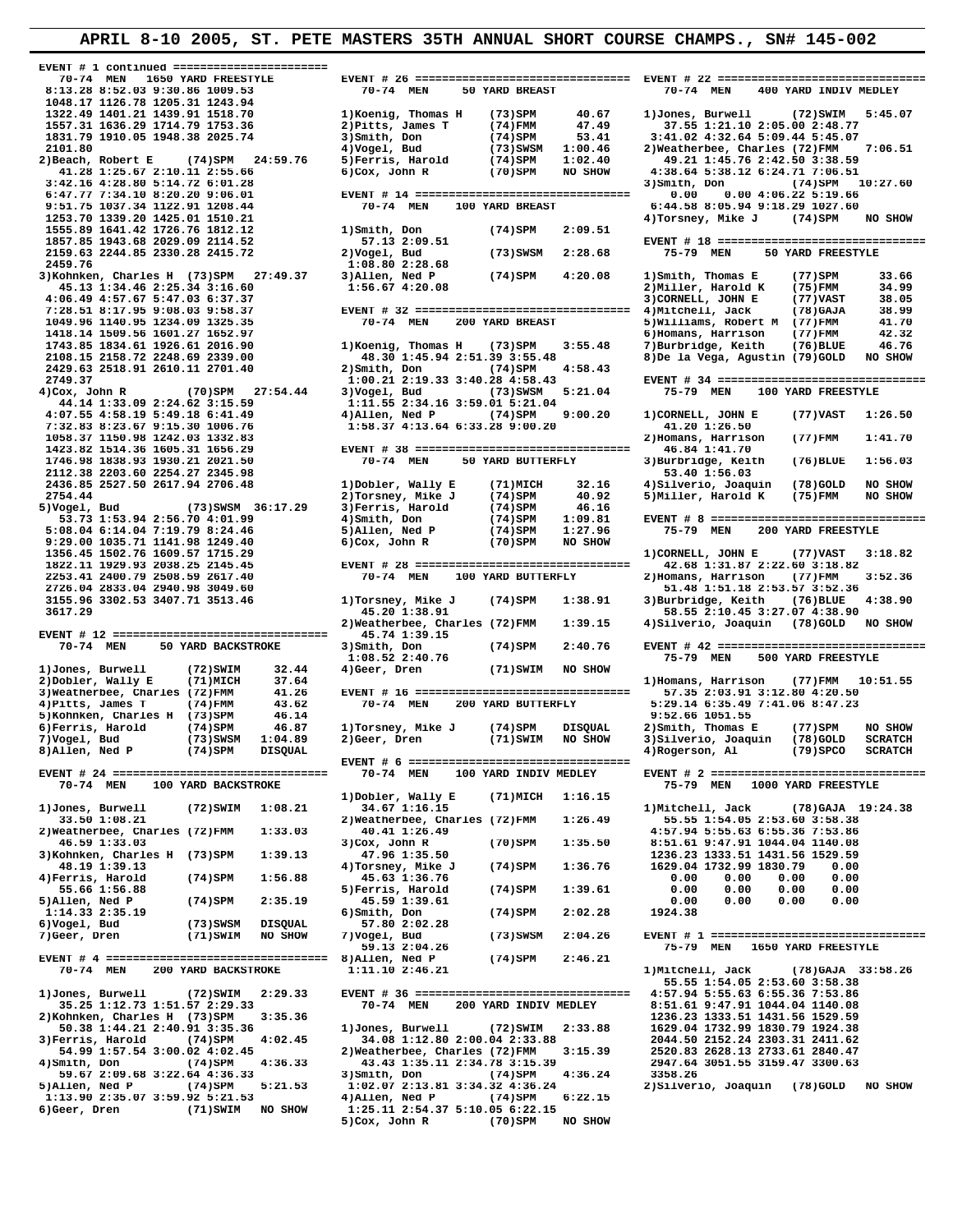|                                                                                          |                                                                                        | EVENT # 2 continued =======================                                        |
|------------------------------------------------------------------------------------------|----------------------------------------------------------------------------------------|------------------------------------------------------------------------------------|
|                                                                                          |                                                                                        | 80-84 MEN<br>1000 YARD FREESTYLE                                                   |
| 75-79 MEN<br>50 YARD BACKSTROKE                                                          | 75-79 MEN<br>100 YARD INDIV MEDLEY                                                     | 1:00.39 2:16.40 3:35.39 4:57.87<br>6:15.70 7:33.80 1007.57                         |
| $(77)$ SPM<br>1) Smith, Thomas E<br>38.69                                                | 1) Smith, Thomas E<br>$(77)$ SPM<br>1:25.65                                            | 0.00<br>0.00 1245.93 1405.75 1527.28                                               |
| 2) Mitchell, Jack<br>(78) GAJA<br>43.12                                                  | 37.63 1:25.65                                                                          | 1646.72 1806.91 1926.87 2043.21                                                    |
| 3) Williams, Robert M (77) FMM<br>47.62                                                  | 2) Mitchell, Jack<br>(78) GAJA<br>1:39.44                                              | 0.00 2319.35 2443.16<br>0.00                                                       |
| 4) Miller, Harold K<br>(75) FMM<br>48.05                                                 | 45.05 1:39.44                                                                          | 0.00<br>0.00<br>0.00<br>0.00                                                       |
| 49.97<br>5) CORNELL, JOHN E<br>$(77)$ VAST<br>50.08<br>6) Homans, Harrison<br>$(77)$ FMM | 3) Miller, Harold K<br>$(75)$ FMM<br>1:42.87<br>46.91 1:42.87                          | 0.00<br>0.00<br>0.00<br>0.00<br>0.00<br>0.00<br>0.00<br>0.00                       |
| NO SHOW<br>7)De la Vega, Agustin (79)GOLD                                                | 4) Williams, Robert M (77) FMM<br>1:53.46                                              | 2605.31                                                                            |
| 8) Silverio, Joaquin<br>NO SHOW<br>(78) GOLD                                             | 51.70 1:53.46                                                                          |                                                                                    |
|                                                                                          |                                                                                        |                                                                                    |
| 75-79 MEN<br>100 YARD BACKSTROKE                                                         | EVENT # $36$ ===================================<br>75-79 MEN<br>200 YARD INDIV MEDLEY | 80-84 MEN<br>1650 YARD FREESTYLE                                                   |
|                                                                                          |                                                                                        | 1) Sigersmith, Robert E(80) SPCO 30:30.17                                          |
| 1) Smith, Thomas E<br>$(77)$ SPM<br>1:35.49                                              | 1) Smith, Thomas E<br>$(77)$ SPM<br>3:37.45                                            | 47.70 1:42.74 2:39.44 3:35.53                                                      |
| 44.97 1:35.49                                                                            | 49.11 1:45.77 2:49.69 3:37.45                                                          | 4:30.56 5:27.81 6:24.47 7:20.31                                                    |
| $(78)$ GAJA<br>1:39.11<br>2) Mitchell, Jack<br>49.70 1:39.11                             | 4:01.82<br>2) Mitchell, Jack<br>(78) GAJA<br>50.62 1:56.58<br>0.004:01.82              | 8:16.59 9:13.37 1009.33 1104.60<br>1201.12 1256.57 1352.08 1447.58                 |
| 1:44.96<br>3) Williams, Robert M<br>(77)FMM                                              | 4:17.83<br>3) Williams, Robert M (77) FMM                                              | 1543.06 1638.54 1734.35 1829.38                                                    |
| 48.36 1:44.96                                                                            | 1:00.90 2:03.79 3:24.65 4:17.83                                                        | 1924.54 2020.96 2116.17 2212.23                                                    |
| 4) Homans, Harrison<br>$(77)$ FMM<br>1:48.14                                             | 4) Rogerson, Al<br>$(79)$ SPCO<br>NO SHOW                                              | 2308.30 2403.88 2459.64 2556.05                                                    |
| 51.82 1:48.14<br>5) Silverio, Joaquin<br>NO SHOW<br>(78) GOLD                            |                                                                                        | 2652.00 2748.61 2844.81 2939.72<br>3030.17                                         |
|                                                                                          | 75-79 MEN<br>400 YARD INDIV MEDLEY                                                     | 2) Mc Auley, Herb<br>$(82)$ GAJA $43:09.79$                                        |
|                                                                                          |                                                                                        | 1:00.39 2:16.40 3:35.39 4:57.87                                                    |
| 75-79 MEN<br>200 YARD BACKSTROKE                                                         | 1) Smith, Thomas E<br>(77)SPM<br><b>DISOUAL</b>                                        | 6:15.70 7:33.80<br>0.00 1007.57                                                    |
|                                                                                          |                                                                                        | 0.00 1245.93 1405.75 1527.28                                                       |
| 1) Mitchell, Jack<br>(78) GAJA<br>3:43.70<br>50.49 1:47.79 2:48.05 3:43.70               | EVENT # 18 =================================<br>80-84 MEN<br>50 YARD FREESTYLE         | 1646.72 1806.91 1926.87 2043.21<br>0.00 2319.35 2443.16 2605.31                    |
| 2) Coxhead, Ralph N<br>3:47.13<br>(76)SPM                                                |                                                                                        | 2723.97 2843.29<br>0.00<br>0.00                                                    |
| 52.15 1:51.31 2:50.17 3:47.13                                                            | 1) Sigersmith, Robert E(80) SPCO<br>35.78                                              | 0.00 3406.52 3522.28 3644.32                                                       |
| 3) Williams, Robert M (77) FMM<br>3:56.97                                                | 38.87<br>2) Avery, Richard L<br>$(82)$ SPM                                             | 3802.47 3920.89 4037.93 4156.98                                                    |
| 50.73 1:52.07 2:56.54 3:56.97                                                            | 3) Mc Auley, Herb<br>$(82)$ GAJA<br>39.38                                              | 4309.79                                                                            |
| 4) Homans, Harrison<br>(77)FMM<br>4:01.71                                                | 4) Ingham, Roy J<br>$(80)$ SWIM<br>43.35<br>5) Woods, John M                           | 3) Ramirez-Miller, Alex(80) SPM<br>NO SHOW                                         |
| 56.59 1:57.68 3:00.01 4:01.71<br>5) Burbridge, Keith<br>$(76)$ BLUE<br>5:27.08           | (81) UNAT<br>45.93<br>6) Atwood, Robert D<br>$(84)$ SPM<br>53.13                       | EVENT # 12 ================================                                        |
| 1:18.99<br>0.00<br>0.005:27.08                                                           | 7) Bell, Lester O<br>56.79<br>$(83)$ SPCO                                              | 80-84 MEN<br>50 YARD BACKSTROKE                                                    |
|                                                                                          | 8) Chipman, Albert B<br>$(82)$ SPCO<br>1:17.26                                         |                                                                                    |
| EVENT # 26 =================================                                             | 9) Ramirez-Miller, Alex(80) SPM<br>NO SHOW                                             | 1) Hutinger, Paul<br>(80)FMM<br>43.76                                              |
| 75-79 MEN<br>50 YARD BREAST                                                              |                                                                                        | 2) Avery, Richard L<br>$(82)$ SPM<br>47.16                                         |
| 1) Williams, Robert M (77) FMM<br>1:00.45                                                | 80-84 MEN<br>100 YARD FREESTYLE                                                        | 3) Sigersmith, Robert E(80) SPCO<br>48.80<br>4) Ingham, Roy J<br>(80)SWIM<br>54.67 |
| 2) Burbridge, Keith<br>1:01.40<br>(76)BLUE                                               |                                                                                        | 5) Woods, John M<br>56.56<br>(81)UNAT                                              |
| 3) De la Vega, Agustin (79) GOLD<br>NO SHOW                                              | 1) Sigersmith, Robert E(80) SPCO<br>1:24.72                                            | 6)Mc Auley, Herb<br>(82) GAJA<br>1:00.24                                           |
| 4) Miller, Harold K<br>NO SHOW<br>$(75)$ FMM                                             | 40.29 1:24.72                                                                          | 7)Atwood, Robert D<br>1:13.82<br>(84)SPM                                           |
|                                                                                          | 2) Mc Auley, Herb<br>$(82)$ GAJA<br>1:43.50                                            | 8) Bell, Lester O<br>2:01.82<br>$(83)$ SPCO                                        |
| EVENT # 14 =================================                                             | 48.88 1:43.50                                                                          | 9) Ramirez-Miller, Alex (80) SPM<br>NO SHOW                                        |
|                                                                                          |                                                                                        |                                                                                    |
| 100 YARD BREAST<br>75-79 MEN                                                             | 2:02.27<br>3) Atwood, Robert D<br>(84)SPM                                              |                                                                                    |
|                                                                                          | 57.22 2:02.27                                                                          | EVENT # 24 ================================                                        |
| 1) Smith, Thomas E<br>$(77)$ SPM<br>1:37.71<br>46.61 1:37.71                             | 4) Chipman, Albert B<br>2:44.24<br>$(82)$ SPCO<br>1:16.80 2:44.24                      | 80-84 MEN<br>100 YARD BACKSTROKE                                                   |
| 2) Mitchell, Jack<br>1:54.46<br>(78) GAJA                                                | NO SHOW<br>5) Ramirez-Miller, Alex(80) SPM                                             | 1) Hutinger, Paul<br>$(80)$ FMM<br>1:38.84                                         |
| 53.35 1:54.46                                                                            | NO SHOW<br>6) Avery, Richard L<br>$(82)$ SPM                                           | 47.55 1:38.84                                                                      |
| 3) Williams, Robert M (77) FMM<br>2:13.28                                                | 7) Ingham, Roy J<br>$(80)$ SWIM<br>NO SHOW                                             | 1:52.73<br>2) Avery, Richard L<br>(82)SPM                                          |
| $1:00.15$ $2:13.28$<br>NO SHOW                                                           | 8) Woods, John M<br>(81)UNAT<br>NO SHOW                                                | 51.34 1:52.73<br>1:56.57                                                           |
| 4) De la Vega, Agustin (79) GOLD                                                         |                                                                                        | 3) Sigersmith, Robert E(80) SPCO<br>57.32 1:56.57                                  |
| EVENT # 32 =================================                                             | 200 YARD FREESTYLE<br>80-84 MEN                                                        | 2:25.86<br>$(82)$ GAJA<br>4)Mc Auley, Herb                                         |
| 75-79 MEN<br>200 YARD BREAST                                                             |                                                                                        | 1:07.58 2:25.86                                                                    |
|                                                                                          | 1) Sigersmith, Robert E(80) SPCO<br>3:20.48                                            | 2:41.50<br>5)Atwood, Robert D<br>(84)SPM                                           |
| 1) Mitchell, Jack<br>(78) GAJA<br>4:07.74                                                | 41.63 1:33.67 2:30.23 3:20.48                                                          | 1:15.10 2:41.50                                                                    |
| 56.11 1:59.45 3:06.00 4:07.74<br>2) Williams, Robert M (77) FMM<br>5:06.78               | 2) Mc Auley, Herb<br>4:02.30<br>(82) GAJA<br>53.03 1:56.86 3:04.59 4:02.30             | 6) Chipman, Albert B<br>2:47.63<br>$(82)$ SPCO<br>1:22.86 2:47.63                  |
| 1:10.14 2:28.51 3:48.02 5:06.78                                                          | 3) Ingham, Roy J<br>(80)SWIM<br>4:21.85                                                | 7) Ramirez-Miller, Alex(80) SPM<br>NO SHOW                                         |
|                                                                                          | 57.41 2:04.01 3:14.99 4:21.85                                                          | 8) Woods, John M<br>NO SHOW<br>(81)UNAT                                            |
|                                                                                          | 4) Atwood, Robert D<br>$(84)$ SPM<br>4:49.58                                           | 9) Ingham, Roy J<br>(80)SWIM<br>NO SHOW                                            |
| 75-79 MEN<br>50 YARD BUTTERFLY                                                           | 57.74 2:10.26 3:32.98 4:49.58                                                          | EVENT # 4 =================================                                        |
| 1) Mitchell, Jack<br>(78) GAJA<br>44.72                                                  | 5) Bell, Lester O<br>(83) SPCO<br>5:27.85<br>1:11.23 2:38.50 4:06.33 5:27.85           | 80-84 MEN<br>200 YARD BACKSTROKE                                                   |
| 2) Williams, Robert M<br>(77)FMM<br>58.73                                                | 6) Ramirez-Miller, Alex(80) SPM<br>NO SHOW                                             |                                                                                    |
| 3) Burbridge, Keith<br>(76) BLUE<br>1:05.43                                              |                                                                                        | 1) Hutinger, Paul<br>(80)FMM<br>3:49.99                                            |
| 4) Smith, Thomas E<br>$(77)$ SPM<br>NO SHOW                                              | EVENT # 42 =================================                                           | 52.90 1:49.99 2:50.17 3:49.99                                                      |
| 5) Miller, Harold K<br>NO SHOW<br>(75)FMM                                                | 80-84 MEN<br>500 YARD FREESTYLE                                                        | 2) Avery, Richard L<br>4:23.05<br>(82) SPM                                         |
| EVENT # 28 =============================== 1)Sigersmith, Robert E(80)SPCO                | 8:59.02                                                                                | 57.63 2:04.28 3:16.37 4:23.05<br>3) Mc Auley, Herb<br>(82) GAJA<br>5:41.02         |
| 100 YARD BUTTERFLY<br>75-79 MEN                                                          | 43.27 1:38.79 2:32.12 3:29.25                                                          | 1:18.36 2:48.72 4:18.92 5:41.02                                                    |
|                                                                                          | 4:26.38 5:21.74 6:17.62 7:13.42                                                        | 4)Chipman, Albert B<br>(82) SPCO<br>5:44.33                                        |
| 1) Smith, Thomas E<br>(77)SPM<br>1:43.06                                                 | 8:08.22 8:59.02                                                                        | 1:25.44 2:52.94 4:19.30 5:44.33                                                    |
| 45.18 1:43.06                                                                            | 2) Ramirez-Miller, Alex(80) SPM<br><b>SCRATCH</b>                                      | 5:55.86<br>5)Atwood, Robert D<br>(84)SPM                                           |
| 2) Mitchell, Jack<br>1:45.06<br>(78) GAJA<br>49.10 1:45.06                               |                                                                                        | 1:17.76 2:50.52 4:25.60 5:55.86<br>6) Ramirez-Miller, Alex(80) SPM<br>NO SHOW      |
| 3) Burbridge, Keith<br>2:32.64<br>$(76)$ BLUE                                            | 80-84 MEN<br>1000 YARD FREESTYLE                                                       | 7) Sigersmith, Robert E(80) SPCO<br>NO SHOW                                        |
| 1:09.98 2:32.64                                                                          |                                                                                        |                                                                                    |
|                                                                                          | 1) Sigersmith, Robert E(80) SPCO 18:29.38                                              | EVENT # 26 ================================                                        |
| EVENT # 16 =================================                                             | 47.70 1:42.74 2:39.44 3:35.53                                                          | 80-84 MEN<br>50 YARD BREAST                                                        |
| 75-79 MEN<br>200 YARD BUTTERFLY                                                          | 4:30.56 5:27.81 6:24.47 7:20.31<br>8:16.59 9:13.37 1009.33 1104.60                     | 1) Avery, Richard L<br>(82)SPM<br>51.65                                            |
| 1)Burbridge, Keith<br>6:02.29<br>$(76)$ BLUE                                             | 1201.12 1256.57 1352.08 1447.58                                                        | 2) Mc Auley, Herb<br>1:06.51<br>(82) GAJA                                          |
| 1:19.86 2:57.56 4:32.61 6:02.29                                                          | 1543.06 1638.54 1734.35<br>0.00                                                        | 3) Bell, Lester O<br>1:15.80<br>$(83)$ SPCO                                        |
|                                                                                          | 0.00<br>0.00<br>0.00<br>0.00                                                           | 4) Atwood, Robert D<br>(84)SPM<br>1:29.34                                          |
|                                                                                          | 0.00<br>0.00<br>0.00<br>0.00                                                           | 5) Chipman, Albert B<br>$(82)$ SPCO<br>2:10.67                                     |
|                                                                                          | 0.00<br>0.00<br>0.00<br>0.00<br>1829.38                                                | 6)Ingham, Roy J<br>(80)SWIM<br>NO SHOW<br>7)Brainin, Abrasha<br>(82)SPM<br>NO SHOW |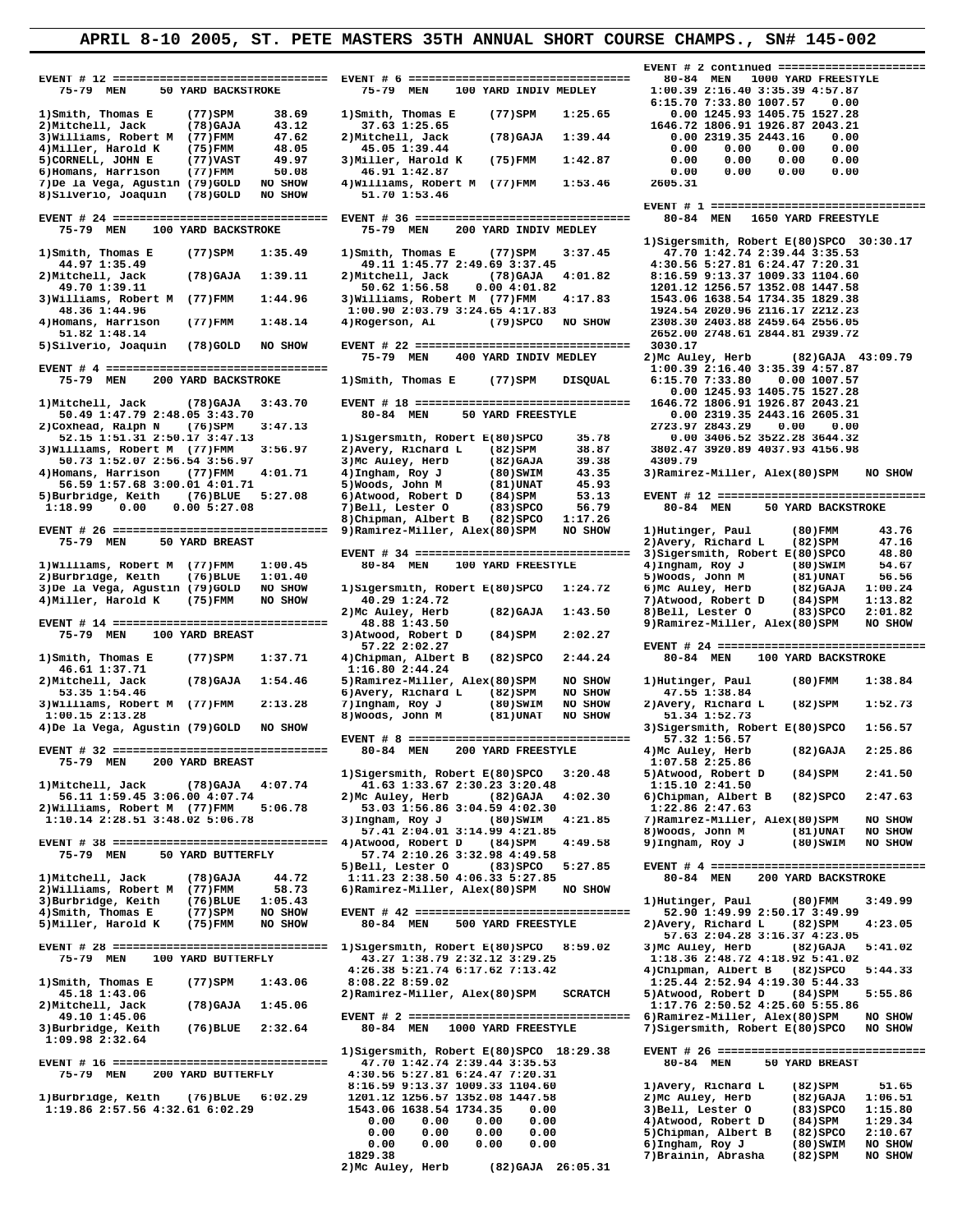**1)**Edwards, Charles P (85)FMM 2:02.66 1)Edwards, Charles P (85)FMM 3:39.84 3:35.95  **56.97 2:02.66 1:39.84 3:35.95 4)Atwood, Robert D (84)SPM 3:28.26 1)Edwards, Charles P (85)FMM 1:48.16**<br>1:36.85 3:28.26 **2:18.53 4:39.05 85-89 MEN 100 YARD INDIV MEDLEY**<br>**5)Brainin, Abrasha** (82)SPM NO SHOW 1)Hutinger, Paul (80)FMM DISQUAL<br>2)McAuley, Herb (82)GAJA DISQUAL **80-84 MEN 200 YARD BUTTERFLY** 90+ **1)Ingham, Roy J** (80)SWIM 2:15.14 90+ MEN 200 YARD BACKSTROKE  **1)Ingham, Roy J (80)SWIM 2:15.14 2)Chipman, Albert B** (82)SPCO 3:45.03  **1:54.32 3:45.03 1)Tillotson, Frank H** (90)FMM 1:39.31<br>**1)Chipman, Albert B** (82)SPCO 7:41.26 **8:49.07 1033.21 1139.50 1245.53<br>2)Chipman, Albert B (82)SPCO SCRATCH EVENT # 18 ================================ 29.66 1:00.30 1:32.83 2:03.11 2 F (26)Forkois, Adrienne M 2 F (26)Forkois, Adrienne M 3.44 3 F (50)Stoddard, Kim M 6:06.89 7:21.32 8:35.88 9:51.02<br>1104.94 1217.94** 3)SPM-E SPM 2:35.93 1)SPM-A SPM 1:36.25<br>25.19 47.71 1:11.62 1:36.25<br>1 F (54)Eddy, Storm S 1 M (19)BURNS, STUART L

 **EVENT # 14 ================================ EVENT # 24 ================================ 35+ WOMEN 200 YARD FREE-RELAY**  85-89 MEN 100 YARD BACKSTROKE  **3 F (52)Zubrod, Alexis R 2)Ingham, Roy J (80)SWIM 2:22.61 EVENT # 39 ================================ 1:04.44 2:22.61 EVENT # 26 ================================ 65+ WOMEN 200 YARD FREE-RELAY 303 BELL, ARRIST SO YARD BREAST** 1:33.49 3:13.09 SPM 2:54.45<br>4)Atwood, Robert D (84)SPM 3:28.26 1)Edwards, Charles P (85)FMM 1:48.16 45.44 1:33.20 2:15.54 2:54.45 1:36.85 3:28.26 1:36.85 3:28.26 **1:36.85 3:28.26** 1 F (70)Tucker, Beverly J<br>5)Chipman, Albert B (82)SPCO 4:39.05 EVENT # 6 ================================= 2 F (65)Steer, Sandy L **5)Chipman, Albert B** (82)SPCO 4:39.05 EVENT # 6 =============================== 2 F (65)Steer, Sandy L<br>2:18.53 4:39.05 **BLACE BLACE BLACE BLACE BLACE BLACE BLACE BLACE BLACE BLACE BLACE BLACE BLACE BLACE BLACE BLACE B 1)Edwards, Charles P (85)FMM 3:05.05 EVENT # 32 ================================ 1:29.85 3:05.05 EVENT # 19 ================================ EVENT # 18 ===============================**<br>4:30.98 90+ MEN 50 YARD FREESTYLE 1)Avery, Richard L (82)SPM 4:30.98 90+ MEN 50 YARD FREESTYLE 1)SPM-A SPM 2:16.43<br>59.06 2:07.30 3:20.17 4:30.98 90+ MEN 50 YARD FREESTYLE 32.92 1:11.69 1:44.63 2:16.43 **59.06 2:07.30 3:20.17 4:30.98 59.06 2:07.30 3:20.17 4:30.98 1:11.69 1:44.63 2:16**<br>**2)Bell, Lester O** (83)SPCO 7:24.15 1)Tillotson, Frank H (90)FMM 1:23.86 1 F (28)Forkois, Christine L  **2)Bell, Lester O (83)SPCO 7:24.15 1)Tillotson, Frank H (90)FMM 1:23.86 1 F (28)Forkois, Christine L 1:34.11 3:36.71 5:37.51 7:24.15 2 F (23)Tacia, Michelle F EVENT # 34 ================================ 3 F (26)Forkois, Adrienne M** 90+ MEN 100 YARD FREESTYLE 4 F (42)Swanson, Christine T  **4)Chipman, Albert B (82)SPCO NO SHOW 90+ MEN 100 YARD FREESTYLE 4 F (42)Swanson, Christine T 2)SWIM-A SWIM 2:21.01 EVENT # 38 ================================ 1)Tillotson, Frank H (90)FMM 3:03.76 39.17 1:19.98 1:48.88 2:21.01 2 F (39)Seal, Adrienne 1)Mc Auley, Herb (82)GAJA 1:12.56 EVENT # 42 ================================ 3 F (20)Detra, Holly C 2)Hutinger, Paul (80)FMM DISQUAL 90+ MEN 500 YARD FREESTYLE 4 F (44)Rohaley, Kimberly M 3)Brainin, Abrasha (82)SPM NO SHOW 3)BRYB-A BRYB 2:52.08 1)Tillotson, Frank H (90)FMM SCRATCH 59.66 1:42.62 2:15.50 2:52.08 EVENT # 28 ================================ 1 F (50)Sykes, Ann H EVENT # 12 ============================= 2 F (58)Veater, Betty B**<br>90+ MEN 50 YARD BACKSTROKE 3 F (22)Peters, Emily K 90+ MEN 50 YARD BACKSTROKE 3 F (22)Peters, Emily K<br>1)Hutinger, Paul (80)FMM DISOUAL 90+ MEN 50 YARD BACKSTROKE 4 F (62)Stephens, Mary L  **2)Mc Auley, Herb (82)GAJA DISQUAL 1)Tillotson, Frank H (90)FMM 1:14.80 EVENT # 19 ================================ 1)TTM-A TTM 2:09.40 1)Hutinger, Paul (80)FMM DISQUAL 1)Tillotson, Frank H (90)FMM 2:51.92 36.14 1:12.43 1:42.33 2:09.40 EVENT # 6 ================================= 2 F (42)Spivey, Kelly M 80-84 MEN 100 YARD INDIV MEDLEY EVENT # 4 ================================= 3 F (39)Zipf, Mandy L 1)Tillotson, Frank H (90)FMM 5:58.45 EVENT # 19 =================================**<br>1:24.04 2:57.43 4:30.30 5:58.45 35+ WOMEN 200 YARD MEDLEY-RELAY  **EVENT # 26 ================================ 1)FACT-A FACT 2:06.55 EVENT # 36 ================================= 90+ MEN** 50 YARD BREAST 34.20 1:09.91 1:44.8<br>80-84 MEN 200 YARD INDIV MEDLEY 50 YARD BREAST 1 F (40)DEAN, PAIGE E  **80-84 MEN 200 YARD INDIV MEDLEY 1 F (40)DEAN, PAIGE E 1)Chipman, Albert B** (82)SPCO 7:41.26 3 F (40)ATKINS, TILLIE P<br>2:18.28 3:47.58 6:18.64 7:41.26 **8 BVENT # 14 =============================** 4 F (43)FEDAKO, CATHY A  **2:18.28 3:47.58 6:18.64 7:41.26 EVENT # 14 ================================ 4 F (43)FEDAKO, CATHY A** 90+ MEN 100 YARD BREAST  **EVENT # 22 ================================ 36.24 1:11.20 1:42.72 2:10.14 1)Tillotson, Frank H (90)FMM 4:30.62<br>2:12.79.4:30.62<br>2.12.79.4:30.62 2:12.79 4:30.62 2 F (42)Flanagan, Lisa A 1)Mc Auley, Herb (82)GAJA 12:45.53 3 F (39)Zien, Livia L 1:42.64 3:55.61 5:38.25 7:04.06 EVENT # 39 ================================ 4 F (42)St.louis, Jill D 2)Chipman, Albert B (82)SPCO SCRATCH EVENT # 19 ================================ 1)SPM-A SPM 2:03.11 45+ WOMEN 200 YARD MEDLEY-RELAY 1 F** (25)Bruner, Christie L 1)SPM-C SPM 2:22.24<br> **2 F** (26)Forkois, Adrienne M 36.25 1:13.56 1:51.74 2:22.24  **4 F (23)HALL, FARRAH L 2 F (45)Moses, Tricia T EVENT # 34 ================================ 2)BRYB-A BRYB 2:26.80 3 F (50)Stoddard, Kim M 85-89 MEN 100 YARD FREESTYLE 42.58 1:19.50 1:54.13 2:26.80 4 F (47)Conolly, Patty C 1 F (50)Sykes, Ann H 1)Edwards, Charles P (85)FMM 1:59.55 2 F (62)Stephens, Mary L EVENT # 19 ================================ 4 F (22)Peters, Emily K EVENT # 8 ================================= 1)SPM-D SPM 3:29.81 85-89 MEN 200 YARD FREESTYLE EVENT # 39 ================================ 49.37 1:43.34 2:49.96 3:29.81** 35+ WOMEN 200 YARD FREE-RELAY 1)Edwards, Charles P (85)FMM 4:39.32<br>19.07.49 2:19.82 3:31.84 4:39.32 1)SPM-B SPM 1:59.82 3 F (70)Tucker, Beverly J  **1:07.49 2:19.82 3:31.84 4:39.32 1)SPM-B SPM 1:59.82 3 F (70)Tucker, Beverly J 29.00 1:00.69 1:29.20 1:59.82<br>1 F (39)Zien, Livia L<br>2 F (42)Swanson, Christine T EVENT # 42 ============================== 1 F** (39)Zien, Livia L 3 2)FACT-B FACT 3:30.42<br>
85-89 MEN 500 YARD FREESTYLE 2 F (42)Swanson, Christine T 49.94 0.00 0.00 3:30.42  **3 F (42)St.louis, Jill D 1 F (75)Tusa, Mary C 1)Edwards, Charles P (85)FMM 12:17.94 4 F (42)Flanagan, Lisa A 2 F (74)Campbell, Joan K 1:08.51 2:20.75 3:35.91 4:51.00 2)TTM-A TTM 2:12.73 3 F (68)Henderson, Martha J 1 F (47)WINDSOR, JANE E 2 F (42)Spivey, Kelly M 2 F (42)Spivey, Kelly M EVENT # 40 ================================** 3 **F** (39)Zipf, Mandy L<br>4 **F** (41)Carter, Carol L **85-89 MEN 50 YARD BACKSTROKE** 4 F (41)Carter, Carol L<br>3) SPM-E 2135.93

 **EVENT # 39 continued ====================== 6)Brainin, Abrasha (82)SPM NO SHOW 4 F (68)Piper, Jacquelyn G 80-84 MEN 200 YARD BREAST RELAYS WOMEN 200 YARD MEDLEY-RELAY** 1 F (37)Terpak, Kimberly E  **EVENT # 16 ================================ EVENT # 24 ================================ 25+ WOMEN 200 YARD MEDLEY-RELAY 1 F** (41)Carter, Carol L<br>**2 F** (42)Spivey, Kelly M 1 F (46)Salzman, Sharon B<br>2 F (45)Moses, Tricia T **WOMEN 200 YARD MEDLEY-RELAY 2)FACT-B**<br>49.94 0.00 0.00 3:30.42<br>1 F (75)Tusa, Mary C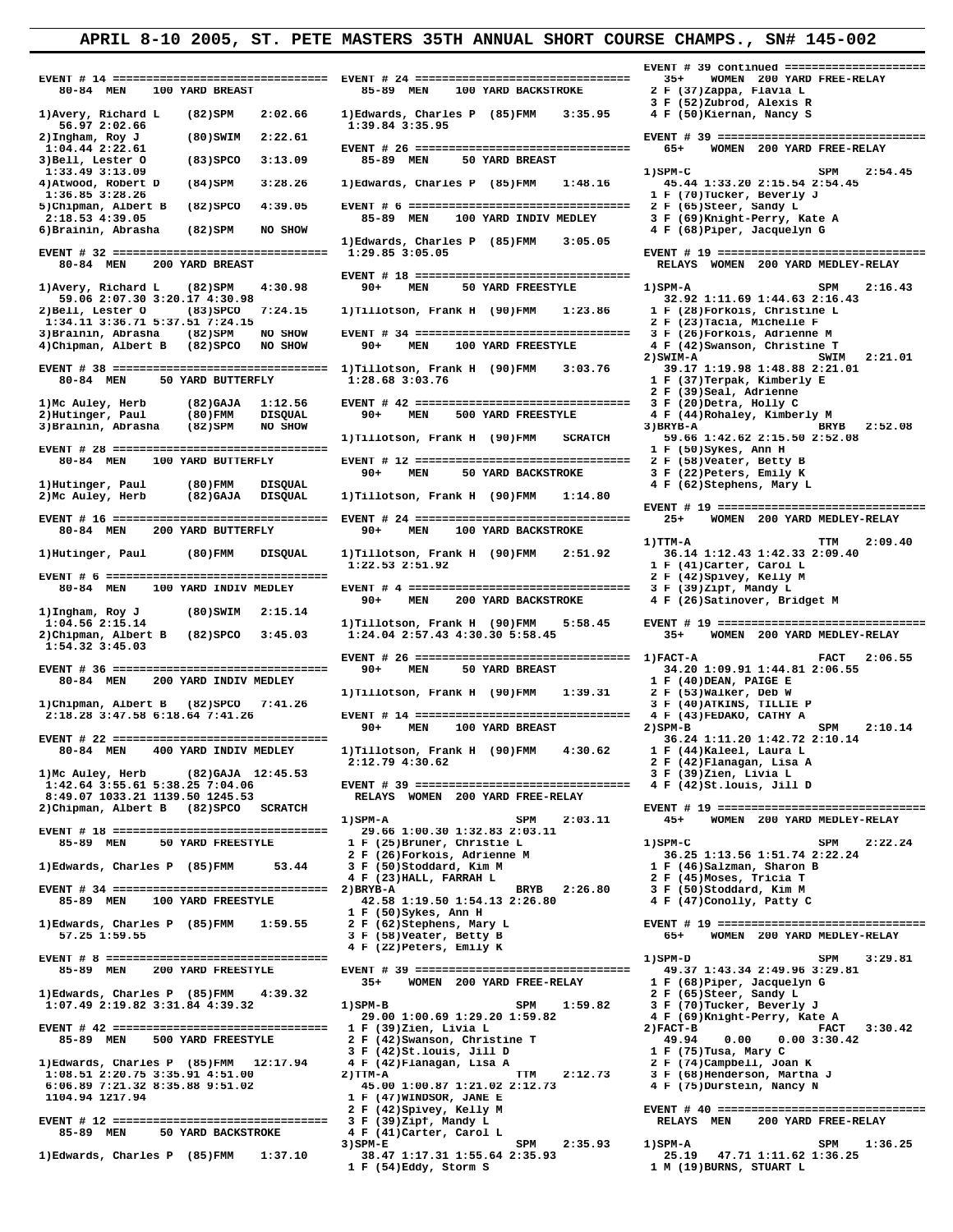**RELAYS MEN 200 YARD FREE-RELAY EVENT # 20 ================================ 35+ MIXED 200 YARD MIXED-FR-REL 2 M (39)Halfast, C. Michael 45+ MEN 200 YARD MEDLEY-RELAY 3)SPM-C SPM 1:55.35** 2 M (39) Halfast, C. Michael **1.200 CONTROLLANT 1.30 CONTROLLANT 1.30**<br>
3 M (39) Burns, Raymond S<br>
4 M (46) Specht, William L 1) FACT-A FACT 1:48.87 1 F (42) Swanson, Christine T  **4 M (46)Specht, William L 1)FACT-A FACT 1:48.87 1 F (42)Swanson, Christine T 27.13 1:00.04 1:29.62 1:48.87 2 F (39)Zien, Livia L EVENT # 40 ================================ 1 M** (51)Claflin, Casey 3 M (39)Galloway, John A<br>25+ MEN 200 YARD FREE-RELAY 2 M (56)Donnelly, James M 4 M (38)DANIEL, JIM J  **25+ MEN 200 YARD FREE-RELAY 2 M (56)Donnelly, James M 4 M (38)DANIEL, JIM J 3 M (53)Davie, Robert W 1)TTM-B TTM 1:34.14 4 M (54)Walker, Rick B EVENT # 29 ================================** /11m-b<br>23.30 48.29 1:11.51 1:34.14<br>1 M (47)Scott, Michael A **1 M (47)Scott, Michael A 34.04 1:07.31 1:34.16 2:01.53**<br> **2 M (41)Waring, Nathaniel B** 34.04 1:07.31 1:34.16 2:01.53<br> **1 M (67)McIntyre, David R 3 M** (29)Maddux, David C 2 M (55)Schmidt, George L 2 M (29)Maddux, David C 2 M (55)Schmidt, George L 2 F (49)McDonney, Celia C 2 F (49)McDonnell, Peggy 1:21.76 1:21.76 1:21.76 1:21.76 1:21.76 1:21.76 1:21.76 1:21.76 1:21. 4 M (27)De La Piedra, Steve R 3 M (52)Burns, Craig J 1 F (47)Devanney, Celia C<br>2)TTM-A TTM 1:44.00 4 M (69)Cavanaugh, Cav 2 F (49)McDonnell, Peggy H<br>25.91 53.61 1:18.67 1:44.00 3)SPM-C SPM 2:19.80 3 M (52)Burns, Craig J 1 M (21)De La Fieura, Steve R<br>
1 1:44.00<br>
2 DTM 3 (49)McDonnell, Peggy H<br>
2 5.91 53.61 1:18.67 1:44.00<br>
2 M (41)Metzger, Joseph T<br>
2 M (34)Teichman, Harry P<br>
2 M (34)Teichman, Harry P<br>
2 M (55)Schmidt, George L<br>
2 M (34)Te **2 M** (34) Teichman, Harry P 1 M (54) Day, Bruce E 2) SPM-D SPM 1:54.11<br> **3 M** (32) Murray, Walter C 2 M (48) Kennedy, Timothy C 28.45 57.22 1:29.24 1:54.11 **3 M** (32)Murray, Walter C 2 M (32)Murray, Walter C 2 M (48)Kennedy, Timothy C 28.45 57.22 1:29.24<br> **4 M** (41)Hamlin, Bret 3 M (45)Moses, Tricia T<br>
1 STAC 1:45.41 4 M (57)Eaddy, Vance M 2 M (54)Day, Bruce E  **4 M (41)Hamlin, Bret 3 M (59)Grau, Steven D 1 F (45)Moses, Tricia T 3)STAC-A STAC 1:45.41 4 M (57)Eaddy, Vance M 2 M (54)Day, Bruce E 22.91 47.82 1:11.37 1:45.41 3 F (52)Geiger, Pam 1 M (31)KALTCHEV, DENIS H EVENT # 20 ================================ 4 M (46)Specht, William L 2 M (43)Smith, Michael D 55+ MEN 200 YARD MEDLEY-RELAY 3)STAC-A 3 M (48)Marshburn, Mark R 35.81 1<br>4 M (47)Wolfgram, James 1)SPM-D 5PM 2:17.38 1 F (46)Wolfgram, James 1)SPM-D 5PM 2:17.34 1 F (46)Wolfgram, 1988 3 M (48)Marshburn, Mark R 35.81 1:10.18 1:47.66 2:12.04 EVENT # 40 ================================ 1 M (62)Betzer, Peter R 3 F (48)STEWART-WONG, MARY 35+ MEN 200 YARD FREE-RELAY 2 M (60)Van Der Veen, Theunis A 4 M (48)Marshburn, Mark R 3 M (56)Aldrich, Robert E**<br>1) SPM **56)M 3 M** (56) Marzulli, Pat  **26.87 54.64 1:21.49 1:47.15 55+ MIXED 200 YARD MIXED-FR-REL 1 M (56)Aldrich, Robert E EVENT # 20 ================================ 2 M (42)Davies, Bryant H 65+ MEN 200 YARD MEDLEY-RELAY 1) SPM-F SPM 2:12.62**<br>3 M (38)DANIEL, JIM J 31.44 32 2:12.62 **3 M (38)DANIEL, JIM J**<br> **3 M (39)CALLOWAY, JOHN A**<br> **3 M** (39)CALLOWAY, JOHN A 1:05.29 1:44.32 2:12.62<br> **3 M** (39)CALLOWAY, JOHN A 1:05.29 1:44.32 2:12.62 4 M (39)Galloway, John A<br>2)FMM 2:05.00 1:31.20 1:31.20 2:52.66 1 M (62)Betzer, Peter R<br>24.53 54.92 1:21.82 2:05.00 1 M (74)Ferris, Harold<br>2 M (77)Smith, Thomas E 38 M (56)Aldrich, Robert E 2 M (77)Smith, Thomas E<br>
2 M (77)Smith, Thomas E<br>
2 M (53)JOLLY, THOMAS G 3 M (69)Euler, Konrad P 2)SPM-G 2149.38<br>
3 M (44)CHRISTIE, ERIC 0 4 M (74)Beach, Robert E 32.72 1:18.71 0.00 2:49.38 **2 M (53)JOLLY, THOMAS G** 5 **3 M (69)Euler, Konrad P** 2)SPM-G SPM 3 M (44)CHRISTIE, ERIC O 4 M (74)Beach, Robert E<br> **4 M (68)Christie, Owen R** 2)SPM 2:56.37 1 M (59)Grau, SPM 2:56.37 1 M (58)Christie, Owen R 2)SPM 2:56.37  **4 M (68)Christie, Owen R 2)SPM-F SPM 2:56.37 1 M (59)Grau, Steven D 47.28 1:32.09 2:17.15 2:56.37 2 F (70)Tucker, Beverly J EVENT** # 40 ================================ 1 M (76)Coxhead, Ralph N 3 F (58)Morrisey, Regina M 3 F (58)Morrisey, Regina M 3 F (58)Morrisey, Regina M 3 F (58)Morrisey, Regina M 3 M (73)Kohnken, Charles H 3 M (57)Eaddy, V **65+ MEN 200 YARD FREE-RELAY 3 M (70)Cox, John R 33.81 1:09.08 1:42.31 2:17.42 65+ MIXED 200 YARD MIXED-FR-REL 1 M (74)Ferris, Harold EVENT # 29 ================================ 3 M** (77)Smith, Thomas E 33.41 1:16.13 2:02.82 2:38.66<br> **4 M** (73)Koenig, Thomas H 33.41 1:52.87 1 M (74)Ferris, Harold 4 M (73) Koenig, Thomas H 1) SPM-A SPM 1:52.87 1 M (74) Ferris, Harold<br>2) SPM-F SPM 2:37.57 32.02 1:01.28 1:28.12 1:52.87 2 F (69) Knight-Perry, Kate A<br>46.81 1:23.72 1:59.25 2:37.57 1 F (26) Forkois, Adrienne M 3 F (65) St **1 M** (74)Smith, Don 2 F (25)Bruner, Christie L 4 M (74)Smith, Don 2 F (25)Bruner, Christie L 4 M (69)Euler, Konrad P<br>
2 M (73)Kohnken, Charles H 3 M (42)Davies, Bryant H 2) PACT-A<br>
3 M (74)Beach, Robert E 4 M (19)BURNS, S **2 M (74) An Art (20) Art (20) Art (20) Art (20) Art (20) Art (20) Art (31) Art (31) Art (31) Art (31) Art (31)**<br>
2 M (73)Kohnken, Charles H 3 M (42)Davies, Bryant H 2)FACT-A FACT DISQUAL<br>
2 M (74)Beach, Robert E 4 M (19)B  **3 M (74)Beach, Robert E 4 M (19)BURNS, STUART L 1 M (66)Puchalski, Donald J 4 M (74)Torsney, Mike J 2)300-A 300 1:59.05 2 F (75)Tusa, Mary C 29.53 59.19 1:31.88 1:59.05 3 F (74)Campbell, Joan K EVENT # 20 ================================ 1 M (49)Barnard, Michael W 4 M (72)Lindsley, Phil RELAYS MEN** 200 YARD MEDLEY-RELAY 2 M (50)Buehler, Victor B 3 F (56)Wilson, Meegan J  **3 F (56)Wilson, Meegan J EVENT # 29 ================================ 26.74 57.60 1:22.68 1:46.78 1 M (23)O'Brien, Shannon P EVENT # 29 ================================ 1)FMM-A FMM 4:35.62 2 M (39)Halfast, C. Michael 25+ MIXED 200 YARD MIXED-FR-REL 1:20.70 2:28.12 3:38.22 4:35.62 3 M (46)Specht, William L 1 M (90)Tillotson, Frank H 4 M (39)Burns, Raymond S 1)TTM-A TTM 1:44.61 2 F (87)Zint, Gertrud J 27.76 52.91 1:21.10 1:44.61 3 F (87)Schimpf, Kay M EVENT # 20 =============================== 1 F** (39)Zipf, Mandy L 4 M (85)Edwards, Charles P<br>25+ MEN 200 YARD MEDLEY-RELAY 2 F (41)Carter, Carol L **MEN** 200 YARD MEDLEY-RELAY 2 F (41)Carter, Carol L<br>3 M (41)Waring, Nathaniel B  **3 M (41)Waring, Nathaniel B EVENT # 9 ================================= 1)TTM-A TTM 1:47.11 4 M (29)Maddux, David C RELAYS MIXED 200 YARD MIXED-MD-REL** 26.16 57.32 1:24.33 1:47.11 2) SWIM-A<br>
1 M (27)De La Piedra, Steve R<br>
2 M (41)Humlin, Bret<br>
3 M (41)Tullman, Robert M<br>
4 M (47)Scott, Michael A<br>
2 F (39)Seal, Adrienne<br>
2 F (39)Seal, Adrienne<br>
2 STAC-A<br>
2 F (23)Tacia, Mich  **1 M (31)KALTCHEV, DENIS H 4 M (19)BURNS, STUART L 2 M (48)Marshburn, Mark R EVENT # 29 ================================ 2)FACT-C FACT 2:16.57 3 M (43)Smith, Michael D 35+ MIXED 200 YARD MIXED-FR-REL 4 M (58)Proly. Peter A 1)SPM-B SPM 1:44.72 2 F (56)Wilson, Meegan J EVENT # 20 ================================ 24.63 54.84 1:21.95 1:44.72 3 M (49)Barnard, Michael W 2 F (42) Flanagan, Lisa A**<br>**2:19.39 2 F (42) St.louis, Jill D**<br>**2**:19.39 **3 F (42)** St.louis, Jill D  **1)FMM-A FMM 2:19.39 3 F (42)St.louis, Jill D EVENT # 9 ================================= 27.55 1:07.94 1:37.12 2:19.39 4 M (39)Halfast, C. Michael 25+ MIXED 200 YARD MIXED-MD-REL 1 M (37)Christie, James B 2)TBAC-A TBAC 1:51.21 3 M (44)CHRISTIE, ERIC O 1 F (41)Nelson, Becky A 26.10 59.26 1:29.26 1:56.93 4 M (68)Christie, Owen R 2 M (51)RUELF, MICHAEL J 1 M (27)De La Piedra, Steve R 3 F (44)Sinclair, Lisa M 2 M (43)Norris, Kevin R**

 **EVENT # 40 continued ====================== EVENT # 29 continued ====================== 2 M (41) 2 M (46.05**<br> **2 M (57)McIntyre, David R 1) 28.81 57.19 1:21.76 1:46.05**<br> **2 M (55)Schmidt, George L 28.81 57.19 1:21.76 1:46.05** 1.36.26 1:10.59 1:46.10 2:17.38 2 M (47)Wolfgram, James<br> **M (62)Betzer, Peter R** 3 F (48)STEWART-WONG, MARY **RELAYS MIXED 200 YARD MIXED-FR-REL 1)SPM-H SPM 3:38.66** 35+ MIXED 200 YARD MIXED-FR-REL 34.32 1:13.93 1:44.97 2:16.57<br>1 F (19)Barnard, Alissa D<br>2 F (56)Wilson, Meegan J  **35+ MEN 200 YARD MEDLEY-RELAY 1 M (39)Burns, Raymond S 4 M (62)Rodenfels, Bill 2** TBAC 1.51.21<br> **2** 29.34 54.52 1:27.15 1:51.21 1)TTM-A TTM 1:56.93<br> **1 F** (41)Nelson, Becky A 26.10 59.26 1:29.26 1:56.93

**1 F (46)Tsagaris, Jean C**<br>2 M (47)Wolfgram, James  **1)SPM-C SPM 1:47.15 4 M (56)Marzulli, Pat EVENT # 29 ================================ 1)SPM-E SPM 2:17.42 4 M (82)Avery, Richard L EVENT # 29 ================================** 85+ MIXED 200 YARD MIXED-FR-REL 3 F (44)Sinclair, Lisa M **2 M** (43)Norris, Kevin R<br>
4 M (52)Hawkins, Carl W 3 F (26)Satinover, Bridget M